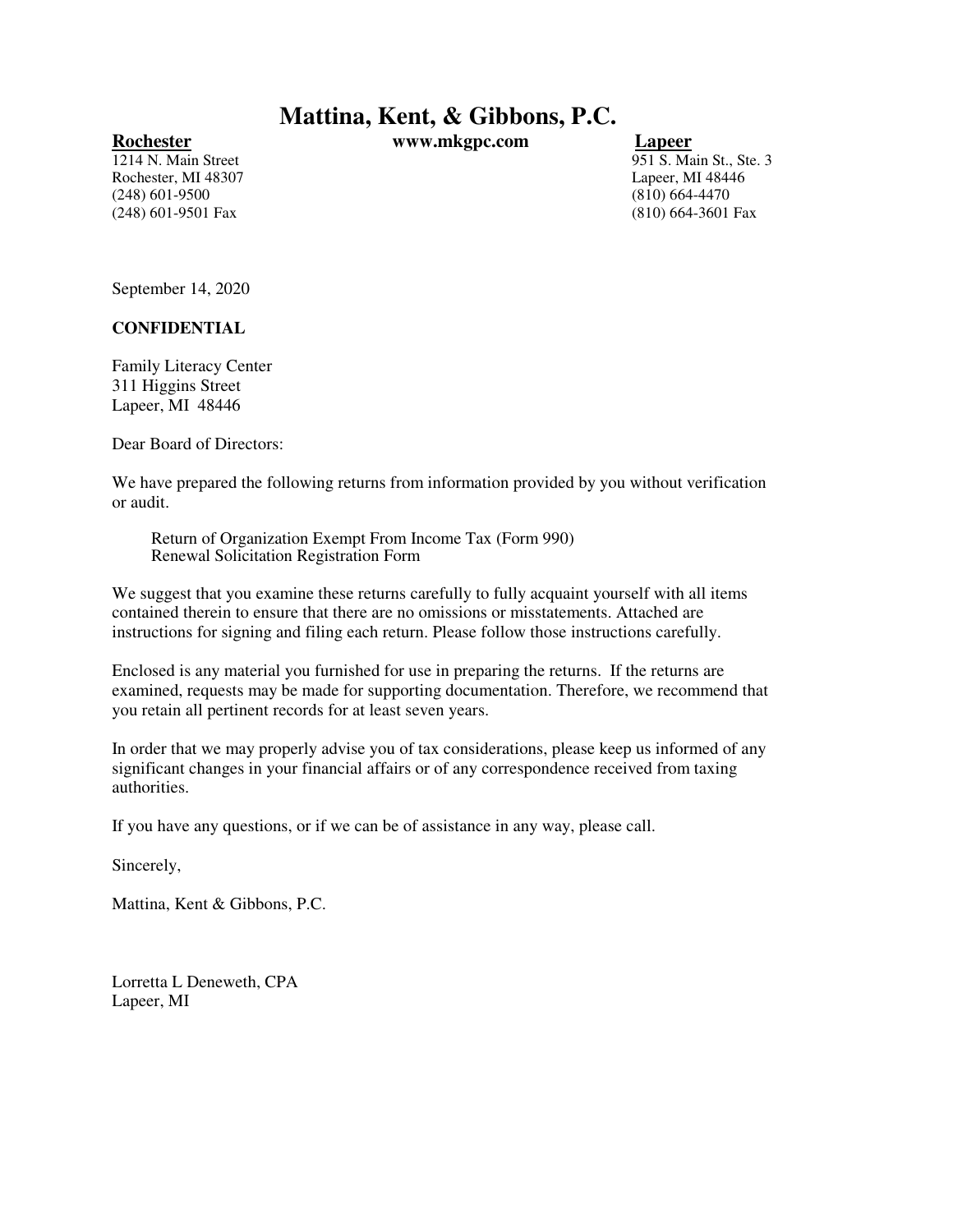|                               | Form $990$                          | <b>Two Year Comparison Report</b>                                                                                                                                                                                              |                  |         |                      |                                |
|-------------------------------|-------------------------------------|--------------------------------------------------------------------------------------------------------------------------------------------------------------------------------------------------------------------------------|------------------|---------|----------------------|--------------------------------|
| Name                          |                                     | For calendar year 2019, or tax year beginning                                                                                                                                                                                  |                  |         | endina               | Taxpayer Identification Number |
|                               |                                     |                                                                                                                                                                                                                                |                  |         |                      |                                |
|                               |                                     | FAMILY LITERACY CENTER                                                                                                                                                                                                         |                  |         |                      | **-***2247                     |
|                               |                                     |                                                                                                                                                                                                                                |                  | 2018    | 2019                 | <b>Differences</b>             |
|                               |                                     |                                                                                                                                                                                                                                | 1.               | 195,377 | 49,460               | $-145,917$                     |
|                               |                                     | 2. Membership dues and assessments                                                                                                                                                                                             | 2.               |         |                      |                                |
|                               |                                     | 3. Government contributions and grants [111][11] Content and grants [11] Content and Superinten and Superinten and Superinten and Superinten and Superinten and Superinten and Superinten and Superinten and Superinten and Su | 3.               | 24,500  | 29,350               | 4,850                          |
| Φ<br>$\overline{\phantom{a}}$ |                                     |                                                                                                                                                                                                                                | $\overline{4}$ . | 72,451  | 90,612               | 18,161                         |
| $\mathbf{C}$<br>Φ             | 5. Investment income                |                                                                                                                                                                                                                                | 5.               | 7,452   | 8,435                | 983                            |
| $\overline{ }$                |                                     |                                                                                                                                                                                                                                | 6.               |         |                      |                                |
| Œ                             |                                     | 7. Net gain or (loss) from sale of assets other than inventory                                                                                                                                                                 | 7.               | 3,501   | $-545$               | $-4,046$                       |
|                               |                                     |                                                                                                                                                                                                                                | 8.               | 42,860  | 39,000               | $-3,860$                       |
|                               |                                     |                                                                                                                                                                                                                                | 9.               | 22,973  | 23,011               | 38                             |
|                               |                                     | 10. Net gain or (loss) on sales of inventory                                                                                                                                                                                   | 10.              |         |                      |                                |
|                               |                                     |                                                                                                                                                                                                                                | 11.              | 1,432   | 416                  | $-1,016$                       |
|                               |                                     | 12. Total revenue. Add lines 1 through 11                                                                                                                                                                                      | 12.              | 370,546 | 239,739              | $-130,807$                     |
|                               | 13. Grants and similar amounts paid |                                                                                                                                                                                                                                | 13.              |         |                      |                                |
|                               | 14. Benefits paid to or for members |                                                                                                                                                                                                                                | 14.              |         |                      |                                |
|                               |                                     | 15. Compensation of officers, directors, trustees, etc.                                                                                                                                                                        | 15.              | 57,346  | 60,708               | 3,362                          |
| <b>S</b>                      |                                     | 16. Salaries, other compensation, and employee benefits                                                                                                                                                                        | 16.              | 113,017 | 154,770              | 753<br>41.                     |
| Ξ<br>Ф                        |                                     |                                                                                                                                                                                                                                | 17.              |         |                      |                                |
| ×                             | 18. Other professional fees         |                                                                                                                                                                                                                                | 18.              | 3,857   | $\overline{4}$ , 252 | 395                            |
| ш                             |                                     | 19. Occupancy, rent, utilities, and maintenance <i>miniminal</i>                                                                                                                                                               | 19.              | 20,467  | 5,496                | $-14,971$                      |
|                               |                                     |                                                                                                                                                                                                                                | 20.              | 4,311   | 3,673                | $-638$                         |
|                               |                                     |                                                                                                                                                                                                                                | 21.              | 31,479  | 29,218               | $-2, 261$                      |
|                               |                                     | 22. Total expenses. Add lines 13 through 21                                                                                                                                                                                    | 22.              | 230,477 | 258, 117             | 27,640                         |
|                               |                                     | 23. Excess or (Deficit). Subtract line 22 from line 12                                                                                                                                                                         | 23.              | 140,069 | $-18,378$            | $-158, 447$                    |
|                               |                                     |                                                                                                                                                                                                                                | 24.              | 370,546 | 239,739              | $-130,807$                     |
|                               | 25. Total unrelated revenue         |                                                                                                                                                                                                                                | 25.              |         |                      |                                |
|                               | 26. Total excludable revenue        |                                                                                                                                                                                                                                | 26.              | 107,809 | 121,929              | 14,120                         |
|                               |                                     |                                                                                                                                                                                                                                | 27.              | 472,128 | 424,261              | $-47,867$                      |
|                               | 28. Total liabilities               |                                                                                                                                                                                                                                | 28.              | 64,808  | 35,319               | $-29,489$                      |
| Other Information             | 29. Retained earnings               |                                                                                                                                                                                                                                | 29.              | 407,320 | 388,942              | $-18,378$                      |
|                               |                                     | 30. Number of voting members of governing body                                                                                                                                                                                 | 30.              | 14      | 14                   |                                |
|                               |                                     | 31. Number of independent voting members of governing body                                                                                                                                                                     | 31.              | 14      | 14                   |                                |
|                               | 32. Number of employees             |                                                                                                                                                                                                                                | 32.              | 10      | 13                   |                                |
|                               | 33. Number of volunteers            |                                                                                                                                                                                                                                | 33.              | 110     | 110                  |                                |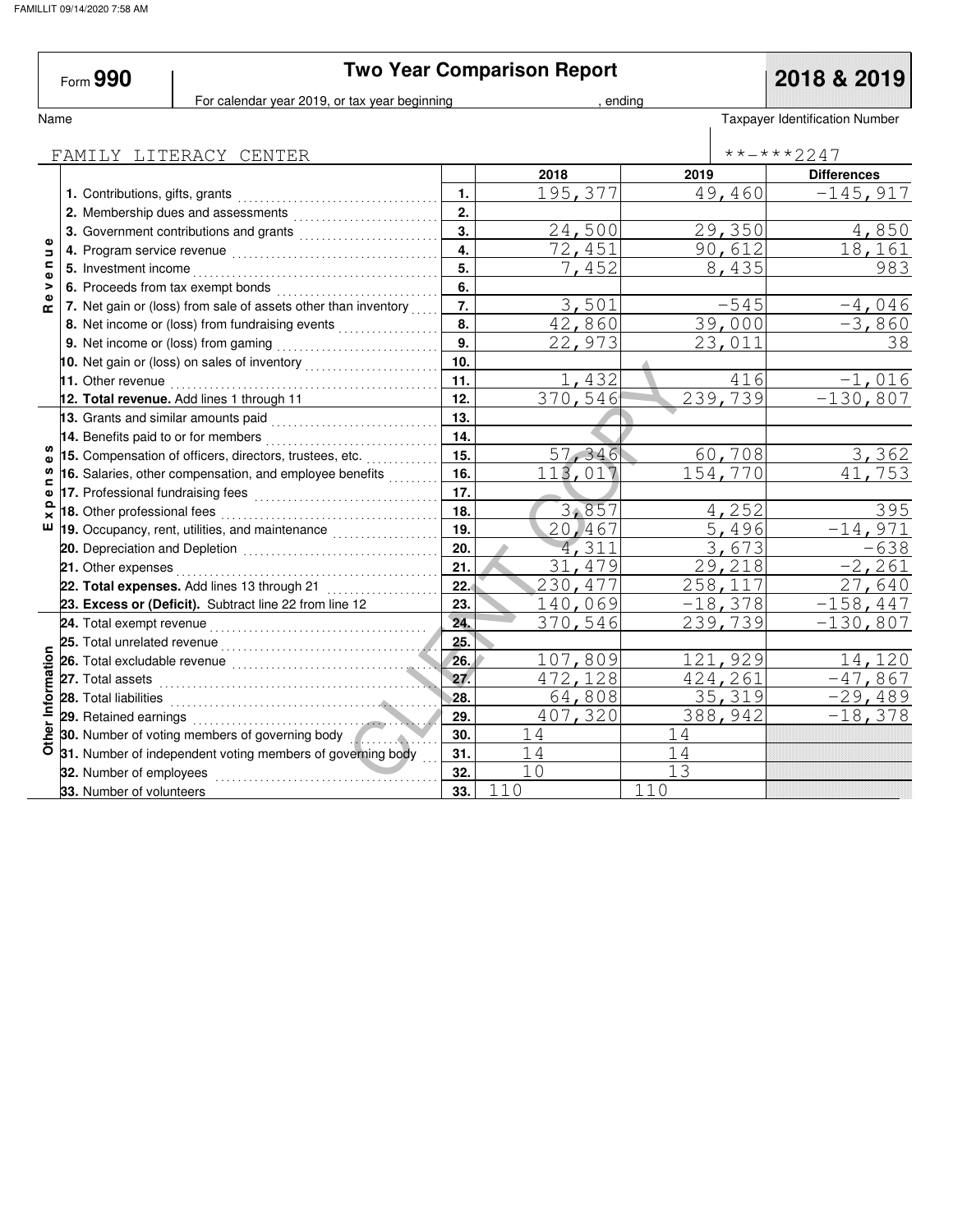| Form 8879-EO                                                                                                                                       |                                                                                                                                                                                                                                                                                                                                                                                                                                                                                                                                                                                                                                                                                                                                                                                                                                                                                                                                                                                                                                                                                                                                                                                                                                                                                                                                                                                                                                                                                                                                                                                                                                                          | <b>IRS e-file Signature Authorization</b><br>for an Exempt Organization                                                                                                                                                                                                                                                                              |                 |                                                            | OMB No. 1545-1878                     |
|----------------------------------------------------------------------------------------------------------------------------------------------------|----------------------------------------------------------------------------------------------------------------------------------------------------------------------------------------------------------------------------------------------------------------------------------------------------------------------------------------------------------------------------------------------------------------------------------------------------------------------------------------------------------------------------------------------------------------------------------------------------------------------------------------------------------------------------------------------------------------------------------------------------------------------------------------------------------------------------------------------------------------------------------------------------------------------------------------------------------------------------------------------------------------------------------------------------------------------------------------------------------------------------------------------------------------------------------------------------------------------------------------------------------------------------------------------------------------------------------------------------------------------------------------------------------------------------------------------------------------------------------------------------------------------------------------------------------------------------------------------------------------------------------------------------------|------------------------------------------------------------------------------------------------------------------------------------------------------------------------------------------------------------------------------------------------------------------------------------------------------------------------------------------------------|-----------------|------------------------------------------------------------|---------------------------------------|
| Department of the Treasury                                                                                                                         |                                                                                                                                                                                                                                                                                                                                                                                                                                                                                                                                                                                                                                                                                                                                                                                                                                                                                                                                                                                                                                                                                                                                                                                                                                                                                                                                                                                                                                                                                                                                                                                                                                                          | ▶ Do not send to the IRS. Keep for your records.                                                                                                                                                                                                                                                                                                     |                 |                                                            | 2019                                  |
| Internal Revenue Service                                                                                                                           |                                                                                                                                                                                                                                                                                                                                                                                                                                                                                                                                                                                                                                                                                                                                                                                                                                                                                                                                                                                                                                                                                                                                                                                                                                                                                                                                                                                                                                                                                                                                                                                                                                                          | Go to www.irs.gov/Form8879EO for the latest information.                                                                                                                                                                                                                                                                                             |                 | <b>Employer identification number</b>                      |                                       |
| Name of exempt organization                                                                                                                        |                                                                                                                                                                                                                                                                                                                                                                                                                                                                                                                                                                                                                                                                                                                                                                                                                                                                                                                                                                                                                                                                                                                                                                                                                                                                                                                                                                                                                                                                                                                                                                                                                                                          |                                                                                                                                                                                                                                                                                                                                                      |                 | **-***2247                                                 |                                       |
| Name and title of officer                                                                                                                          | FAMILY LITERACY CENTER<br>MARY WIESE                                                                                                                                                                                                                                                                                                                                                                                                                                                                                                                                                                                                                                                                                                                                                                                                                                                                                                                                                                                                                                                                                                                                                                                                                                                                                                                                                                                                                                                                                                                                                                                                                     |                                                                                                                                                                                                                                                                                                                                                      |                 |                                                            |                                       |
|                                                                                                                                                    | EXECUTIVE DIRECTOR                                                                                                                                                                                                                                                                                                                                                                                                                                                                                                                                                                                                                                                                                                                                                                                                                                                                                                                                                                                                                                                                                                                                                                                                                                                                                                                                                                                                                                                                                                                                                                                                                                       |                                                                                                                                                                                                                                                                                                                                                      |                 |                                                            |                                       |
| Part I                                                                                                                                             | Type of Return and Return Information (Whole Dollars Only)                                                                                                                                                                                                                                                                                                                                                                                                                                                                                                                                                                                                                                                                                                                                                                                                                                                                                                                                                                                                                                                                                                                                                                                                                                                                                                                                                                                                                                                                                                                                                                                               |                                                                                                                                                                                                                                                                                                                                                      |                 |                                                            |                                       |
|                                                                                                                                                    | Check the box for the return for which you are using this Form 8879-EO and enter the applicable amount, if any, from the return. If you<br>check the box on line 1a, 2a, 3a, 4a, or 5a, below, and the amount on that line for the return being filed with this form was blank, then<br>leave line 1b, 2b, 3b, 4b, or 5b, whichever is applicable, blank (do not enter -0-). But, if you entered -0- on the return, then enter -0- on                                                                                                                                                                                                                                                                                                                                                                                                                                                                                                                                                                                                                                                                                                                                                                                                                                                                                                                                                                                                                                                                                                                                                                                                                    |                                                                                                                                                                                                                                                                                                                                                      |                 |                                                            |                                       |
|                                                                                                                                                    | the applicable line below. Do not complete more than one line in Part I.                                                                                                                                                                                                                                                                                                                                                                                                                                                                                                                                                                                                                                                                                                                                                                                                                                                                                                                                                                                                                                                                                                                                                                                                                                                                                                                                                                                                                                                                                                                                                                                 |                                                                                                                                                                                                                                                                                                                                                      |                 |                                                            |                                       |
| 1a Form 990 check here ><br>2a Form 990-EZ check here ▶<br>3a Form 1120-POL check here<br>4a Form 990-PF check here ▶<br>5a Form 8868 check here ▶ | X<br>b                                                                                                                                                                                                                                                                                                                                                                                                                                                                                                                                                                                                                                                                                                                                                                                                                                                                                                                                                                                                                                                                                                                                                                                                                                                                                                                                                                                                                                                                                                                                                                                                                                                   | <b>b</b> Total revenue, if any (Form 990, Part VIII, column (A), line 12) $\ldots$<br><b>b</b> Total revenue, if any (Form 990-EZ, line 9) $\ldots$ $\ldots$ $\ldots$ $\ldots$ $\ldots$ $\ldots$<br><b>b</b> Total tax (Form 1120-POL, line 22) $\ldots$ $\ldots$ $\ldots$<br><b>b</b> Tax based on investment income (Form 990-PF, Part VI, line 5) |                 | 4b<br>5b                                                   | 1b $239,739$<br>2b<br>3b              |
| Part II                                                                                                                                            | <b>Declaration and Signature Authorization of Officer</b>                                                                                                                                                                                                                                                                                                                                                                                                                                                                                                                                                                                                                                                                                                                                                                                                                                                                                                                                                                                                                                                                                                                                                                                                                                                                                                                                                                                                                                                                                                                                                                                                |                                                                                                                                                                                                                                                                                                                                                      |                 |                                                            |                                       |
|                                                                                                                                                    | organization's 2019 electronic return and accompanying schedules and statements and to the best of my knowledge and belief, they<br>are true, correct, and complete. I further declare that the amount in Part I above is the amount shown on the copy of the<br>organization's electronic return. I consent to allow my intermediate service provider, transmitter, or electronic return originator (ERO)<br>to send the organization's return to the IRS and to receive from the IRS (a) an acknowledgement of receipt or reason for rejection of<br>the transmission, (b) the reason for any delay in processing the return or refund, and (c) the date of any refund. If applicable, I<br>authorize the U.S. Treasury and its designated Financial Agent to initiate an electronic funds withdrawal (direct debit) entry to the<br>financial institution account indicated in the tax preparation software for payment of the organization's federal taxes owed on this<br>return, and the financial institution to debit the entry to this account. To revoke a payment, I must contact the U.S. Treasury Financial<br>Agent at 1-888-353-4537 no later than 2 business days prior to the payment (settlement) date. I also authorize the financial institutions<br>involved in the processing of the electronic payment of taxes to receive confidential information necessary to answer inquiries and<br>resolve issues related to the payment. I have selected a personal identification number (PIN) as my signature for the organization's<br>electronic return and, if applicable, the organization's consent to electronic funds withdrawal. |                                                                                                                                                                                                                                                                                                                                                      |                 |                                                            |                                       |
| Officer's PIN: check one box only                                                                                                                  |                                                                                                                                                                                                                                                                                                                                                                                                                                                                                                                                                                                                                                                                                                                                                                                                                                                                                                                                                                                                                                                                                                                                                                                                                                                                                                                                                                                                                                                                                                                                                                                                                                                          |                                                                                                                                                                                                                                                                                                                                                      |                 |                                                            |                                       |
| ΙX                                                                                                                                                 | lauthorize MATTINA, KENT & GIBBONS, PC<br>ERO firm name                                                                                                                                                                                                                                                                                                                                                                                                                                                                                                                                                                                                                                                                                                                                                                                                                                                                                                                                                                                                                                                                                                                                                                                                                                                                                                                                                                                                                                                                                                                                                                                                  |                                                                                                                                                                                                                                                                                                                                                      | to enter my PIN | 21077<br>Enter five numbers, but<br>do not enter all zeros | as my signature                       |
|                                                                                                                                                    | on the organization's tax year 2019 electronically filed return. If I have indicated within this return that a copy of the return is<br>being filed with a state agency(ies) regulating charities as part of the IRS Fed/State program, I also authorize the aforementioned<br>ERO to enter my PIN on the return's disclosure consent screen.                                                                                                                                                                                                                                                                                                                                                                                                                                                                                                                                                                                                                                                                                                                                                                                                                                                                                                                                                                                                                                                                                                                                                                                                                                                                                                            |                                                                                                                                                                                                                                                                                                                                                      |                 |                                                            |                                       |
|                                                                                                                                                    | As an officer of the organization, I will enter my PIN as my signature on the organization's tax year 2019 electronically filed return.<br>If I have indicated within this return that a copy of the return is being filed with a state agency(ies) regulating charities as part of<br>the IRS Fed/State program, I will enter my PIN on the return's disclosure consent screen.                                                                                                                                                                                                                                                                                                                                                                                                                                                                                                                                                                                                                                                                                                                                                                                                                                                                                                                                                                                                                                                                                                                                                                                                                                                                         |                                                                                                                                                                                                                                                                                                                                                      |                 |                                                            |                                       |
| Officer's signature                                                                                                                                |                                                                                                                                                                                                                                                                                                                                                                                                                                                                                                                                                                                                                                                                                                                                                                                                                                                                                                                                                                                                                                                                                                                                                                                                                                                                                                                                                                                                                                                                                                                                                                                                                                                          |                                                                                                                                                                                                                                                                                                                                                      |                 | Date > 08/19/20                                            |                                       |
| Partuu                                                                                                                                             | <b>Certification and Authentication</b>                                                                                                                                                                                                                                                                                                                                                                                                                                                                                                                                                                                                                                                                                                                                                                                                                                                                                                                                                                                                                                                                                                                                                                                                                                                                                                                                                                                                                                                                                                                                                                                                                  |                                                                                                                                                                                                                                                                                                                                                      |                 |                                                            |                                       |
|                                                                                                                                                    | ERO's EFIN/PIN. Enter your six-digit electronic filing identification<br>number (EFIN) followed by your five-digit self-selected PIN.                                                                                                                                                                                                                                                                                                                                                                                                                                                                                                                                                                                                                                                                                                                                                                                                                                                                                                                                                                                                                                                                                                                                                                                                                                                                                                                                                                                                                                                                                                                    |                                                                                                                                                                                                                                                                                                                                                      |                 |                                                            | ***********<br>Do not enter all zeros |
|                                                                                                                                                    | I certify that the above numeric entry is my PIN, which is my signature on the 2019 electronically filed return for the organization<br>indicated above. I confirm that I am submitting this return in accordance with the requirements of Pub. 4163, Modernized e-File (MeF)<br>Information for Authorized IRS e-file Providers for Business Returns.                                                                                                                                                                                                                                                                                                                                                                                                                                                                                                                                                                                                                                                                                                                                                                                                                                                                                                                                                                                                                                                                                                                                                                                                                                                                                                   |                                                                                                                                                                                                                                                                                                                                                      |                 |                                                            |                                       |
| ERO's signature                                                                                                                                    |                                                                                                                                                                                                                                                                                                                                                                                                                                                                                                                                                                                                                                                                                                                                                                                                                                                                                                                                                                                                                                                                                                                                                                                                                                                                                                                                                                                                                                                                                                                                                                                                                                                          |                                                                                                                                                                                                                                                                                                                                                      | Date            | 08/19/20                                                   |                                       |
|                                                                                                                                                    | Do Not Submit This Form to the IRS Unless Requested To Do So                                                                                                                                                                                                                                                                                                                                                                                                                                                                                                                                                                                                                                                                                                                                                                                                                                                                                                                                                                                                                                                                                                                                                                                                                                                                                                                                                                                                                                                                                                                                                                                             | <b>ERO Must Retain This Form - See Instructions</b>                                                                                                                                                                                                                                                                                                  |                 |                                                            |                                       |

**For Paperwork Reduction Act Notice, see back of form.**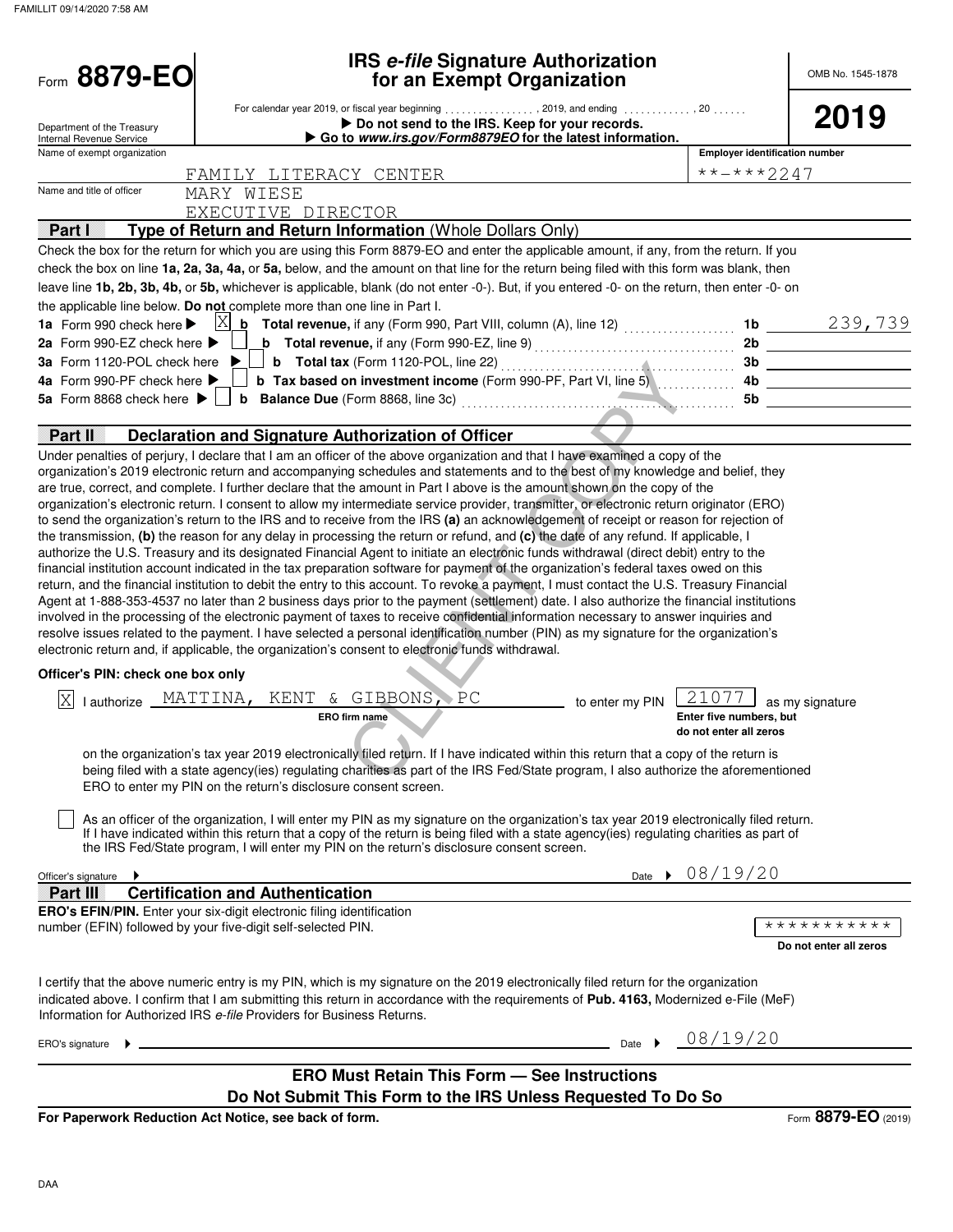(Rev. January 2020)

Form

**• Do not enter social security numbers on this form as it may be made public. Open to Public Return of Organization Exempt From Income Tax**<br>  $\frac{1}{2019}$ <br> **Pouse the Treasury**<br> **Pouse tenter social security numbers on this form as it may be made public.**<br> **Pouse the Public Under section 501(c), 527, or 4947(a)(1) of the Internal Revenue Code (except private foundations)**

|  | ► Go to <i>www.irs.gov/Form990</i> for instructions and the latest information. |  |  |
|--|---------------------------------------------------------------------------------|--|--|
|  |                                                                                 |  |  |

|                                | Department of the Treasury<br>Internal Revenue Service |                                                                   |                                              |                                                                                   |                                   | $\sim$ , $\sim$ , $\sim$ , $\sim$ , $\sim$ , $\sim$ , $\sim$ , $\sim$ , $\sim$ , $\sim$ , $\sim$ , $\sim$ , $\sim$ , $\sim$ , $\sim$ , $\sim$ , $\sim$ , $\sim$ , $\sim$ , $\sim$ , $\sim$ , $\sim$ , $\sim$ , $\sim$ , $\sim$ , $\sim$ , $\sim$ , $\sim$ , $\sim$ , $\sim$ , $\sim$ , $\sim$<br>Go to <i>www.irs.gov/Form990</i> for instructions and the latest information. |     |                                               |                                  | <b>ONGH IN LAND</b><br><b>Inspection</b>                                                                                                                                   |  |  |  |
|--------------------------------|--------------------------------------------------------|-------------------------------------------------------------------|----------------------------------------------|-----------------------------------------------------------------------------------|-----------------------------------|--------------------------------------------------------------------------------------------------------------------------------------------------------------------------------------------------------------------------------------------------------------------------------------------------------------------------------------------------------------------------------|-----|-----------------------------------------------|----------------------------------|----------------------------------------------------------------------------------------------------------------------------------------------------------------------------|--|--|--|
|                                | For the 2019 calendar year, or tax year beginning      |                                                                   |                                              |                                                                                   |                                   | , and ending                                                                                                                                                                                                                                                                                                                                                                   |     |                                               |                                  |                                                                                                                                                                            |  |  |  |
|                                | <b>B</b> Check if applicable:                          |                                                                   | C Name of organization                       |                                                                                   |                                   |                                                                                                                                                                                                                                                                                                                                                                                |     |                                               | D Employer identification number |                                                                                                                                                                            |  |  |  |
|                                | Address change                                         |                                                                   |                                              | FAMILY LITERACY CENTER                                                            |                                   |                                                                                                                                                                                                                                                                                                                                                                                |     |                                               |                                  |                                                                                                                                                                            |  |  |  |
|                                | Name change                                            |                                                                   | Doing business as                            |                                                                                   |                                   |                                                                                                                                                                                                                                                                                                                                                                                |     |                                               |                                  | **-***2247                                                                                                                                                                 |  |  |  |
|                                |                                                        |                                                                   |                                              | Number and street (or P.O. box if mail is not delivered to street address)        |                                   |                                                                                                                                                                                                                                                                                                                                                                                |     | Room/suite                                    | E Telephone number               |                                                                                                                                                                            |  |  |  |
|                                | Initial return                                         |                                                                   | 311 HIGGINS STREET                           |                                                                                   |                                   |                                                                                                                                                                                                                                                                                                                                                                                |     |                                               |                                  | $810 - 664 - 2737$                                                                                                                                                         |  |  |  |
|                                | Final return/<br>terminated                            |                                                                   |                                              | City or town, state or province, country, and ZIP or foreign postal code          |                                   |                                                                                                                                                                                                                                                                                                                                                                                |     |                                               |                                  |                                                                                                                                                                            |  |  |  |
|                                | Amended return                                         |                                                                   | LAPEER                                       |                                                                                   | MI 48446                          |                                                                                                                                                                                                                                                                                                                                                                                |     |                                               | G Gross receipts\$               | 255,580                                                                                                                                                                    |  |  |  |
|                                |                                                        |                                                                   | F Name and address of principal officer:     |                                                                                   |                                   |                                                                                                                                                                                                                                                                                                                                                                                |     | H(a) Is this a group return for subordinates? |                                  | $ X $ No<br>Yes                                                                                                                                                            |  |  |  |
|                                | Application pending                                    |                                                                   | MARY WIESE                                   |                                                                                   |                                   |                                                                                                                                                                                                                                                                                                                                                                                |     |                                               |                                  |                                                                                                                                                                            |  |  |  |
|                                |                                                        |                                                                   | PO BOX 485                                   |                                                                                   |                                   |                                                                                                                                                                                                                                                                                                                                                                                |     | H(b) Are all subordinates included?           |                                  | Yes<br>No                                                                                                                                                                  |  |  |  |
|                                |                                                        |                                                                   | LAPEER                                       |                                                                                   | МI                                | 48446                                                                                                                                                                                                                                                                                                                                                                          |     |                                               |                                  | If "No," attach a list. (see instructions)                                                                                                                                 |  |  |  |
|                                | Tax-exempt status:                                     | $\vert\mathrm{X}\vert$                                            | 501(c)(3)                                    | 501(c)                                                                            | $\blacktriangleleft$ (insert no.) | 4947(a)(1) or                                                                                                                                                                                                                                                                                                                                                                  | 527 |                                               |                                  |                                                                                                                                                                            |  |  |  |
|                                | Website: $\blacktriangleright$                         |                                                                   | WWW.READLAPEER.ORG                           |                                                                                   |                                   |                                                                                                                                                                                                                                                                                                                                                                                |     | $H(c)$ Group exemption number                 |                                  |                                                                                                                                                                            |  |  |  |
| ĸ                              | Form of organization:                                  | IХI                                                               | Corporation<br>Trust                         | Association                                                                       | Other $\blacktriangleright$       |                                                                                                                                                                                                                                                                                                                                                                                |     | L Year of formation: $1986$                   |                                  | <b>M</b> State of legal domicile: $MI$                                                                                                                                     |  |  |  |
|                                | Parti                                                  | <b>Summary</b>                                                    |                                              |                                                                                   |                                   |                                                                                                                                                                                                                                                                                                                                                                                |     |                                               |                                  |                                                                                                                                                                            |  |  |  |
|                                |                                                        |                                                                   |                                              | 1 Briefly describe the organization's mission or most significant activities:     |                                   |                                                                                                                                                                                                                                                                                                                                                                                |     |                                               |                                  |                                                                                                                                                                            |  |  |  |
|                                |                                                        |                                                                   |                                              |                                                                                   |                                   | TUTORING OF ADULTS IN READING, WRITING, SPELLING, AND                                                                                                                                                                                                                                                                                                                          |     |                                               |                                  |                                                                                                                                                                            |  |  |  |
| Governance                     |                                                        |                                                                   |                                              |                                                                                   |                                   | SPEAKING ENGLISH AND PROVIDING SKILL BUILDING WORKSHOPS FOR                                                                                                                                                                                                                                                                                                                    |     |                                               |                                  |                                                                                                                                                                            |  |  |  |
|                                |                                                        |                                                                   |                                              |                                                                                   |                                   |                                                                                                                                                                                                                                                                                                                                                                                |     |                                               |                                  |                                                                                                                                                                            |  |  |  |
|                                |                                                        | FAMILIES.                                                         |                                              |                                                                                   |                                   |                                                                                                                                                                                                                                                                                                                                                                                |     |                                               |                                  |                                                                                                                                                                            |  |  |  |
|                                |                                                        |                                                                   |                                              |                                                                                   |                                   | 2 Check this box $\blacktriangleright$ if the organization discontinued its operations or disposed of more than 25% of its net assets.                                                                                                                                                                                                                                         |     |                                               |                                  |                                                                                                                                                                            |  |  |  |
| <b>Activities &amp;</b>        | 3.                                                     |                                                                   |                                              | Number of voting members of the governing body (Part VI, line 1a)                 |                                   |                                                                                                                                                                                                                                                                                                                                                                                |     |                                               | 3                                | 14                                                                                                                                                                         |  |  |  |
|                                | 4                                                      |                                                                   |                                              |                                                                                   |                                   | Number of independent voting members of the governing body (Part VI, line 1b)                                                                                                                                                                                                                                                                                                  |     |                                               | 4                                | 14                                                                                                                                                                         |  |  |  |
|                                |                                                        |                                                                   |                                              |                                                                                   |                                   | Total number of individuals employed in calendar year 2019 (Part V, line 2a)                                                                                                                                                                                                                                                                                                   |     |                                               | $5\phantom{1}$                   | 13                                                                                                                                                                         |  |  |  |
|                                | 6                                                      |                                                                   |                                              | Total number of volunteers (estimate if necessary)                                |                                   |                                                                                                                                                                                                                                                                                                                                                                                |     |                                               | 6                                | 110                                                                                                                                                                        |  |  |  |
|                                |                                                        |                                                                   |                                              |                                                                                   |                                   | 7a Total unrelated business revenue from Part VIII, column (C), line 12                                                                                                                                                                                                                                                                                                        |     |                                               | 7a                               | $\left( \right)$                                                                                                                                                           |  |  |  |
|                                |                                                        |                                                                   |                                              |                                                                                   |                                   |                                                                                                                                                                                                                                                                                                                                                                                |     |                                               | 7b                               | $\Omega$                                                                                                                                                                   |  |  |  |
|                                |                                                        |                                                                   |                                              |                                                                                   |                                   |                                                                                                                                                                                                                                                                                                                                                                                |     | <b>Prior Year</b>                             |                                  | <b>Current Year</b>                                                                                                                                                        |  |  |  |
|                                |                                                        |                                                                   |                                              |                                                                                   |                                   |                                                                                                                                                                                                                                                                                                                                                                                |     |                                               | 219,877                          | 78,810                                                                                                                                                                     |  |  |  |
| Revenue                        | 9                                                      |                                                                   | Program service revenue (Part VIII, line 2g) |                                                                                   |                                   |                                                                                                                                                                                                                                                                                                                                                                                |     |                                               | 72,451                           | 90,612                                                                                                                                                                     |  |  |  |
|                                |                                                        |                                                                   |                                              | 10 Investment income (Part VIII, column (A), lines 3, 4, and 7d)                  |                                   |                                                                                                                                                                                                                                                                                                                                                                                |     |                                               | 10,953                           | 7,890                                                                                                                                                                      |  |  |  |
|                                |                                                        |                                                                   |                                              | 11 Other revenue (Part VIII, column (A), lines 5, 6d, 8c, 9c, 10c, and 11e)       |                                   |                                                                                                                                                                                                                                                                                                                                                                                |     |                                               | 67,265                           | 62,427                                                                                                                                                                     |  |  |  |
|                                |                                                        |                                                                   |                                              |                                                                                   |                                   | 12 Total revenue - add lines 8 through 11 (must equal Part VIII, column (A), line 12)                                                                                                                                                                                                                                                                                          | .   |                                               | 370,546                          | 239,739                                                                                                                                                                    |  |  |  |
|                                |                                                        |                                                                   |                                              | 13 Grants and similar amounts paid (Part IX, column (A), lines 1-3)               |                                   |                                                                                                                                                                                                                                                                                                                                                                                |     |                                               |                                  | $\cup$                                                                                                                                                                     |  |  |  |
|                                |                                                        |                                                                   |                                              | 14 Benefits paid to or for members (Part IX, column (A), line 4)                  |                                   |                                                                                                                                                                                                                                                                                                                                                                                |     |                                               |                                  | $\left( \right)$                                                                                                                                                           |  |  |  |
|                                |                                                        |                                                                   |                                              |                                                                                   |                                   | 15 Salaries, other compensation, employee benefits (Part IX, column (A), lines 5-10)                                                                                                                                                                                                                                                                                           |     |                                               | 170,363                          | 215,478                                                                                                                                                                    |  |  |  |
|                                |                                                        |                                                                   |                                              |                                                                                   |                                   |                                                                                                                                                                                                                                                                                                                                                                                |     |                                               |                                  |                                                                                                                                                                            |  |  |  |
| Expenses                       |                                                        | 16a Professional fundraising fees (Part IX, column (A), line 11e) |                                              |                                                                                   |                                   |                                                                                                                                                                                                                                                                                                                                                                                |     |                                               |                                  | $\left( \right)$                                                                                                                                                           |  |  |  |
|                                |                                                        |                                                                   |                                              | <b>b</b> Total fundraising expenses (Part IX, column (D), line 25) ▶              |                                   | 12,494                                                                                                                                                                                                                                                                                                                                                                         |     |                                               |                                  |                                                                                                                                                                            |  |  |  |
|                                |                                                        |                                                                   |                                              | 17 Other expenses (Part IX, column (A), lines 11a-11d, 11f-24e)                   |                                   |                                                                                                                                                                                                                                                                                                                                                                                |     |                                               | 60,114                           | 42,639                                                                                                                                                                     |  |  |  |
|                                |                                                        |                                                                   |                                              |                                                                                   |                                   | 18 Total expenses. Add lines 13-17 (must equal Part IX, column (A), line 25)                                                                                                                                                                                                                                                                                                   |     |                                               | 230, 477                         | 258,117                                                                                                                                                                    |  |  |  |
|                                |                                                        |                                                                   |                                              | 19 Revenue less expenses. Subtract line 18 from line 12                           |                                   |                                                                                                                                                                                                                                                                                                                                                                                |     |                                               | 140,069                          | $-18,378$                                                                                                                                                                  |  |  |  |
| Net Assets or<br>Fund Balances |                                                        |                                                                   |                                              |                                                                                   |                                   |                                                                                                                                                                                                                                                                                                                                                                                |     | <b>Beginning of Current Year</b>              |                                  | <b>End of Year</b>                                                                                                                                                         |  |  |  |
|                                | 20 Total assets (Part X, line 16)                      |                                                                   |                                              |                                                                                   |                                   |                                                                                                                                                                                                                                                                                                                                                                                |     |                                               | 472,128                          | 424,261                                                                                                                                                                    |  |  |  |
|                                |                                                        |                                                                   | 21 Total liabilities (Part X, line 26)       |                                                                                   |                                   |                                                                                                                                                                                                                                                                                                                                                                                |     |                                               | 64,808                           | 35,319                                                                                                                                                                     |  |  |  |
|                                |                                                        |                                                                   |                                              | 22 Net assets or fund balances. Subtract line 21 from line 20                     |                                   |                                                                                                                                                                                                                                                                                                                                                                                |     |                                               | 407,320                          | 388,942                                                                                                                                                                    |  |  |  |
|                                | Part II                                                |                                                                   | <b>Signature Block</b>                       |                                                                                   |                                   |                                                                                                                                                                                                                                                                                                                                                                                |     |                                               |                                  |                                                                                                                                                                            |  |  |  |
|                                |                                                        |                                                                   |                                              |                                                                                   |                                   |                                                                                                                                                                                                                                                                                                                                                                                |     |                                               |                                  | Under penalties of perjury, I declare that I have examined this return, including accompanying schedules and statements, and to the best of my knowledge and belief, it is |  |  |  |
|                                |                                                        |                                                                   |                                              |                                                                                   |                                   | true, correct, and complete. Declaration of preparer (other than officer) is based on all information of which preparer has any knowledge.                                                                                                                                                                                                                                     |     |                                               |                                  |                                                                                                                                                                            |  |  |  |
|                                |                                                        |                                                                   |                                              |                                                                                   |                                   |                                                                                                                                                                                                                                                                                                                                                                                |     |                                               |                                  |                                                                                                                                                                            |  |  |  |
| Sign                           |                                                        | Signature of officer                                              |                                              |                                                                                   |                                   |                                                                                                                                                                                                                                                                                                                                                                                |     |                                               | Date                             |                                                                                                                                                                            |  |  |  |
|                                | Here                                                   |                                                                   | MARY WIESE                                   |                                                                                   |                                   |                                                                                                                                                                                                                                                                                                                                                                                |     | EXECUTIVE DIRECTOR                            |                                  |                                                                                                                                                                            |  |  |  |
|                                |                                                        |                                                                   | Type or print name and title                 |                                                                                   |                                   |                                                                                                                                                                                                                                                                                                                                                                                |     |                                               |                                  |                                                                                                                                                                            |  |  |  |
|                                |                                                        | Print/Type preparer's name                                        |                                              |                                                                                   | Preparer's signature              |                                                                                                                                                                                                                                                                                                                                                                                |     | Date                                          | Check                            | PTIN<br>if                                                                                                                                                                 |  |  |  |
| Paid                           |                                                        |                                                                   | LORRETTA L DENEWETH, CPA                     |                                                                                   |                                   |                                                                                                                                                                                                                                                                                                                                                                                |     | 09/14/20                                      | self-employed                    | *********                                                                                                                                                                  |  |  |  |
|                                | Preparer<br>Firm's name                                |                                                                   | MATTINA,                                     | KENT                                                                              | & GIBBONS,                        | PC                                                                                                                                                                                                                                                                                                                                                                             |     |                                               | Firm's EIN ▶                     | $\frac{1}{x}$ *-***8585                                                                                                                                                    |  |  |  |
|                                | <b>Use Only</b>                                        |                                                                   | S<br>951                                     | MAIN                                                                              | ST STE 3                          |                                                                                                                                                                                                                                                                                                                                                                                |     |                                               |                                  |                                                                                                                                                                            |  |  |  |
|                                |                                                        |                                                                   | LAPEER, MI                                   |                                                                                   | 48446-4128                        |                                                                                                                                                                                                                                                                                                                                                                                |     |                                               |                                  | $810 - 664 - 4470$                                                                                                                                                         |  |  |  |
|                                | Firm's address                                         |                                                                   |                                              |                                                                                   |                                   |                                                                                                                                                                                                                                                                                                                                                                                |     |                                               | Phone no.                        |                                                                                                                                                                            |  |  |  |
|                                |                                                        |                                                                   |                                              | May the IRS discuss this return with the preparer shown above? (see instructions) |                                   |                                                                                                                                                                                                                                                                                                                                                                                |     |                                               |                                  | Yes<br>No                                                                                                                                                                  |  |  |  |

| <b>Sign</b> | Signature of officer       |                                                                                   |                      |  |                    | Date                     |                    |  |  |
|-------------|----------------------------|-----------------------------------------------------------------------------------|----------------------|--|--------------------|--------------------------|--------------------|--|--|
| <b>Here</b> |                            | MARY WIESE<br>Type or print name and title                                        |                      |  | EXECUTIVE DIRECTOR |                          |                    |  |  |
|             | Print/Type preparer's name |                                                                                   | Preparer's signature |  | Date               | Check                    | PTIN               |  |  |
| Paid        | LORRETTA L DENEWETH, CPA   |                                                                                   |                      |  |                    | $09/14/20$ self-employed | *********          |  |  |
| Preparer    | Firm's name                | MATTINA, KENT & GIBBONS, PC                                                       |                      |  |                    | Firm's $EIN$             | $***$ $***$ 8585   |  |  |
| Use Only    |                            | 951 S MAIN ST STE 3                                                               |                      |  |                    |                          |                    |  |  |
|             | Firm's address             | LAPEER, MI                                                                        | 48446-4128           |  | Phone no.          |                          | $810 - 664 - 4470$ |  |  |
|             |                            | May the IRS discuss this return with the preparer shown above? (see instructions) |                      |  |                    |                          | No<br>Yes          |  |  |
| <b>DAA</b>  |                            | For Paperwork Reduction Act Notice, see the separate instructions.                |                      |  |                    |                          | Form 990 (2019)    |  |  |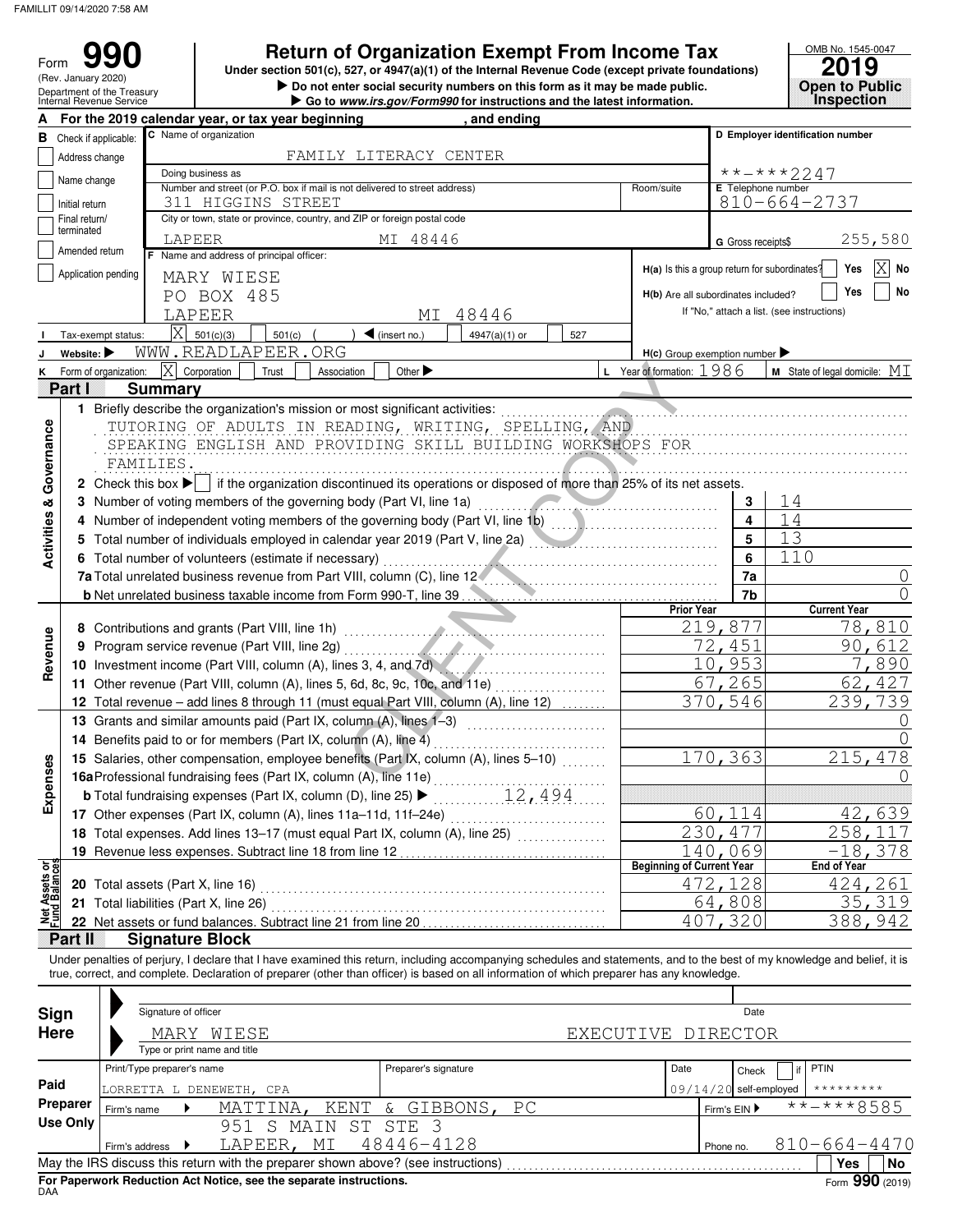|              | Form 990 (2019) FAMILY LITERACY CENTER<br>**-***2247                                                                                                                                                                                                                                                                                        | Page 2                |
|--------------|---------------------------------------------------------------------------------------------------------------------------------------------------------------------------------------------------------------------------------------------------------------------------------------------------------------------------------------------|-----------------------|
|              | <b>Statement of Program Service Accomplishments</b><br>Part III                                                                                                                                                                                                                                                                             |                       |
| 1.           | Briefly describe the organization's mission:                                                                                                                                                                                                                                                                                                |                       |
|              | TUTORING OF ADULTS IN READING, WRITING, SPELLING, AND<br>SPEAKING ENGLISH AND PROVIDING SKILL BUILDING WORKSHOPS FOR<br>FAMILIES.                                                                                                                                                                                                           |                       |
| $\mathbf{2}$ | Did the organization undertake any significant program services during the year which were not listed on the                                                                                                                                                                                                                                |                       |
|              | prior Form 990 or 990-EZ?                                                                                                                                                                                                                                                                                                                   | Yes $\overline{X}$ No |
|              | If "Yes," describe these new services on Schedule O.                                                                                                                                                                                                                                                                                        |                       |
| 3            | Did the organization cease conducting, or make significant changes in how it conducts, any program                                                                                                                                                                                                                                          |                       |
|              | services?                                                                                                                                                                                                                                                                                                                                   | Yes $\overline{X}$ No |
|              | If "Yes," describe these changes on Schedule O.                                                                                                                                                                                                                                                                                             |                       |
| 4            | Describe the organization's program service accomplishments for each of its three largest program services, as measured by<br>expenses. Section 501(c)(3) and 501(c)(4) organizations are required to report the amount of grants and allocations to others,<br>the total expenses, and revenue, if any, for each program service reported. |                       |
|              | 225, 377 including grants of \$<br>(Revenue \$90, 612)<br>4a (Code:<br>) (Expenses \$                                                                                                                                                                                                                                                       |                       |
|              | TUTORING OF ADULTS IN READING, WRITING,                                                                                                                                                                                                                                                                                                     |                       |
|              | SPELLING AND SPEAKING ENGLISH AND SKILL BUILDING                                                                                                                                                                                                                                                                                            |                       |
|              | WORKSHOPS FOR FAMILIES.                                                                                                                                                                                                                                                                                                                     |                       |
|              |                                                                                                                                                                                                                                                                                                                                             |                       |
|              |                                                                                                                                                                                                                                                                                                                                             |                       |
|              |                                                                                                                                                                                                                                                                                                                                             |                       |
|              |                                                                                                                                                                                                                                                                                                                                             |                       |
|              |                                                                                                                                                                                                                                                                                                                                             |                       |
|              |                                                                                                                                                                                                                                                                                                                                             |                       |
|              |                                                                                                                                                                                                                                                                                                                                             |                       |
|              |                                                                                                                                                                                                                                                                                                                                             |                       |
|              |                                                                                                                                                                                                                                                                                                                                             |                       |
|              | 4b (Code: William Schenenger Schenenger (Expenses \$ \\sqrtdger \\sqrtdger \\sqrtdger \\sqrtdger \\sqrtdger \\sqrtdger \\sqrtdger \\sqrtdger \\sqrtdger \\sqrtdger \\sqrtdger \\sqrtdger \\sqrtdger \\sqrtdger \\sqrtdger \\sqr                                                                                                             |                       |
|              | N/A                                                                                                                                                                                                                                                                                                                                         |                       |
|              |                                                                                                                                                                                                                                                                                                                                             |                       |
|              |                                                                                                                                                                                                                                                                                                                                             |                       |
|              |                                                                                                                                                                                                                                                                                                                                             |                       |
|              |                                                                                                                                                                                                                                                                                                                                             |                       |
|              |                                                                                                                                                                                                                                                                                                                                             |                       |
|              |                                                                                                                                                                                                                                                                                                                                             |                       |
|              |                                                                                                                                                                                                                                                                                                                                             |                       |
|              |                                                                                                                                                                                                                                                                                                                                             |                       |
|              |                                                                                                                                                                                                                                                                                                                                             |                       |
|              |                                                                                                                                                                                                                                                                                                                                             |                       |
|              |                                                                                                                                                                                                                                                                                                                                             |                       |
|              | 4c (Code:                                                                                                                                                                                                                                                                                                                                   |                       |
|              | N/A                                                                                                                                                                                                                                                                                                                                         |                       |
|              |                                                                                                                                                                                                                                                                                                                                             |                       |
|              |                                                                                                                                                                                                                                                                                                                                             |                       |
|              |                                                                                                                                                                                                                                                                                                                                             |                       |
|              |                                                                                                                                                                                                                                                                                                                                             |                       |
|              |                                                                                                                                                                                                                                                                                                                                             |                       |
|              |                                                                                                                                                                                                                                                                                                                                             |                       |
|              |                                                                                                                                                                                                                                                                                                                                             |                       |
|              |                                                                                                                                                                                                                                                                                                                                             |                       |
|              |                                                                                                                                                                                                                                                                                                                                             |                       |
|              |                                                                                                                                                                                                                                                                                                                                             |                       |
|              |                                                                                                                                                                                                                                                                                                                                             |                       |
|              |                                                                                                                                                                                                                                                                                                                                             |                       |
|              | 4d Other program services (Describe on Schedule O.)                                                                                                                                                                                                                                                                                         |                       |
|              | (Expenses \$<br>including grants of \$<br>(Revenue \$<br>4e Total program service expenses<br>ククら                                                                                                                                                                                                                                           |                       |
|              |                                                                                                                                                                                                                                                                                                                                             |                       |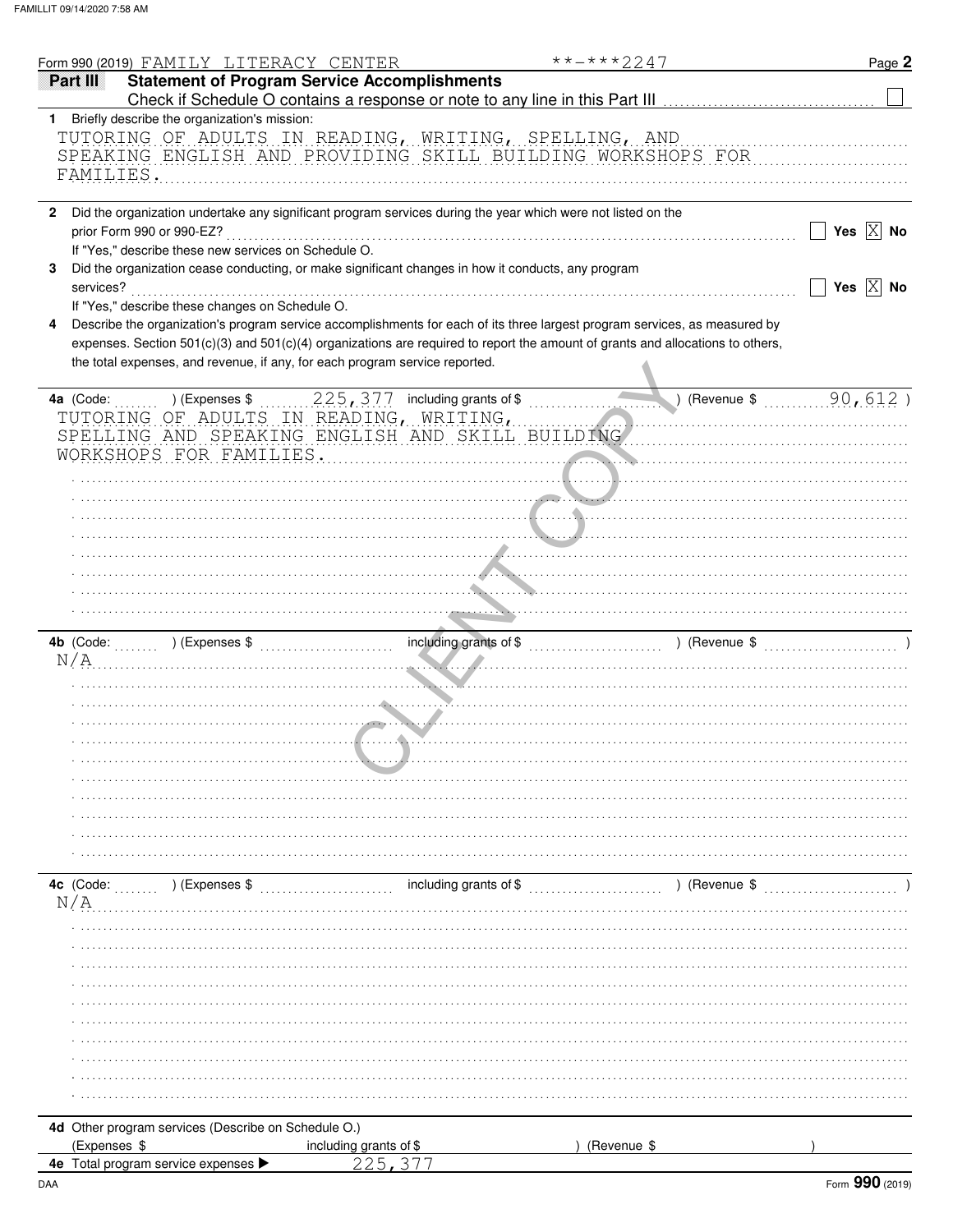|     | Part IV<br><b>Checklist of Required Schedules</b>                                                                       |                 |            |    |
|-----|-------------------------------------------------------------------------------------------------------------------------|-----------------|------------|----|
|     |                                                                                                                         |                 | <b>Yes</b> | No |
| 1.  | Is the organization described in section $501(c)(3)$ or $4947(a)(1)$ (other than a private foundation)? If "Yes,"       |                 |            |    |
|     | complete Schedule A                                                                                                     | 1               | Χ          |    |
| 2   | Is the organization required to complete Schedule B, Schedule of Contributors (see instructions)?                       | $\mathbf{2}$    |            | X  |
| 3   | Did the organization engage in direct or indirect political campaign activities on behalf of or in opposition to        |                 |            |    |
|     | candidates for public office? If "Yes," complete Schedule C, Part I                                                     | 3               |            | Χ  |
| 4   | Section 501(c)(3) organizations. Did the organization engage in lobbying activities, or have a section 501(h)           |                 |            |    |
|     | election in effect during the tax year? If "Yes," complete Schedule C, Part II                                          | 4               |            | Χ  |
| 5   | Is the organization a section 501(c)(4), 501(c)(5), or 501(c)(6) organization that receives membership dues,            |                 |            |    |
|     | assessments, or similar amounts as defined in Revenue Procedure 98-19? If "Yes," complete Schedule C, Part III          | 5               |            | Χ  |
| 6   | Did the organization maintain any donor advised funds or any similar funds or accounts for which donors                 |                 |            |    |
|     | have the right to provide advice on the distribution or investment of amounts in such funds or accounts? If             |                 |            |    |
|     | "Yes," complete Schedule D, Part I                                                                                      | 6               |            | Χ  |
| 7   | Did the organization receive or hold a conservation easement, including easements to preserve open space,               |                 |            |    |
|     | the environment, historic land areas, or historic structures? If "Yes," complete Schedule D, Part II                    | 7               |            | Χ  |
| 8   | Did the organization maintain collections of works of art, historical treasures, or other similar assets? If "Yes,"     |                 |            |    |
|     | complete Schedule D, Part III                                                                                           | 8               |            | Χ  |
| 9   | Did the organization report an amount in Part X, line 21, for escrow or custodial account liability, serve as a         |                 |            |    |
|     | custodian for amounts not listed in Part X; or provide credit counseling, debt management, credit repair, or            |                 |            |    |
|     | debt negotiation services? If "Yes," complete Schedule D, Part IV<br>.                                                  | 9               |            | Χ  |
| 10  | Did the organization, directly or through a related organization, hold assets in donor-restricted endowments            |                 |            |    |
|     | or in quasi endowments? If "Yes," complete Schedule D, Part V                                                           | 10              | Χ          |    |
| 11  | If the organization's answer to any of the following questions is "Yes," then complete Schedule D, Parts VI,            |                 |            |    |
|     | VII, VIII, IX, or X as applicable.                                                                                      |                 |            |    |
| а   | Did the organization report an amount for land, buildings, and equipment in Part X, line 10? If "Yes,"                  |                 |            |    |
|     | complete Schedule D, Part VI                                                                                            | 11a             | Χ          |    |
| b   | Did the organization report an amount for investments—other securities in Part X, line 12, that is 5% or more           |                 |            |    |
|     | of its total assets reported in Part X, line 16? If "Yes," complete Schedule D, Part VII                                | 11b             |            | Χ  |
| c   | Did the organization report an amount for investments—program related in Part X, line 13, that is 5% or more            |                 |            |    |
|     | of its total assets reported in Part X, line 16? If "Yes," complete Schedule D, Part VIII                               | 11c             |            | Χ  |
| d   | Did the organization report an amount for other assets in Part X, line 15, that is 5% or more of its total assets       |                 |            |    |
|     | reported in Part X, line 16? If "Yes," complete Schedule D, Part IX                                                     | 11d             |            | Χ  |
| е   | Did the organization report an amount for other liabilities in Part X, line 25? If "Yes," complete Schedule D, Part X   | 11e             |            | X  |
| f   | Did the organization's separate or consolidated financial statements for the tax year include a footnote that addresses |                 |            |    |
|     | the organization's liability for uncertain tax positions under FIN 48 (ASC 740)? If "Yes," complete Schedule D, Part X  | 11f             |            | Χ  |
| 12a | Did the organization obtain separate, independent audited financial statements for the tax year? If "Yes," complete     |                 |            |    |
|     | Schedule D, Parts XI and XII                                                                                            | 12a             |            | Χ  |
| b   | Was the organization included in consolidated, independent audited financial statements for the tax year? If            |                 |            |    |
|     | "Yes," and if the organization answered "No" to line 12a, then completing Schedule D, Parts XI and XII is optional      | 12 <sub>b</sub> |            | Χ  |
| 13  |                                                                                                                         | 13              |            | Χ  |
| 14a | Did the organization maintain an office, employees, or agents outside of the United States?                             | 14a             |            | Χ  |
| b   | Did the organization have aggregate revenues or expenses of more than \$10,000 from grantmaking,                        |                 |            |    |
|     | fundraising, business, investment, and program service activities outside the United States, or aggregate               |                 |            |    |
|     | foreign investments valued at \$100,000 or more? If "Yes," complete Schedule F, Parts I and IV [[[[[[[[[[[[[[[          | 14b             |            | Χ  |
| 15  | Did the organization report on Part IX, column (A), line 3, more than \$5,000 of grants or other assistance to or       |                 |            |    |
|     | for any foreign organization? If "Yes," complete Schedule F, Parts II and IV                                            | 15              |            | Χ  |
| 16  | Did the organization report on Part IX, column (A), line 3, more than \$5,000 of aggregate grants or other              |                 |            |    |
|     | assistance to or for foreign individuals? If "Yes," complete Schedule F, Parts III and IV                               | 16              |            | Χ  |
|     |                                                                                                                         |                 |            |    |
| 17  | Did the organization report a total of more than \$15,000 of expenses for professional fundraising services on          | 17              |            | Χ  |
|     | Did the organization report more than \$15,000 total of fundraising event gross income and contributions on             |                 |            |    |
| 18  |                                                                                                                         |                 | Χ          |    |
|     | Part VIII, lines 1c and 8a? If "Yes," complete Schedule G, Part II                                                      | 18              |            |    |
| 19  | Did the organization report more than \$15,000 of gross income from gaming activities on Part VIII, line 9a?            |                 |            |    |
|     |                                                                                                                         | 19              | Χ          |    |
| 20a | Did the organization operate one or more hospital facilities? If "Yes," complete Schedule H                             | 20a             |            | Χ  |
| b   |                                                                                                                         | 20 <sub>b</sub> |            |    |
| 21  | Did the organization report more than \$5,000 of grants or other assistance to any domestic organization or             | 21              |            |    |
|     |                                                                                                                         |                 |            | Χ  |

| ٠ |
|---|
|---|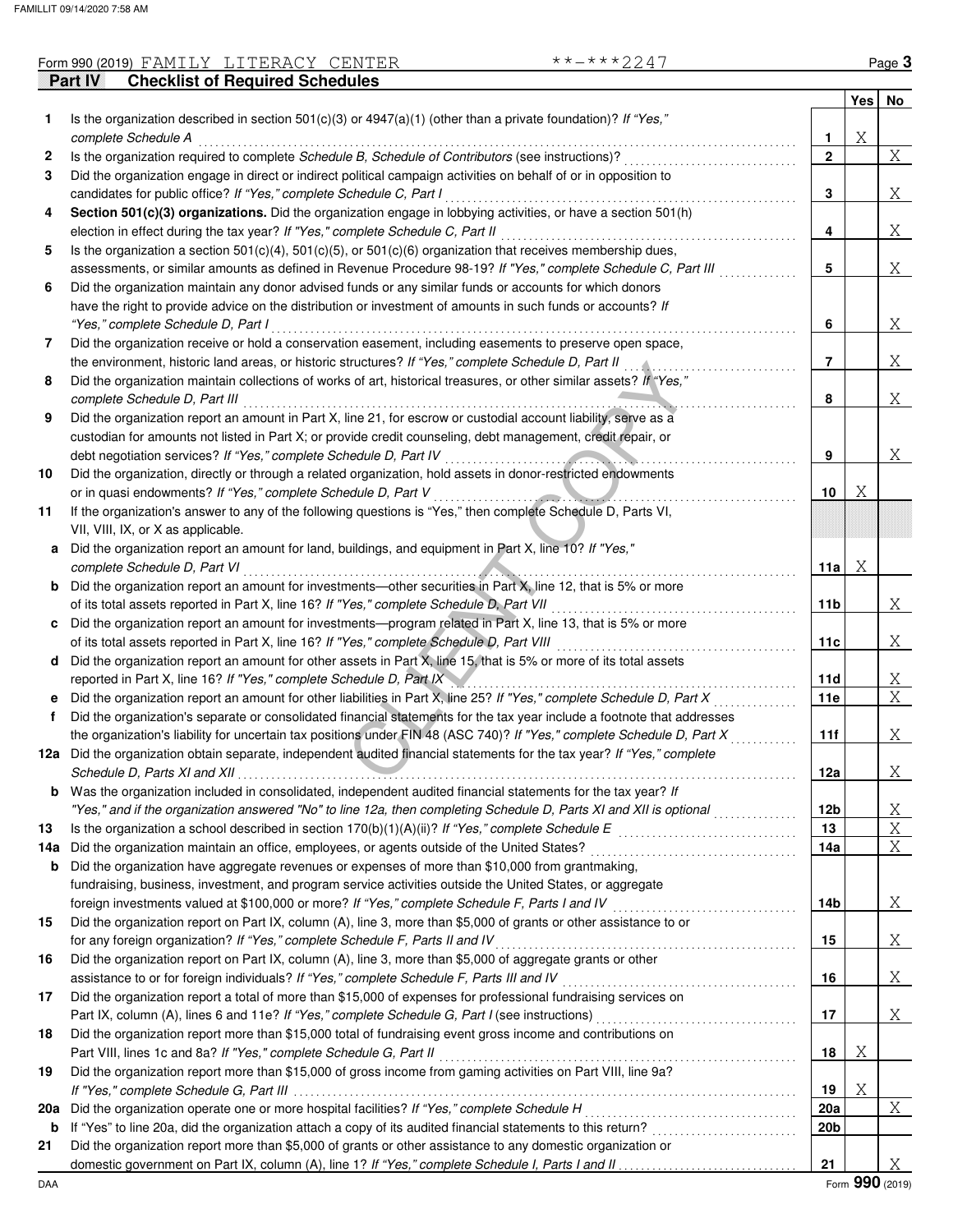|     | **-***2247<br>Form 990 (2019) FAMILY LITERACY CENTER                                                                                                                          |                |                |     |            | Page 4          |
|-----|-------------------------------------------------------------------------------------------------------------------------------------------------------------------------------|----------------|----------------|-----|------------|-----------------|
|     | <b>Checklist of Required Schedules (continued)</b><br>Part IV                                                                                                                 |                |                |     |            |                 |
|     |                                                                                                                                                                               |                |                |     | <b>Yes</b> | No              |
| 22  | Did the organization report more than \$5,000 of grants or other assistance to or for domestic individuals on                                                                 |                |                |     |            |                 |
|     | Part IX, column (A), line 2? If "Yes," complete Schedule I, Parts I and III                                                                                                   |                |                | 22  |            | Χ               |
| 23  | Did the organization answer "Yes" to Part VII, Section A, line 3, 4, or 5 about compensation of the                                                                           |                |                |     |            |                 |
|     | organization's current and former officers, directors, trustees, key employees, and highest compensated                                                                       |                |                |     |            |                 |
|     | employees? If "Yes," complete Schedule J                                                                                                                                      |                |                | 23  |            | Χ               |
|     | 24a Did the organization have a tax-exempt bond issue with an outstanding principal amount of more than                                                                       |                |                |     |            |                 |
|     | \$100,000 as of the last day of the year, that was issued after December 31, 2002? If "Yes," answer lines 24b<br>through 24d and complete Schedule K. If "No," go to line 25a |                |                | 24a |            |                 |
|     | Did the organization invest any proceeds of tax-exempt bonds beyond a temporary period exception?                                                                             |                |                | 24b |            | X               |
| b   | Did the organization maintain an escrow account other than a refunding escrow at any time during the year                                                                     |                |                |     |            |                 |
|     | to defease any tax-exempt bonds?                                                                                                                                              |                |                | 24с |            |                 |
| d   | Did the organization act as an "on behalf of" issuer for bonds outstanding at any time during the year?                                                                       |                |                | 24d |            |                 |
|     | 25a Section 501(c)(3), 501(c)(4), and 501(c)(29) organizations. Did the organization engage in an excess benefit                                                              |                |                |     |            |                 |
|     | transaction with a disqualified person during the year? If "Yes," complete Schedule L, Part I                                                                                 |                |                | 25a |            | Χ               |
| b   | Is the organization aware that it engaged in an excess benefit transaction with a disqualified person in a prior                                                              |                |                |     |            |                 |
|     | year, and that the transaction has not been reported on any of the organization's prior Forms 990 or 990-EZ?                                                                  |                |                |     |            |                 |
|     | If "Yes," complete Schedule L, Part I                                                                                                                                         |                |                | 25b |            | Χ               |
| 26  | Did the organization report any amount on Part X, line 5 or 22, for receivables from or payables to any current                                                               |                |                |     |            |                 |
|     | or former officer, director, trustee, key employee, creator or founder, substantial contributor, or 35%                                                                       |                |                |     |            |                 |
|     | controlled entity or family member of any of these persons? If "Yes," complete Schedule L, Part II                                                                            |                |                | 26  |            | Χ               |
| 27  | Did the organization provide a grant or other assistance to any current or former officer, director, trustee, key                                                             |                |                |     |            |                 |
|     | employee, creator or founder, substantial contributor or employee thereof, a grant selection committee                                                                        |                |                |     |            |                 |
|     | member, or to a 35% controlled entity (including an employee thereof) or family member of any of these                                                                        |                |                |     |            |                 |
|     | persons? If "Yes," complete Schedule L, Part III                                                                                                                              |                |                | 27  |            | Χ               |
| 28  | .<br>Was the organization a party to a business transaction with one of the following parties (see Schedule L, Part                                                           |                |                |     |            |                 |
|     | IV instructions, for applicable filing thresholds, conditions, and exceptions):                                                                                               |                |                |     |            |                 |
| а   | A current or former officer, director, trustee, key employee, creator or founder, or substantial contributor? If                                                              |                |                |     |            |                 |
|     | "Yes," complete Schedule L, Part IV                                                                                                                                           |                |                | 28a |            | Χ               |
| b   | A family member of any individual described in line 28a? If "Yes," complete Schedule L, Part IV                                                                               |                |                | 28b |            | $\overline{X}$  |
| c   | A 35% controlled entity of one or more individuals and/or organizations described in lines 28a or 28b? If                                                                     |                |                |     |            |                 |
|     | "Yes," complete Schedule L, Part IV                                                                                                                                           |                |                | 28c |            | Χ               |
| 29  | Did the organization receive more than \$25,000 in non-cash contributions? If "Yes," complete Schedule M                                                                      |                |                | 29  |            | X               |
| 30  | Did the organization receive contributions of art, historical treasures, or other similar assets, or qualified                                                                |                |                |     |            |                 |
|     | conservation contributions? If "Yes," complete Schedule M                                                                                                                     |                |                | 30  |            | Χ               |
| 31  | Did the organization liquidate, terminate, or dissolve and cease operations? If "Yes," complete Schedule N, Part I                                                            |                |                | 31  |            | X               |
| 32  | Did the organization sell, exchange, dispose of, or transfer more than 25% of its net assets? If "Yes,"                                                                       |                |                |     |            |                 |
|     | complete Schedule N, Part II                                                                                                                                                  |                |                | 32  |            | Χ               |
| 33  | Did the organization own 100% of an entity disregarded as separate from the organization under Regulations                                                                    |                |                |     |            |                 |
|     | sections 301.7701-2 and 301.7701-3? If "Yes," complete Schedule R, Part I                                                                                                     |                |                | 33  |            | Χ               |
| 34  | Was the organization related to any tax-exempt or taxable entity? If "Yes," complete Schedule R, Part II, III,                                                                |                |                |     |            |                 |
|     | or IV, and Part V, line 1                                                                                                                                                     |                |                | 34  |            | X               |
| 35а | Did the organization have a controlled entity within the meaning of section 512(b)(13)?                                                                                       |                |                | 35a |            | X               |
| b   | If "Yes" to line 35a, did the organization receive any payment from or engage in any transaction with a                                                                       |                |                |     |            |                 |
|     | controlled entity within the meaning of section 512(b)(13)? If "Yes," complete Schedule R, Part V, line 2                                                                     |                |                | 35b |            |                 |
| 36  | Section 501(c)(3) organizations. Did the organization make any transfers to an exempt non-charitable                                                                          |                |                |     |            |                 |
|     | related organization? If "Yes," complete Schedule R, Part V, line 2                                                                                                           |                |                | 36  |            | Χ               |
| 37  | Did the organization conduct more than 5% of its activities through an entity that is not a related organization                                                              |                |                |     |            |                 |
|     | and that is treated as a partnership for federal income tax purposes? If "Yes," complete Schedule R, Part VI                                                                  |                |                | 37  |            | Χ               |
| 38  | Did the organization complete Schedule O and provide explanations in Schedule O for Part VI, lines 11b and                                                                    |                |                |     |            |                 |
|     | 19? Note: All Form 990 filers are required to complete Schedule O.                                                                                                            |                |                | 38  | Χ          |                 |
|     | <b>Statements Regarding Other IRS Filings and Tax Compliance</b><br>Part V                                                                                                    |                |                |     |            |                 |
|     | Check if Schedule O contains a response or note to any line in this Part V                                                                                                    |                |                |     |            |                 |
|     |                                                                                                                                                                               |                |                |     | Yes        | No              |
| 1a  | Enter the number reported in Box 3 of Form 1096. Enter -0- if not applicable                                                                                                  | 1a             |                |     |            |                 |
| b   | Enter the number of Forms W-2G included in line 1a. Enter -0- if not applicable                                                                                               | 1 <sub>b</sub> | $\overline{0}$ |     |            |                 |
| c   | Did the organization comply with backup withholding rules for reportable payments to vendors and                                                                              |                |                |     |            |                 |
|     |                                                                                                                                                                               |                |                | 1c  |            |                 |
| DAA |                                                                                                                                                                               |                |                |     |            | Form 990 (2019) |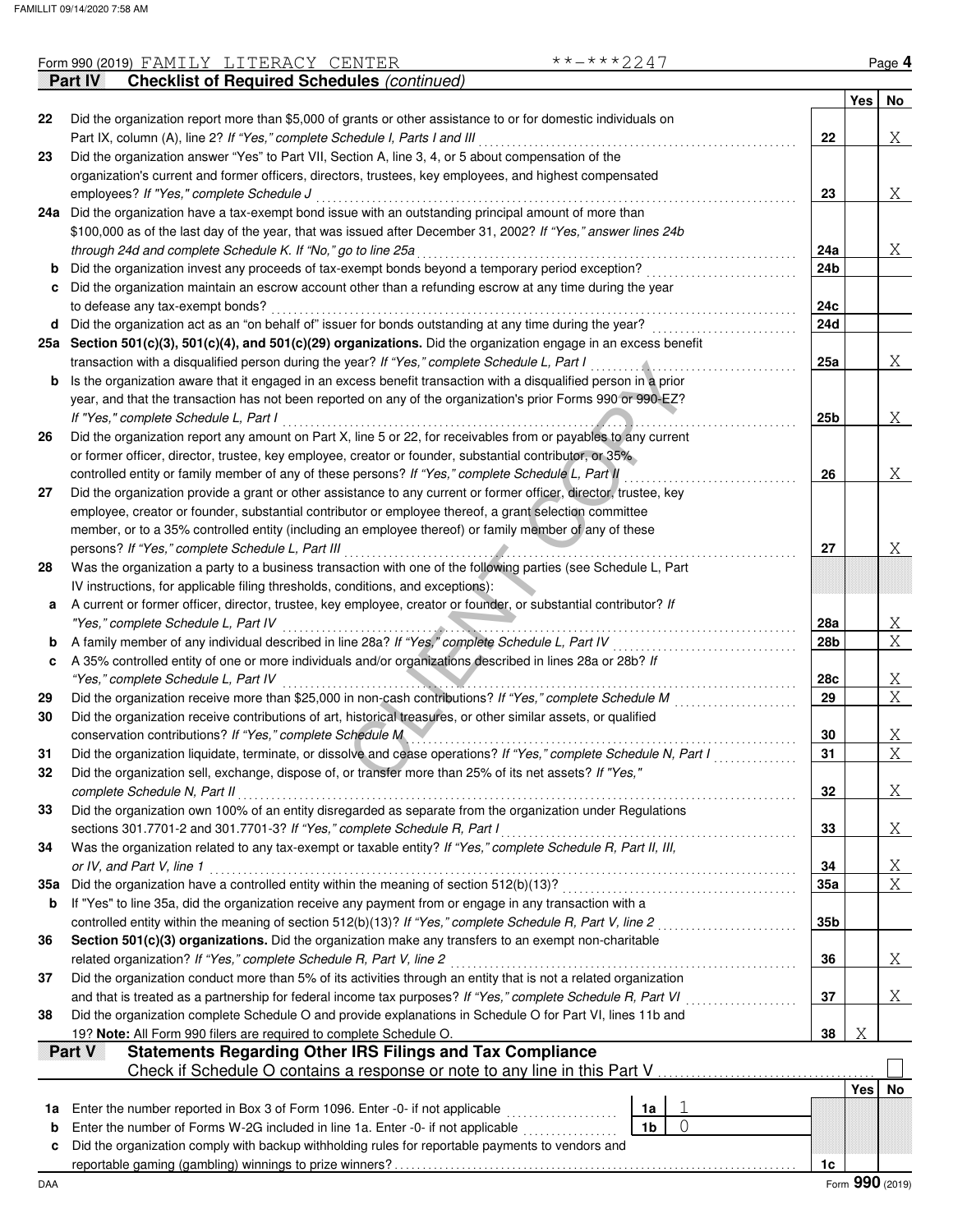|     | Form 990 (2019) FAMILY LITERACY CENTER                                                                                             | **-***2247      |                |   | Page 5 |
|-----|------------------------------------------------------------------------------------------------------------------------------------|-----------------|----------------|---|--------|
|     | Statements Regarding Other IRS Filings and Tax Compliance (continued)<br>Part V                                                    |                 |                |   |        |
|     |                                                                                                                                    |                 |                |   | Yes No |
| 2a  | Enter the number of employees reported on Form W-3, Transmittal of Wage and Tax                                                    |                 |                |   |        |
|     | Statements, filed for the calendar year ending with or within the year covered by this return                                      | 13<br>2a        |                |   |        |
| b   | If at least one is reported on line 2a, did the organization file all required federal employment tax returns?                     |                 | 2 <sub>b</sub> | Χ |        |
|     | Note: If the sum of lines 1a and 2a is greater than 250, you may be required to e-file (see instructions)                          |                 |                |   |        |
| За  | Did the organization have unrelated business gross income of \$1,000 or more during the year?                                      |                 | За             |   | Χ      |
| b   | If "Yes," has it filed a Form 990-T for this year? If "No" to line 3b, provide an explanation on Schedule O                        |                 | 3b             |   |        |
| 4a  | At any time during the calendar year, did the organization have an interest in, or a signature or other authority over,            |                 |                |   |        |
|     | a financial account in a foreign country (such as a bank account, securities account, or other financial account)?                 |                 | 4a             |   | Χ      |
|     | If "Yes," enter the name of the foreign country ▶                                                                                  |                 |                |   |        |
| b   | See instructions for filing requirements for FinCEN Form 114, Report of Foreign Bank and Financial Accounts (FBAR).                |                 |                |   |        |
|     |                                                                                                                                    |                 |                |   |        |
| 5а  | Was the organization a party to a prohibited tax shelter transaction at any time during the tax year?                              |                 | 5a             |   | Χ      |
| b   | Did any taxable party notify the organization that it was or is a party to a prohibited tax shelter transaction?                   |                 | 5b             |   | X      |
| с   | If "Yes" to line 5a or 5b, did the organization file Form 8886-T?                                                                  |                 | 5c             |   |        |
| 6а  | Does the organization have annual gross receipts that are normally greater than \$100,000, and did the                             |                 |                |   |        |
|     | organization solicit any contributions that were not tax deductible as charitable contributions?                                   |                 | 6a             |   | Χ      |
| b   | If "Yes," did the organization include with every solicitation an express statement that such contributions or                     |                 |                |   |        |
|     | gifts were not tax deductible?                                                                                                     |                 | 6b             |   |        |
| 7   | Organizations that may receive deductible contributions under section 170(c).                                                      |                 |                |   |        |
| a   | Did the organization receive a payment in excess of \$75 made partly as a contribution and partly for goods                        |                 |                |   |        |
|     | and services provided to the payor?                                                                                                |                 | 7a             |   | Χ      |
| b   | If "Yes," did the organization notify the donor of the value of the goods or services provided?                                    |                 | 7b             |   |        |
| c   | Did the organization sell, exchange, or otherwise dispose of tangible personal property for which it was                           |                 |                |   |        |
|     | required to file Form 8282?<br>.                                                                                                   |                 | 7c             |   | Χ      |
| d   |                                                                                                                                    | 7d              |                |   |        |
| е   | Did the organization receive any funds, directly or indirectly, to pay premiums on a personal benefit contract?                    |                 | 7e             |   | Χ      |
| f   | Did the organization, during the year, pay premiums, directly or indirectly, on a personal benefit contract?                       |                 | 7f             |   | Χ      |
| g   | If the organization received a contribution of qualified intellectual property, did the organization file Form 8899 as required?   |                 | 7g             |   | Χ      |
| h   | If the organization received a contribution of cars, boats, airplanes, or other vehicles, did the organization file a Form 1098-C? |                 | 7h             |   | X      |
| 8   | Sponsoring organizations maintaining donor advised funds. Did a donor advised fund maintained by the                               |                 |                |   |        |
|     | sponsoring organization have excess business holdings at any time during the year?                                                 |                 | 8              |   |        |
| 9   | Sponsoring organizations maintaining donor advised funds.                                                                          |                 |                |   |        |
| a   | Did the sponsoring organization make any taxable distributions under section 4966?                                                 |                 | 9a             |   |        |
| b   | Did the sponsoring organization make a distribution to a donor, donor advisor, or related person?                                  |                 | 9b             |   |        |
| 10  | Section 501(c)(7) organizations. Enter:                                                                                            |                 |                |   |        |
| a   | Initiation fees and capital contributions included on Part VIII, line 12                                                           | 10a             |                |   |        |
| b   | Gross receipts, included on Form 990, Part VIII, line 12, for public use of club facilities                                        | 10b             |                |   |        |
| 11  | Section 501(c)(12) organizations. Enter:                                                                                           |                 |                |   |        |
| a   | Gross income from members or shareholders                                                                                          | 11a             |                |   |        |
| b   | Gross income from other sources (Do not net amounts due or paid to other sources                                                   |                 |                |   |        |
|     | against amounts due or received from them.)                                                                                        | 11 <sub>b</sub> |                |   |        |
| 12a | Section 4947(a)(1) non-exempt charitable trusts. Is the organization filing Form 990 in lieu of Form 1041?                         |                 | 12a            |   |        |
| b   | If "Yes," enter the amount of tax-exempt interest received or accrued during the year                                              | 12 <sub>b</sub> |                |   |        |
| 13  | Section 501(c)(29) qualified nonprofit health insurance issuers.                                                                   |                 |                |   |        |
| a   | Is the organization licensed to issue qualified health plans in more than one state?                                               |                 | 13а            |   |        |
|     | Note: See the instructions for additional information the organization must report on Schedule O.                                  |                 |                |   |        |
| b   | Enter the amount of reserves the organization is required to maintain by the states in which                                       |                 |                |   |        |
|     |                                                                                                                                    | 13b             |                |   |        |
| с   | Enter the amount of reserves on hand                                                                                               | 13c             |                |   |        |
| 14a | Did the organization receive any payments for indoor tanning services during the tax year?                                         |                 | 14a            |   | Χ      |
| b   | If "Yes," has it filed a Form 720 to report these payments? If "No," provide an explanation on Schedule O                          |                 | 14b            |   |        |
| 15  | Is the organization subject to the section 4960 tax on payment(s) of more than \$1,000,000 in remuneration or                      |                 |                |   |        |
|     | excess parachute payment(s) during the year?                                                                                       |                 | 15             |   | Χ      |
|     | If "Yes," see instructions and file Form 4720, Schedule N.                                                                         |                 |                |   |        |
| 16  | Is the organization an educational institution subject to the section 4968 excise tax on net investment income?                    |                 | 16             |   | Χ      |
|     | If "Yes," complete Form 4720, Schedule O.                                                                                          |                 |                |   |        |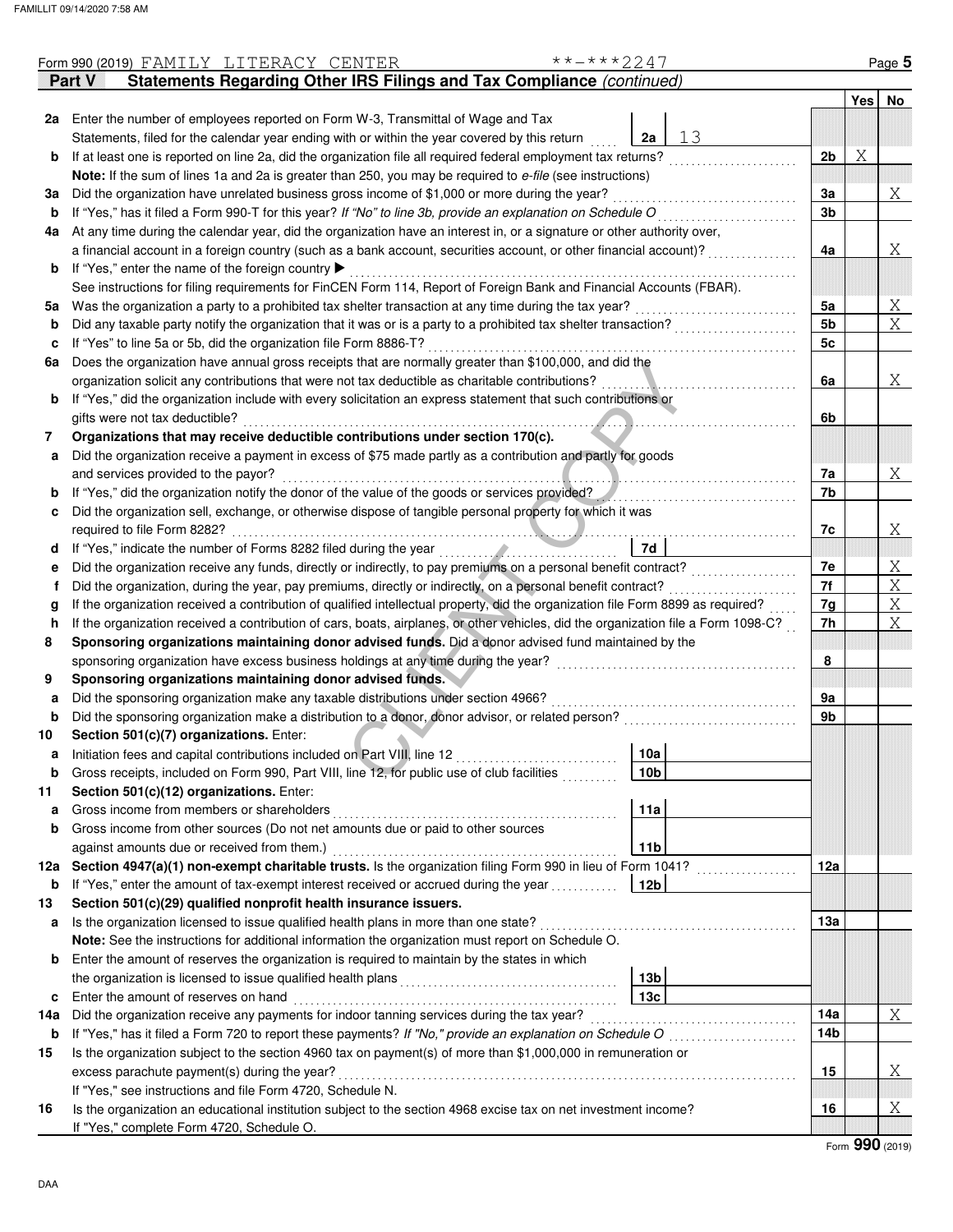|     | **-***2247<br>Form 990 (2019) FAMILY LITERACY CENTER                                                                                |                    |                         |      | Page $6$              |
|-----|-------------------------------------------------------------------------------------------------------------------------------------|--------------------|-------------------------|------|-----------------------|
|     | Part VI<br>Governance, Management, and Disclosure For each "Yes" response to lines 2 through 7b below, and for a "No"               |                    |                         |      |                       |
|     | response to line 8a, 8b, or 10b below, describe the circumstances, processes, or changes on Schedule O. See instructions.           |                    |                         |      |                       |
|     |                                                                                                                                     |                    |                         |      |                       |
|     | <b>Section A. Governing Body and Management</b>                                                                                     |                    |                         |      |                       |
|     |                                                                                                                                     |                    |                         | Yesl | No                    |
| 1a  | Enter the number of voting members of the governing body at the end of the tax year<br>1a                                           | 14                 |                         |      |                       |
|     | If there are material differences in voting rights among members of the governing body, or                                          |                    |                         |      |                       |
|     | if the governing body delegated broad authority to an executive committee or similar                                                |                    |                         |      |                       |
|     | committee, explain on Schedule O.                                                                                                   |                    |                         |      |                       |
| b   | Enter the number of voting members included on line 1a, above, who are independent<br>1b                                            | 14                 |                         |      |                       |
| 2   | Did any officer, director, trustee, or key employee have a family relationship or a business relationship with                      |                    |                         |      |                       |
|     | any other officer, director, trustee, or key employee?                                                                              |                    | $\mathbf{2}$            |      | Χ                     |
| 3   | Did the organization delegate control over management duties customarily performed by or under the direct                           |                    |                         |      |                       |
|     | supervision of officers, directors, trustees, or key employees to a management company or other person?                             |                    | 3                       |      | $X_{\perp}$           |
| 4   | Did the organization make any significant changes to its governing documents since the prior Form 990 was filed?                    |                    | $\overline{\mathbf{4}}$ |      | $\overline{\text{X}}$ |
| 5   | Did the organization become aware during the year of a significant diversion of the organization's assets?                          |                    | 5                       |      | $\overline{X}$        |
| 6   | Did the organization have members or stockholders?                                                                                  |                    | 6                       | Χ    |                       |
| 7a  | Did the organization have members, stockholders, or other persons who had the power to elect or appoint                             |                    |                         |      |                       |
|     | one or more members of the governing body?                                                                                          |                    | 7a                      | Χ    |                       |
| b   | Are any governance decisions of the organization reserved to (or subject to approval by) members,                                   |                    |                         |      |                       |
|     | stockholders, or persons other than the governing body?                                                                             |                    | 7b                      |      | X.                    |
| 8   | Did the organization contemporaneously document the meetings held or written actions undertaken during the year by the following:   |                    |                         |      |                       |
| а   | The governing body?                                                                                                                 |                    | 8a                      | Χ    |                       |
| b   | Each committee with authority to act on behalf of the governing body?                                                               |                    | 8b                      | Χ    |                       |
| 9   | Is there any officer, director, trustee, or key employee listed in Part VII, Section A, who cannot be reached at                    |                    |                         |      |                       |
|     | the organization's mailing address? If "Yes," provide the names and addresses on Schedule O                                         |                    | 9                       |      | X                     |
|     | Section B. Policies (This Section B requests information about policies not required by the Internal Revenue Code.)                 |                    |                         |      |                       |
|     |                                                                                                                                     |                    |                         | Yes  | No                    |
| 10a | Did the organization have local chapters, branches, or affiliates?                                                                  |                    | 10a                     |      | Χ                     |
| b   | If "Yes," did the organization have written policies and procedures governing the activities of such chapters,                      |                    |                         |      |                       |
|     | affiliates, and branches to ensure their operations are consistent with the organization's exempt purposes?                         |                    | 10 <sub>b</sub>         |      |                       |
| 11a | Has the organization provided a complete copy of this Form 990 to all members of its governing body before filing the form?         |                    | 11a                     |      | Χ                     |
| b   | Describe in Schedule O the process, if any, used by the organization to review this Form 990.                                       |                    |                         |      |                       |
| 12a | Did the organization have a written conflict of interest policy? If "No," go to line 13                                             |                    | 12a                     | Χ    |                       |
| b   | Were officers, directors, or trustees, and key employees required to disclose annually interests that could give rise to conflicts? |                    | 12 <sub>b</sub>         | Χ    |                       |
|     | Did the organization regularly and consistently monitor and enforce compliance with the policy? If "Yes,"                           |                    |                         |      |                       |
|     | describe in Schedule O how this was done                                                                                            |                    | 12c                     | Χ    |                       |
| 13  | Did the organization have a written whistleblower policy?                                                                           |                    | 13                      | Χ    |                       |
| 14  | Did the organization have a written document retention and destruction policy?                                                      |                    | 14                      | Χ    |                       |
| 15  | Did the process for determining compensation of the following persons include a review and approval by                              |                    |                         |      |                       |
|     | independent persons, comparability data, and contemporaneous substantiation of the deliberation and decision?                       |                    |                         |      |                       |
| a   | The organization's CEO, Executive Director, or top management official                                                              |                    | 15a                     | Χ    |                       |
| b   | Other officers or key employees of the organization                                                                                 |                    | 15 <sub>b</sub>         |      | Χ                     |
|     | If "Yes" to line 15a or 15b, describe the process in Schedule O (see instructions).                                                 |                    |                         |      |                       |
| 16a | Did the organization invest in, contribute assets to, or participate in a joint venture or similar arrangement                      |                    |                         |      |                       |
|     | with a taxable entity during the year?                                                                                              |                    | 16a                     |      | Χ                     |
| b   | If "Yes," did the organization follow a written policy or procedure requiring the organization to evaluate its                      |                    |                         |      |                       |
|     | participation in joint venture arrangements under applicable federal tax law, and take steps to safeguard the                       |                    |                         |      |                       |
|     |                                                                                                                                     |                    | 16b                     |      |                       |
|     | <b>Section C. Disclosure</b>                                                                                                        |                    |                         |      |                       |
| 17  | List the states with which a copy of this Form 990 is required to be filed $\blacktriangleright$ MI                                 |                    |                         |      |                       |
| 18  | Section 6104 requires an organization to make its Forms 1023 (1024 or 1024-A, if applicable), 990, and 990-T (Section 501(c)        |                    |                         |      |                       |
|     | (3)s only) available for public inspection. Indicate how you made these available. Check all that apply.                            |                    |                         |      |                       |
|     | Another's website $ X $ Upon request<br>Other (explain on Schedule O)<br>Own website                                                |                    |                         |      |                       |
| 19  | Describe on Schedule O whether (and if so, how) the organization made its governing documents, conflict of interest policy, and     |                    |                         |      |                       |
|     | financial statements available to the public during the tax year.                                                                   |                    |                         |      |                       |
| 20  | State the name, address, and telephone number of the person who possesses the organization's books and records ▶                    |                    |                         |      |                       |
|     | MARY WIESE<br>311 HIGGINS ST                                                                                                        |                    |                         |      |                       |
|     | 48446<br>LAPEER<br>МI                                                                                                               | $810 - 664 - 2737$ |                         |      |                       |

DAA Form **990** (2019)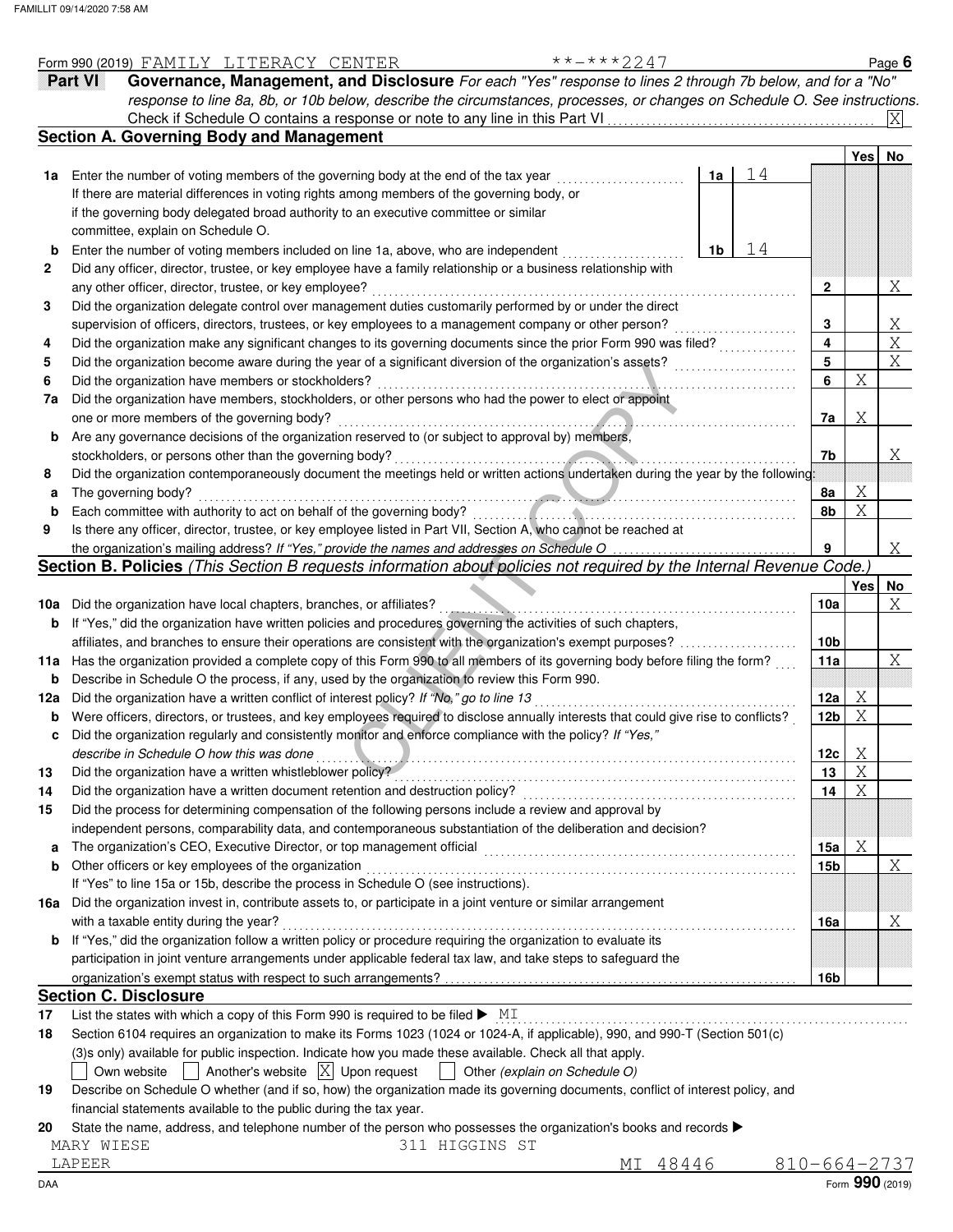|                          | Form 990 (2019) FAMILY LITERACY CENTER                                                                                                                                                                                            | $***$ $***$ 2217                                                                                                                 | Page 7 |  |  |  |  |  |
|--------------------------|-----------------------------------------------------------------------------------------------------------------------------------------------------------------------------------------------------------------------------------|----------------------------------------------------------------------------------------------------------------------------------|--------|--|--|--|--|--|
| Part VII                 |                                                                                                                                                                                                                                   | Compensation of Officers, Directors, Trustees, Key Employees, Highest Compensated Employees, and                                 |        |  |  |  |  |  |
|                          | <b>Independent Contractors</b>                                                                                                                                                                                                    |                                                                                                                                  |        |  |  |  |  |  |
|                          |                                                                                                                                                                                                                                   | Check if Schedule O contains a response or note to any line in this Part VII                                                     |        |  |  |  |  |  |
| Section A.               | Officers, Directors, Trustees, Key Employees, and Highest Compensated Employees                                                                                                                                                   |                                                                                                                                  |        |  |  |  |  |  |
| organization's tax year. | 1a Complete this table for all persons required to be listed. Report compensation for the calendar year ending with or within the                                                                                                 |                                                                                                                                  |        |  |  |  |  |  |
|                          | List all of the organization's current officers, directors, trustees (whether individuals or organizations), regardless of amount of<br>compensation. Enter -0- in columns $(D)$ , $(E)$ , and $(F)$ if no compensation was paid. |                                                                                                                                  |        |  |  |  |  |  |
|                          | • List all of the organization's current key employees, if any. See instructions for definition of "key employee."                                                                                                                |                                                                                                                                  |        |  |  |  |  |  |
|                          |                                                                                                                                                                                                                                   | • List the organization's five current highest compensated employees (other than an officer, director, trustee, or key employee) |        |  |  |  |  |  |

**•**

who received reportable compensation (Box 5 of Form W-2 and/or Box 7 of Form 1099-MISC) of more than \$100,000 from the organization and any related organizations.

• List all of the organization's **former** officers, key employees, and highest compensated employees who received more than<br>00,000 of reportable compensation from the organization and any related organizations \$100,000 of reportable compensation from the organization and any related organizations.

List all of the organization's **former directors or trustees** that received, in the capacity as a former director or trustee of the organization, more than \$10,000 of reportable compensation from the organization and any related organizations. See instructions for the order in which to list the persons above. **•**

Check this box if neither the organization nor any related organization compensated any current officer, director, or trustee.

| Grieck mis box in neither the organization nor any related organization compensated any current onicer, director, or trustee.<br>(A)<br>Name and title | (B)<br>Average<br>hours                                        | (C)<br>Position<br>(do not check more than one |                                                                  |         |              |                                 |        | (D)<br>Reportable<br>compensation | (E)<br>Reportable<br>compensation | (F)<br>Estimated amount<br>of other       |
|--------------------------------------------------------------------------------------------------------------------------------------------------------|----------------------------------------------------------------|------------------------------------------------|------------------------------------------------------------------|---------|--------------|---------------------------------|--------|-----------------------------------|-----------------------------------|-------------------------------------------|
|                                                                                                                                                        | per week<br>(list any                                          |                                                | box, unless person is both an<br>officer and a director/trustee) |         |              |                                 |        | from the<br>organization          | from related<br>organizations     | compensation<br>from the                  |
|                                                                                                                                                        | hours for<br>related<br>organizations<br>below<br>dotted line) | Individual trustee<br>or director              | nstitutional trustee                                             | Officer | Key employee | Highest compensated<br>employee | Former | (W-2/1099-MISC)                   | (W-2/1099-MISC)                   | organization and<br>related organizations |
| (1) MARY WIESE                                                                                                                                         | 40.00<br>0.00                                                  |                                                |                                                                  |         |              |                                 |        | 60,709                            | $\overline{O}$                    | $\overline{0}$                            |
| EXECUTIVE DIRECTOR<br>(2) DEBRA COE                                                                                                                    |                                                                | X                                              |                                                                  |         |              |                                 |        |                                   |                                   |                                           |
| SECRETARY                                                                                                                                              | 2.00<br>0.00                                                   |                                                |                                                                  | X       |              |                                 |        | 0                                 | $\overline{0}$                    | $\overline{0}$                            |
| (3) LORRETTA DENEWETH                                                                                                                                  | 2.00                                                           |                                                |                                                                  |         |              |                                 |        |                                   |                                   |                                           |
| VICE PRESIDENT<br>(4) TIM OESCH                                                                                                                        | 0.00                                                           |                                                |                                                                  | X       |              |                                 |        | 0                                 | $\mathcal{O}$                     | 0                                         |
| TREASURER                                                                                                                                              | 2.00<br>0.00                                                   |                                                |                                                                  | X       |              |                                 |        | 0                                 | $\overline{O}$                    | $\mathsf{O}\xspace$                       |
| (5) JAMES SMITH                                                                                                                                        | 2,00                                                           |                                                |                                                                  |         |              |                                 |        |                                   |                                   | $\overline{0}$                            |
| PRESIDENT<br>(6)                                                                                                                                       | 0.00                                                           |                                                |                                                                  | X       |              |                                 |        | 0                                 | $\overline{0}$                    |                                           |
|                                                                                                                                                        |                                                                |                                                |                                                                  |         |              |                                 |        |                                   |                                   |                                           |
| (7)                                                                                                                                                    |                                                                |                                                |                                                                  |         |              |                                 |        |                                   |                                   |                                           |
| (8)                                                                                                                                                    |                                                                |                                                |                                                                  |         |              |                                 |        |                                   |                                   |                                           |
| (9)                                                                                                                                                    |                                                                |                                                |                                                                  |         |              |                                 |        |                                   |                                   |                                           |
|                                                                                                                                                        |                                                                |                                                |                                                                  |         |              |                                 |        |                                   |                                   |                                           |
| (10)                                                                                                                                                   |                                                                |                                                |                                                                  |         |              |                                 |        |                                   |                                   |                                           |
| (11)                                                                                                                                                   |                                                                |                                                |                                                                  |         |              |                                 |        |                                   |                                   |                                           |
|                                                                                                                                                        |                                                                |                                                |                                                                  |         |              |                                 |        |                                   |                                   |                                           |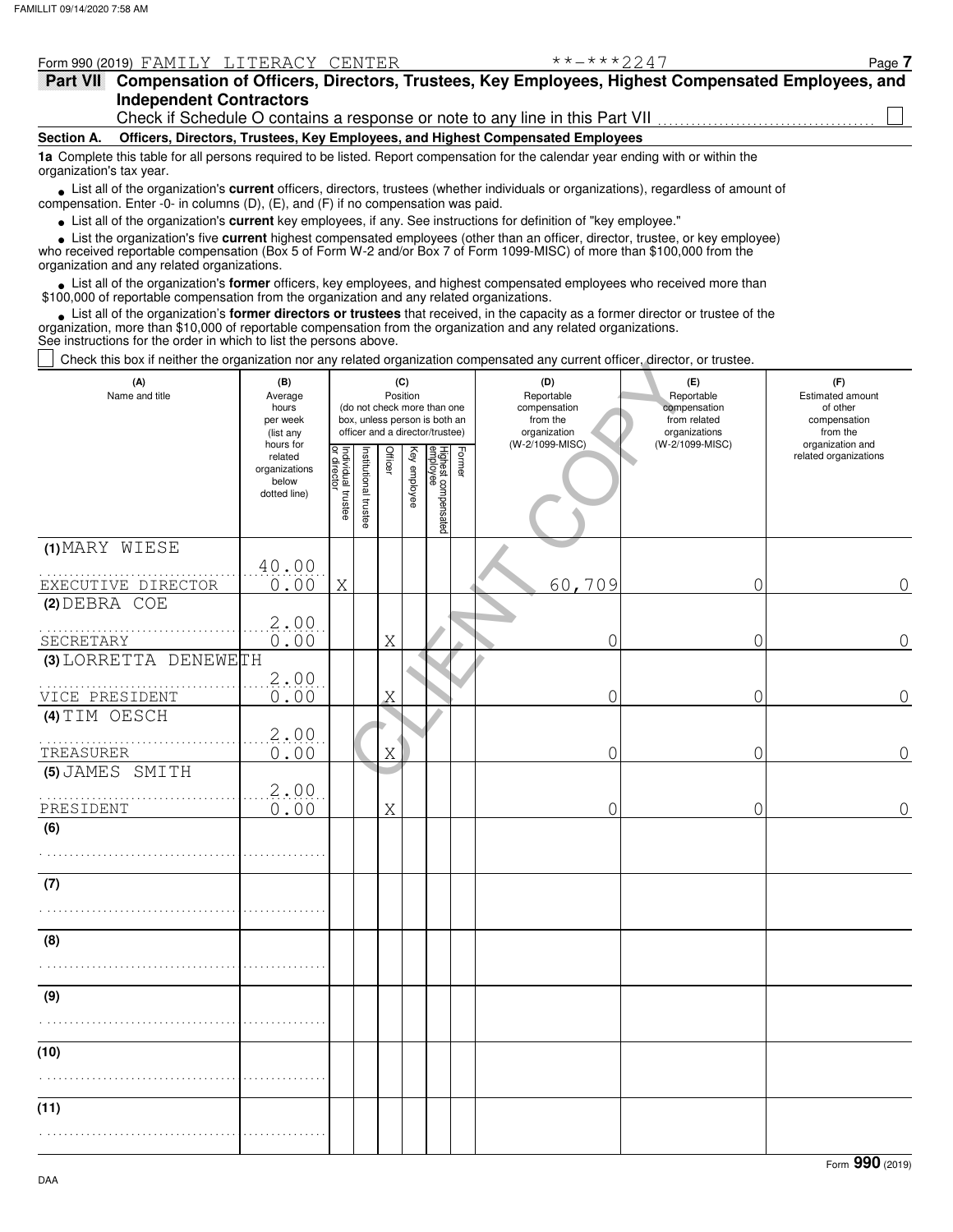|                   | Form 990 (2019) FAMILY LITERACY CENTER                                                   |                                                                                                                                                                        |                                   |                      |         |              |                                                               |                                                                    | **-***2247                                                                                                                                                                                                           |                                                                                                                                  | Page 8                                    |
|-------------------|------------------------------------------------------------------------------------------|------------------------------------------------------------------------------------------------------------------------------------------------------------------------|-----------------------------------|----------------------|---------|--------------|---------------------------------------------------------------|--------------------------------------------------------------------|----------------------------------------------------------------------------------------------------------------------------------------------------------------------------------------------------------------------|----------------------------------------------------------------------------------------------------------------------------------|-------------------------------------------|
| Part VII          |                                                                                          |                                                                                                                                                                        |                                   |                      |         |              |                                                               |                                                                    |                                                                                                                                                                                                                      | Section A. Officers, Directors, Trustees, Key Employees, and Highest Compensated Employees (continued)                           |                                           |
|                   | (A)<br>Name and title                                                                    | (C)<br>(B)<br>Position<br>Average<br>(do not check more than one<br>hours<br>box, unless person is both an<br>per week<br>officer and a director/trustee)<br>(list any |                                   |                      |         |              | (D)<br>Reportable<br>compensation<br>from the<br>organization | (E)<br>Reportable<br>compensation<br>from related<br>organizations | (F)<br><b>Estimated amount</b><br>of other<br>compensation<br>from the                                                                                                                                               |                                                                                                                                  |                                           |
|                   |                                                                                          | hours for<br>related<br>organizations<br>below<br>dotted line)                                                                                                         | Individual trustee<br>or director | nstitutional trustee | Officer | Key employee | Highest compensated<br>employee                               | Former                                                             | (W-2/1099-MISC)                                                                                                                                                                                                      | (W-2/1099-MISC)                                                                                                                  | organization and<br>related organizations |
|                   |                                                                                          |                                                                                                                                                                        |                                   |                      |         |              |                                                               |                                                                    |                                                                                                                                                                                                                      |                                                                                                                                  |                                           |
|                   |                                                                                          |                                                                                                                                                                        |                                   |                      |         |              |                                                               |                                                                    |                                                                                                                                                                                                                      |                                                                                                                                  |                                           |
|                   |                                                                                          |                                                                                                                                                                        |                                   |                      |         |              |                                                               |                                                                    |                                                                                                                                                                                                                      |                                                                                                                                  |                                           |
|                   |                                                                                          |                                                                                                                                                                        |                                   |                      |         |              |                                                               |                                                                    |                                                                                                                                                                                                                      |                                                                                                                                  |                                           |
|                   |                                                                                          |                                                                                                                                                                        |                                   |                      |         |              |                                                               |                                                                    |                                                                                                                                                                                                                      |                                                                                                                                  |                                           |
|                   |                                                                                          |                                                                                                                                                                        |                                   |                      |         |              |                                                               |                                                                    |                                                                                                                                                                                                                      |                                                                                                                                  |                                           |
|                   |                                                                                          |                                                                                                                                                                        |                                   |                      |         |              |                                                               |                                                                    |                                                                                                                                                                                                                      |                                                                                                                                  |                                           |
|                   |                                                                                          |                                                                                                                                                                        |                                   |                      |         |              |                                                               |                                                                    |                                                                                                                                                                                                                      |                                                                                                                                  |                                           |
|                   | 1b Subtotal                                                                              |                                                                                                                                                                        |                                   |                      |         |              |                                                               |                                                                    | 60,709                                                                                                                                                                                                               |                                                                                                                                  |                                           |
|                   | Total from continuation sheets to Part VII, Section A                                    |                                                                                                                                                                        |                                   |                      |         |              |                                                               |                                                                    |                                                                                                                                                                                                                      |                                                                                                                                  |                                           |
| a<br>$\mathbf{2}$ | Total (add lines 1b and 1c)                                                              |                                                                                                                                                                        |                                   |                      |         |              |                                                               |                                                                    | 60,709<br>Total number of individuals (including but not limited to those listed above) who received more than \$100,000 of                                                                                          |                                                                                                                                  |                                           |
|                   | reportable compensation from the organization $\blacktriangleright$ 0                    |                                                                                                                                                                        |                                   |                      |         |              |                                                               |                                                                    |                                                                                                                                                                                                                      |                                                                                                                                  |                                           |
| 3                 |                                                                                          |                                                                                                                                                                        |                                   |                      |         |              |                                                               |                                                                    | Did the organization list any former officer, director, trustee, key employee, or highest compensated                                                                                                                |                                                                                                                                  | No<br><b>Yes</b>                          |
|                   | employee on line 1a? If "Yes," complete Schedule J for such individual                   |                                                                                                                                                                        |                                   |                      |         |              |                                                               |                                                                    |                                                                                                                                                                                                                      |                                                                                                                                  | Χ<br>3                                    |
| 4                 |                                                                                          |                                                                                                                                                                        |                                   |                      |         |              |                                                               |                                                                    | For any individual listed on line 1a, is the sum of reportable compensation and other compensation from the<br>organization and related organizations greater than \$150,000? If "Yes," complete Schedule J for such |                                                                                                                                  |                                           |
| 5                 |                                                                                          |                                                                                                                                                                        |                                   |                      |         |              |                                                               |                                                                    | Did any person listed on line 1a receive or accrue compensation from any unrelated organization or individual                                                                                                        |                                                                                                                                  | Χ<br>4                                    |
|                   | for services rendered to the organization? If "Yes," complete Schedule J for such person |                                                                                                                                                                        |                                   |                      |         |              |                                                               |                                                                    |                                                                                                                                                                                                                      |                                                                                                                                  | Χ<br>5                                    |
| 1                 | <b>Section B. Independent Contractors</b>                                                |                                                                                                                                                                        |                                   |                      |         |              |                                                               |                                                                    | Complete this table for your five highest compensated independent contractors that received more than \$100,000 of                                                                                                   |                                                                                                                                  |                                           |
|                   |                                                                                          |                                                                                                                                                                        |                                   |                      |         |              |                                                               |                                                                    |                                                                                                                                                                                                                      | compensation from the organization. Report compensation for the calendar year ending with or within the organization's tax year. |                                           |
|                   |                                                                                          | (A)<br>Name and business address                                                                                                                                       |                                   |                      |         |              |                                                               |                                                                    |                                                                                                                                                                                                                      | (B)<br>Description of services                                                                                                   | (C)<br>Compensation                       |
|                   |                                                                                          |                                                                                                                                                                        |                                   |                      |         |              |                                                               |                                                                    |                                                                                                                                                                                                                      |                                                                                                                                  |                                           |
|                   |                                                                                          |                                                                                                                                                                        |                                   |                      |         |              |                                                               |                                                                    |                                                                                                                                                                                                                      |                                                                                                                                  |                                           |
|                   |                                                                                          |                                                                                                                                                                        |                                   |                      |         |              |                                                               |                                                                    |                                                                                                                                                                                                                      |                                                                                                                                  |                                           |
|                   |                                                                                          |                                                                                                                                                                        |                                   |                      |         |              |                                                               |                                                                    |                                                                                                                                                                                                                      |                                                                                                                                  |                                           |
|                   |                                                                                          |                                                                                                                                                                        |                                   |                      |         |              |                                                               |                                                                    |                                                                                                                                                                                                                      |                                                                                                                                  |                                           |
|                   |                                                                                          |                                                                                                                                                                        |                                   |                      |         |              |                                                               |                                                                    |                                                                                                                                                                                                                      |                                                                                                                                  |                                           |

**2** Total number of independent contractors (including but not limited to those listed above) who received more than \$100,000 of compensation from the organization ▶

0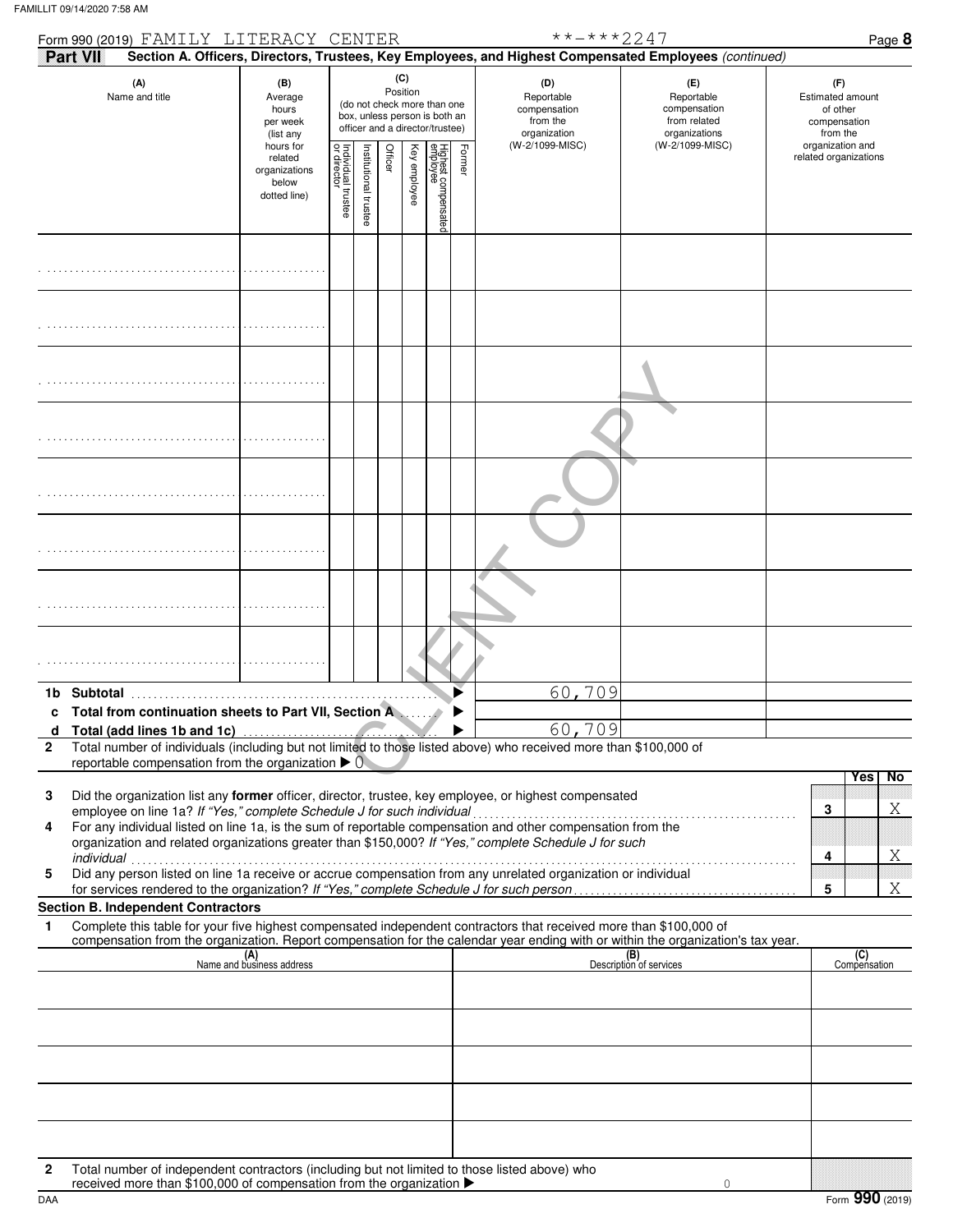**Part VIII Statement of Revenue**

#### Check if Schedule O contains a response or note to any line in this Part VIII. **(A)** (B) **(C) (C) (D)**<br>
Total revenue Related or exempt Unrelated Revenue excluded Felated or exempt **the contract of the contract of the contract of the contract of the contract of the contract of the contract of the contract of the contract of the contract of the contract of the contract of the contrac** sections 512-514 Grants **Contributions, Gifts, Grants and Other Similar Amounts** , Gifts, Grant<br>illar Amount **1a** Federated campaigns **. . . . . . . . . .** . **1a 1b b** Membership dues . . . . . . . . . . . . . . **c** Fundraising events **.............**... **1c 1d d** Related organizations **. . . . . . . . . .** . **Contributions,<br>and Other Simi 1e** 29,350 **e** Government grants (contributions) . . . . . . . . . . **f** All other contributions, gifts, grants, and similar amounts not included above  $\dots$ ... **1f** 49,460 **1g g** Noncash contributions included in lines 1a-1f . .  $\frac{1}{2}$  $\blacktriangleright$ 78,810 **h Total.** Add lines 1a–1f . . . . . . . . . . . . . . . . . . . . . . . . . . . . . . . . . . . . **Business Code** 2a . <u>MICHIGAN WORKS:MW SALARY REIM ........</u> <u>| 25,461 35,461</u> 35,461 **Program Service Program Service**  $\begin{array}{r} \n 33,461 \overline{)33,461} \\
 21,200 \overline{)21,200} \\
 18,028 \overline{)18,028} \\
 12,584 \overline{)12,584} \\
 3,339 \overline{)3,339} \\
 3,339 \overline{)3,339} \\
 90,612 \\
 \hline\n \end{array}$ <br>
Proceeds<br>
(ii) Personal<br>
(ii) Other<br>
(iii) Other<br>  $\begin{array}{r} 8,435 \overline{)3,000}$ . GRANTS:LAPEER CO YOUTH PROBAT ....... (21,200 21,200 **b** . . . . . . . . . . . . . . . . . . . . . . . . . . . . . . . . . . . . . . . . . . . . . . . . . . . GST MICHIGAN JMG PROGRAM 18,028 18,028 **c** . . . . . . . . . . . . . . . . . . . . . . . . . . . . . . . . . . . . . . . . . . . . . . . . . . . MICHIGAN WORKS - OTHER 12,584 12,584 **d** . . . . . . . . . . . . . . . . . . . . . . . . . . . . . . . . . . . . . . . . . . . . . . . . . . . OWOSSO MICHIGAN WORKS 3,339 3,339 **e f** All other program service revenue . . . . . . . . . . . . . . . . 90,612 **g Total.** Add lines 2a–2f . . . . . . . . . . . . . . . . . . . . . . . . . . . . . . . . . . . . -**3** Investment income (including dividends, interest, and 8,435 8,435 other similar amounts) . . . . . . . . . . . . . . . . . . . . . . . . . . . . . . . . . . . . Income from investment of tax-exempt bond proceeds  $\blacktriangleright$ **4 5** Royalties .....  $\blacktriangleright$ (i) Real (ii) Personal **6a 6a** Gross rents **6b b** Less: rental expenses **6c c** Rental inc. or (loss)  $\blacktriangleright$ **d** Net rental income or (loss) . . . . . . . . . . . . . . . . . . . . . . . . . . . . . . . . **7a** Gross amount from (i) Securities (ii) Other sales of assets **7a** other than inventory **Other Revenue Other Revenue b** Less: cost or other **7b** 545 basis and sales exps.  $-545$ **7c c** Gain or (loss)  $-545$   $-545$ **d** -Net gain or (loss) . . . . . . . . . . . . . . . . . . . . . . . . . . . . . . . . . . . . . . . . . **8a** Gross income from fundraising events (not including . . . . . . . . . . . . . . . . . . . . of contributions reported on line 1c). See Part IV, line 18 . . . . . . . . . . . . . . . . . . **8a** 48,572 **8b** 9,572 **b** Less: direct expenses . . . . . . . . . . . . 39,000  $\blacktriangleright$ **c** Net income or (loss) from fundraising events . . . . . . . . . . . . . . **9a** Gross income from gaming activities. See Part IV, line 19 . . . . . . . . . . . . . . . . . . 28,735 **9a 9b** 5,724 **b** Less: direct expenses  $\ldots$ 23,011 23,011  $\blacktriangleright$ Net income or (loss) from gaming activities . . . . . . . . . . . . . . . **c** 10a Gross sales of inventory, less returns and allowances **10a 10b b** Less: cost of goods sold  $\ldots$  $\blacktriangleright$ Net income or (loss) from sales of inventory . . . . . . . . . . . . . . . **c** Business Code **Viscellaneous**<br>Revenue **Miscellaneous 11a** . . . . . . . . . . . . . . . . . . . . . . . . . . . . . . . . . . . . . . . . . . . . . . . . . . . NORTH BRANCH SCHOOLS 2,700 2,700 REFUND 216 **b**  $REFUND$ . . . . . . . . . . . . . . . . . . . . . . . . . . . . . . . . . . . . . . . . . . . . . . . . . . . REIMBURSED EXPENSES -2,500 -2,500 **c d** All other revenue . . . . . . . . . . . . . . . . . . . . . . . . . . . . . . . . . Total. Add lines 11a-11d .  $\blacktriangleright$ 416 **e** 239,739 113,494 0 8,435 **Total revenue.** See instructions  $\blacktriangleright$ **12**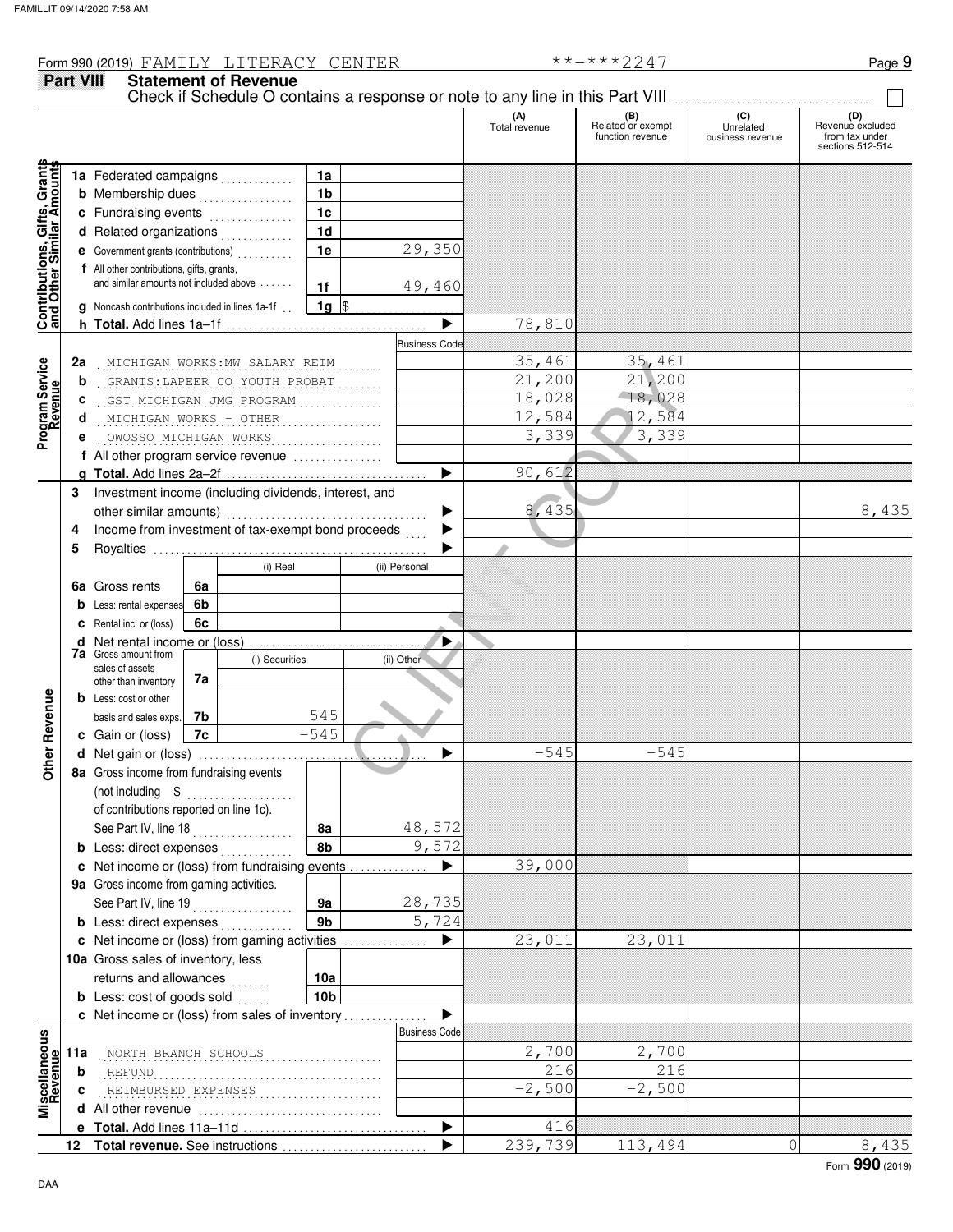# $\begin{array}{r|rrrr} \hline & 129,670 & 124,483 \\ \hline & 10,537 & 9,378 \\ \hline & 14,563 & 12,965 \\ \hline & 750 & & & \\ \hline & 750 & & & \\ \hline & 2,702 & & & \\ \hline & 682 & & 682 \\ \hline & 11,284 & 10,074 & & \\ \hline & 5,496 & 4,945 & & \\ \hline & 10,841 & 10,624 & & \end{array}$ **Part IX Statement of Functional Expenses** Form 990 (2019) Page **10** FAMILY LITERACY CENTER \*\*-\*\*\*2247 *Section 501(c)(3) and 501(c)(4) organizations must complete all columns. All other organizations must complete column (A).* **Do not include amounts reported on lines 6b, 7b, 8b, 9b, and 10b of Part VIII. 1 2 3 4 5 6 7** Grants and other assistance to domestic organizations and domestic governments. See Part IV, line 21 **.** . . . . . . . Grants and other assistance to domestic individuals. See Part IV, line 22 Grants and other assistance to foreign organizations, foreign governments, and foreign individuals. See Part IV, lines 15 and 16 Benefits paid to or for members . . . . . . . . . . Compensation of current officers, directors, trustees, and key employees . . . . . . . Compensation not included above to disqualified persons (as defined under section 4958(f)(1)) and persons described in section  $4958(c)(3)(B)$  ..... **(A) (B) (C) (D)** Total expenses Program service Management and expenses **general** expenses (D)<br>Fundraising expenses Check if Schedule O contains a response or note to any line in this Part IX ........<br> **amounts reported on lines 6b**,  $\begin{array}{|l|l|}\n\hline\n\text{(A)} & \text{(B)} & \text{(B)} \\
\hline\n\text{Total expenses} & \text{Program service}\n\hline\n\end{array}$ 60,708 42,586 9,061 9,061 129,670 124,483 3,260 1,927

10,537 9,378 603 556 14,563 12,965 830 768

11,284 10,074 1,126 84

5,496 4,945 476 75

2,353 2,305 25 23

750 750

2,702 2,702

10,841 10,624 217

1,919 1,727 192

3,673 2,968 705

682 682

1,810 1,810

800 800

- **8** Other salaries and wages . . . . . . . . . . . . . . . . . Pension plan accruals and contributions (include section 401(k) and 403(b) employer contributions)
- **9 10 11** Other employee benefits . . . . . . . . . . . . . . . . . Payroll taxes . . . . . . . . . . . . . . . . . . . . . . . . . . . . . . Fees for services (nonemployees):
- **a** Management .............................. **b c** Accounting . . . . . . . . . . . . . . . . . . . . . . . . . . . . . . . **d e f** Legal . . . . . . . . . . . . . . . . . . . . . . . . . . . . . . . . . . . . . Lobbying  $\begin{bmatrix} 1 & 0 & 0 \\ 0 & 1 & 0 \\ 0 & 0 & 0 \end{bmatrix}$ Professional fundraising services. See Part IV, line 17 Investment management fees ..............
- **g** Other. (If line 11g amount exceeds 10% of line 25, column **12** Advertising and promotion . . . . . . . . . . . . . . **13 14** Office expenses . . . . . . . . . . . . . . . . . . . . . . . . . . Information technology . . . . . . . . . . . . . . . . . . . . (A) amount, list line 11g expenses on Schedule O.) . . . . . .
- **15 16 17 18 19 20 21 22** Royalties . . . . . . . . . . . . . . . . . . . . . . . . . . . . . . . . . Occupancy . . . . . . . . . . . . . . . . . . . . . . . . . . . . . . . Travel . . . . . . . . . . . . . . . . . . . . . . . . . . . . . . . . . . . . Payments of travel or entertainment expenses for any federal, state, or local public officials Conferences, conventions, and meetings . Interest . . . . . . . . . . . . . . . . . . . . . . . . . . . . . . . . . . . Payments to affiliates ...................... Depreciation, depletion, and amortization .
- **23 24** Insurance . . . . . . . . . . . . . . . . . . . . . . . . . . . . . . . . . Other expenses. Itemize expenses not covered above (List miscellaneous expenses on line 24e. If line 24e amount exceeds 10% of line 25, column (A) amount, list line 24e expenses on Schedule O.)
- **a** . . . . . . . . . . . . . . . . . . . . . . . . . . . . . . . . . . . . . . . . . . . GITS,RECOG,COMM INVOLV,NE 289 289 **b** . . . . . . . . . . . . . . . . . . . . . . . . . . . . . . . . . . . . . . . . . . . DUES AND SUBSCRIPTIONS 40 30 10
	- **e** All other expenses . . . . . . . . . . . . . . . . . . . . . . . . Total functional expenses. Add lines 1 through 24e . . . . . . . . . . . . . . . . . . . . . . . . . . . . . . . . . . . . . . . . . . . 258,117 225,377 20,246 12,494
- **25 26** fundraising solicitation. Check here  $\blacktriangleright$  if organization reported in column (B) joint costs from a combined educational campaign and following SOP 98-2 (ASC 958-720) **Joint costs.** Complete this line only if the

**c d**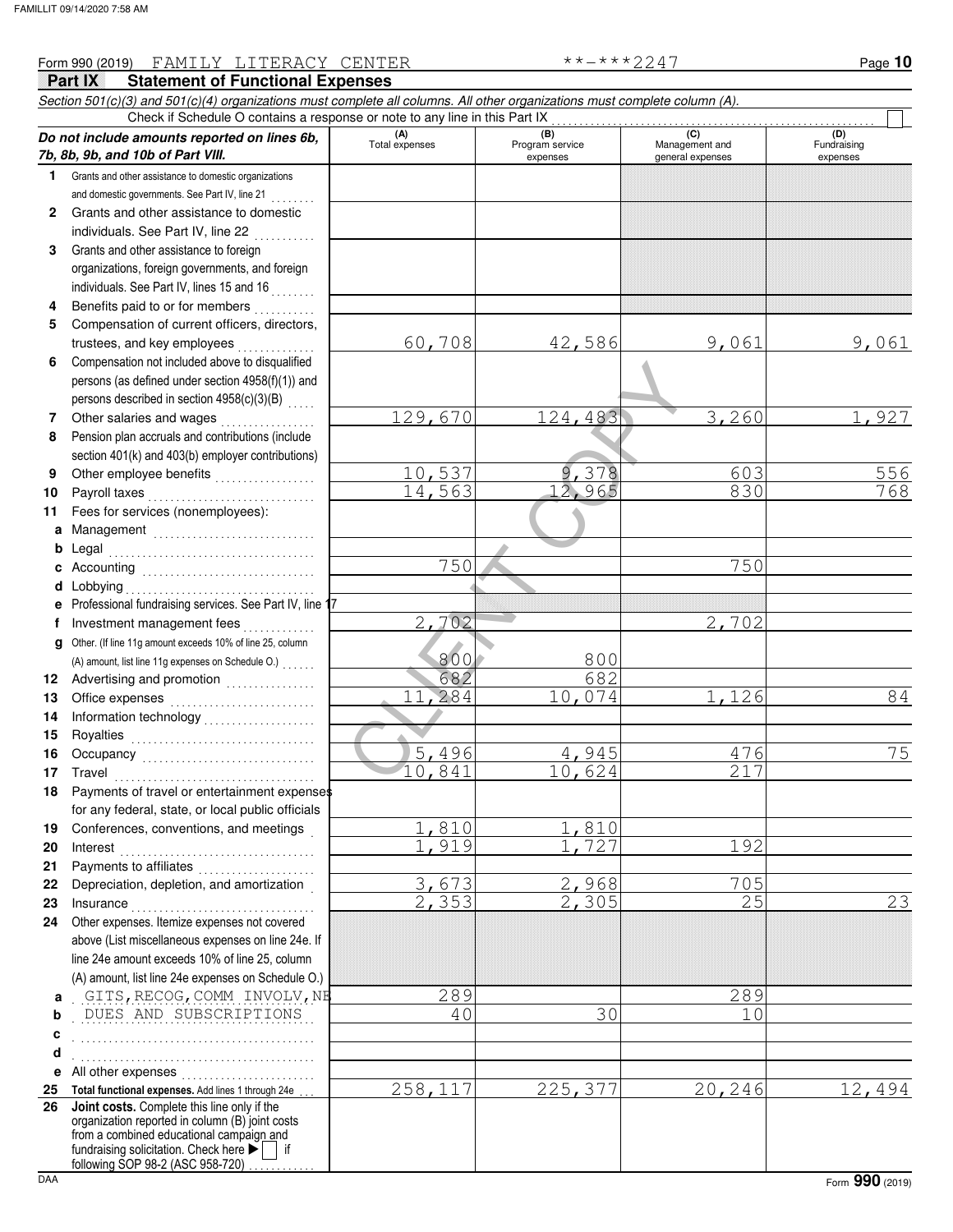#### Form 990 (2019) Page **11** FAMILY LITERACY CENTER \*\*-\*\*\*2247

|                             | Part X | <b>Balance Sheet</b>                                                                                                                                                                                                                 |                 |          |                          |                  |                          |
|-----------------------------|--------|--------------------------------------------------------------------------------------------------------------------------------------------------------------------------------------------------------------------------------------|-----------------|----------|--------------------------|------------------|--------------------------|
|                             |        | Check if Schedule O contains a response or note to any line in this Part X                                                                                                                                                           |                 |          | (A)<br>Beginning of year |                  | (B)<br>End of year       |
|                             | 1      | Cash-non-interest-bearing                                                                                                                                                                                                            |                 |          | 17,704                   | $\mathbf{1}$     | 21,466                   |
|                             | 2      |                                                                                                                                                                                                                                      |                 |          | 158,310                  | $\boldsymbol{2}$ | 103,125                  |
|                             | 3      |                                                                                                                                                                                                                                      |                 |          |                          | 3                |                          |
|                             | 4      | Accounts receivable, net                                                                                                                                                                                                             |                 |          |                          | 4                |                          |
|                             | 5      | Loans and other receivables from any current or former officer, director,                                                                                                                                                            |                 |          |                          |                  |                          |
|                             |        | trustee, key employee, creator or founder, substantial contributor, or 35%                                                                                                                                                           |                 |          |                          |                  |                          |
|                             |        | controlled entity or family member of any of these persons                                                                                                                                                                           |                 |          |                          | 5                |                          |
|                             | 6      | Loans and other receivables from other disqualified persons (as defined                                                                                                                                                              |                 |          |                          |                  |                          |
|                             |        | under section 4958(f)(1)), and persons described in section 4958(c)(3)(B)                                                                                                                                                            |                 |          |                          | 6                |                          |
| Assets                      | 7      |                                                                                                                                                                                                                                      |                 |          |                          | $\overline{7}$   |                          |
|                             | 8      | Inventories for sale or use                                                                                                                                                                                                          |                 |          |                          | 8                |                          |
|                             | 9      | Prepaid expenses and deferred charges                                                                                                                                                                                                |                 |          |                          | 9                |                          |
|                             |        | 10a Land, buildings, and equipment: cost or other                                                                                                                                                                                    |                 |          |                          |                  |                          |
|                             |        | basis. Complete Part VI of Schedule D                                                                                                                                                                                                | 10a             | 143,540  |                          |                  |                          |
|                             | b      | Less: accumulated depreciation<br>.                                                                                                                                                                                                  | 10 <sub>b</sub> | 45,658   | 101,555                  | 10 <sub>c</sub>  | 97,882                   |
|                             | 11     |                                                                                                                                                                                                                                      |                 |          | 194,559                  | 11               | 201,788                  |
|                             | 12     |                                                                                                                                                                                                                                      |                 |          |                          | 12               |                          |
|                             | 13     |                                                                                                                                                                                                                                      |                 |          |                          | 13               |                          |
|                             | 14     | Intangible assets                                                                                                                                                                                                                    |                 |          |                          | 14               |                          |
|                             | 15     |                                                                                                                                                                                                                                      |                 |          |                          | 15               |                          |
|                             | 16     |                                                                                                                                                                                                                                      |                 |          | 472,128                  | 16               | 424,261                  |
|                             | 17     | Accounts payable and accrued expenses [11] [11] Accounts payable and accrued expenses [11] [11] Accounts and accrued expenses [11] [11] Accounts and Accrue and Accrue and Accrue and Accrue and Accrue and Accredit and Accre       |                 |          | $\overline{5.794}$       | 17               | 5,659                    |
|                             | 18     | Grants payable                                                                                                                                                                                                                       |                 |          |                          | 18               |                          |
|                             | 19     | Deferred revenue <b>contract and the contract of the contract of the contract of the contract of the contract of the contract of the contract of the contract of the contract of the contract of the contract of the contract of</b> |                 |          |                          | 19               |                          |
|                             | 20     |                                                                                                                                                                                                                                      |                 | .        |                          | 20               |                          |
|                             | 21     | Escrow or custodial account liability. Complete Part IV of Schedule D                                                                                                                                                                |                 |          |                          | 21               |                          |
| Liabilities                 | 22     | Loans and other payables to any current or former officer, director,                                                                                                                                                                 |                 |          |                          |                  |                          |
|                             |        | trustee, key employee, creator or founder, substantial contributor, or 35%                                                                                                                                                           |                 |          |                          |                  |                          |
|                             |        | controlled entity or family member of any of these persons                                                                                                                                                                           |                 |          |                          | 22               |                          |
|                             | 23     | Secured mortgages and notes payable to unrelated third parties                                                                                                                                                                       |                 |          | 59,014                   | 23               | 29,660                   |
|                             | 24     | Unsecured notes and loans payable to unrelated third parties                                                                                                                                                                         |                 | <u>.</u> |                          | 24               |                          |
|                             | 25     | Other liabilities (including federal income tax, payables to related third                                                                                                                                                           |                 |          |                          |                  |                          |
|                             |        | parties, and other liabilities not included on lines 17-24). Complete Part X                                                                                                                                                         |                 |          |                          |                  |                          |
|                             |        | of Schedule D                                                                                                                                                                                                                        |                 |          |                          | 25               |                          |
|                             | 26     |                                                                                                                                                                                                                                      |                 |          | 64,808                   | 26               | 35, 319                  |
|                             |        | Organizations that follow FASB ASC 958, check here $\overline{\mathrm{X}}$<br>and complete lines 27, 28, 32, and 33.                                                                                                                 |                 |          |                          |                  |                          |
|                             | 27     | Net assets without donor restrictions                                                                                                                                                                                                |                 |          | 357,527                  | 27               |                          |
|                             | 28     | Net assets with donor restrictions                                                                                                                                                                                                   |                 |          | 49,793                   | 28               | <u>331,064</u><br>57,878 |
|                             |        | Organizations that do not follow FASB ASC 958, check here                                                                                                                                                                            |                 |          |                          |                  |                          |
|                             |        | and complete lines 29 through 33.                                                                                                                                                                                                    |                 |          |                          |                  |                          |
| Net Assets or Fund Balances | 29     | Capital stock or trust principal, or current funds                                                                                                                                                                                   |                 |          |                          | 29               |                          |
|                             | 30     | Paid-in or capital surplus, or land, building, or equipment fund                                                                                                                                                                     |                 |          |                          | 30               |                          |
|                             | 31     | Retained earnings, endowment, accumulated income, or other funds                                                                                                                                                                     |                 |          |                          | 31               |                          |
|                             | 32     | Total net assets or fund balances                                                                                                                                                                                                    |                 |          | 407,320                  | 32               | 388,942                  |
|                             | 33     |                                                                                                                                                                                                                                      |                 |          | 472,128                  | 33               | 424,261                  |
|                             |        |                                                                                                                                                                                                                                      |                 |          |                          |                  |                          |

Form **990** (2019)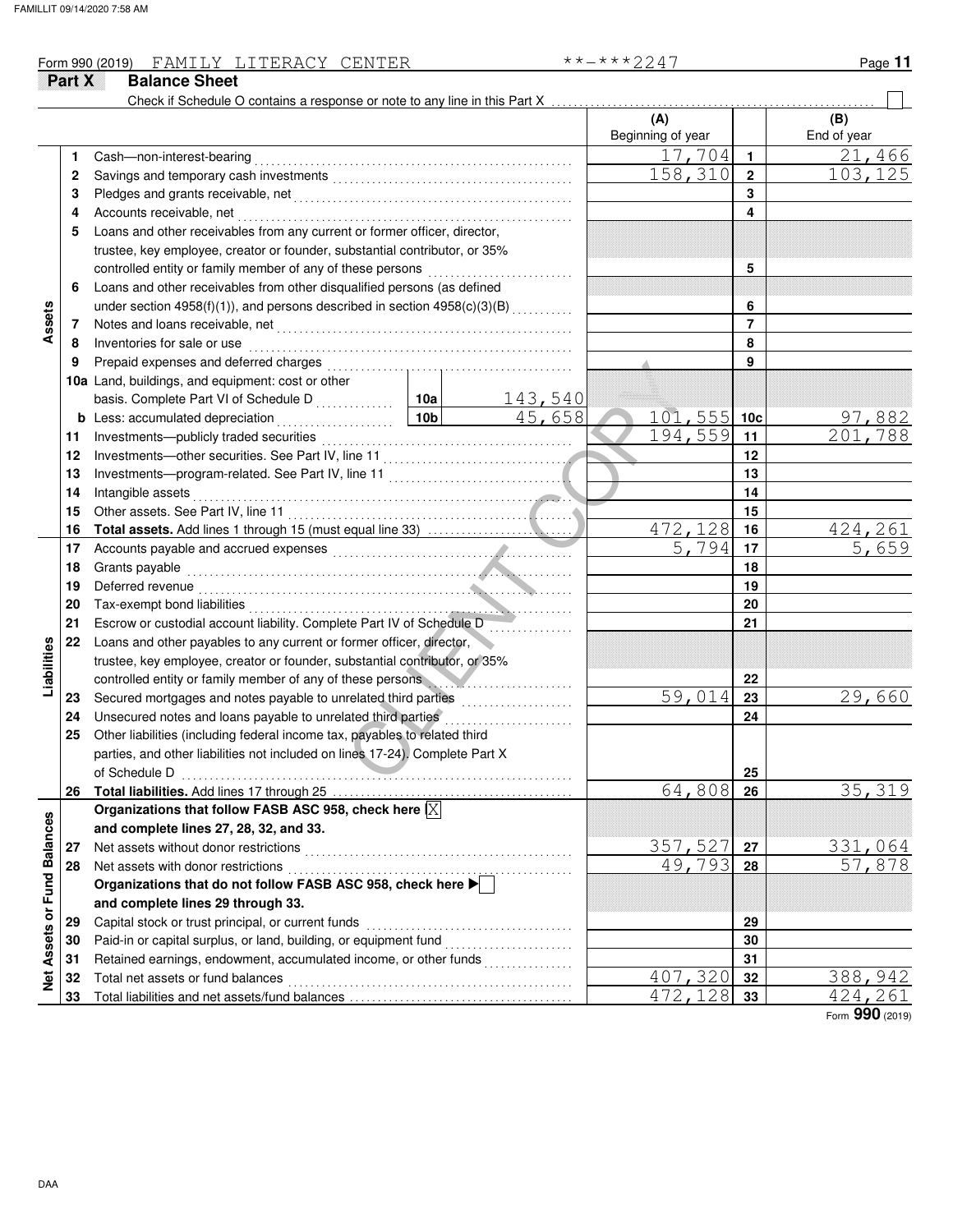|    | $******2247$<br>Form 990 (2019) FAMILY LITERACY CENTER                                                                                                                                                                         |                         |                |                       | Page 12   |
|----|--------------------------------------------------------------------------------------------------------------------------------------------------------------------------------------------------------------------------------|-------------------------|----------------|-----------------------|-----------|
|    | <b>Reconciliation of Net Assets</b><br>Part XI                                                                                                                                                                                 |                         |                |                       |           |
|    |                                                                                                                                                                                                                                |                         |                |                       |           |
| 1  |                                                                                                                                                                                                                                | $\blacksquare$          |                | 239,739               |           |
| 2  |                                                                                                                                                                                                                                | $\overline{2}$          |                | $\overline{2}58, 117$ |           |
| 3  | Revenue less expenses. Subtract line 2 from line 1                                                                                                                                                                             | $\overline{3}$          |                | $-18,378$             |           |
| 4  | Net assets or fund balances at beginning of year (must equal Part X, line 32, column (A)) [[[[[[[[[[[[[[[[[[[                                                                                                                  | $\overline{\mathbf{4}}$ |                | 407,320               |           |
| 5  |                                                                                                                                                                                                                                | 5                       |                |                       |           |
| 6  |                                                                                                                                                                                                                                | 6                       |                |                       |           |
| 7  | Investment expenses                                                                                                                                                                                                            | $\overline{7}$          |                |                       |           |
| 8  | Prior period adjustments entertainments and a series of the series of the series of the series of the series of the series of the series of the series of the series of the series of the series of the series of the series o | 8                       |                |                       |           |
| 9  |                                                                                                                                                                                                                                | 9                       |                |                       |           |
| 10 | Net assets or fund balances at end of year. Combine lines 3 through 9 (must equal Part X, line                                                                                                                                 |                         |                |                       |           |
|    | $32$ , column $(B)$ )                                                                                                                                                                                                          | 10                      |                | 388,942               |           |
|    | <b>Financial Statements and Reporting</b><br>Part XII                                                                                                                                                                          |                         |                |                       |           |
|    |                                                                                                                                                                                                                                |                         |                |                       |           |
|    |                                                                                                                                                                                                                                |                         |                | <b>Yes</b>            | <b>No</b> |
| 1. | Accounting method used to prepare the Form 990: $ X $ Cash<br>Accrual<br>Other                                                                                                                                                 |                         |                |                       |           |
|    | If the organization changed its method of accounting from a prior year or checked "Other," explain in                                                                                                                          |                         |                |                       |           |
|    | Schedule O.                                                                                                                                                                                                                    |                         |                |                       |           |
|    | 2a Were the organization's financial statements compiled or reviewed by an independent accountant?                                                                                                                             |                         | 2a             |                       | Χ         |
|    | If "Yes," check a box below to indicate whether the financial statements for the year were compiled or                                                                                                                         |                         |                |                       |           |
|    | reviewed on a separate basis, consolidated basis, or both:                                                                                                                                                                     |                         |                |                       |           |
|    | Consolidated basis<br>Separate basis<br>Both consolidated and separate basis                                                                                                                                                   |                         |                |                       |           |
|    | <b>b</b> Were the organization's financial statements audited by an independent accountant?                                                                                                                                    |                         | 2 <sub>b</sub> |                       | Χ         |
|    | If "Yes," check a box below to indicate whether the financial statements for the year were audited on a                                                                                                                        |                         |                |                       |           |
|    | separate basis, consolidated basis, or both:                                                                                                                                                                                   |                         |                |                       |           |
|    | Consolidated basis<br>Both consolidated and separate basis<br>Separate basis                                                                                                                                                   |                         |                |                       |           |
|    | c If "Yes" to line 2a or 2b, does the organization have a committee that assumes responsibility for oversight of                                                                                                               |                         |                |                       |           |
|    | the audit, review, or compilation of its financial statements and selection of an independent accountant?                                                                                                                      |                         | 2c             |                       |           |
|    | If the organization changed either its oversight process or selection process during the tax year, explain on                                                                                                                  |                         |                |                       |           |
|    | Schedule O.                                                                                                                                                                                                                    |                         |                |                       |           |
|    | 3a As a result of a federal award, was the organization required to undergo an audit or audits as set forth in the                                                                                                             |                         |                |                       |           |
|    | Single Audit Act and OMB Circular A-133?<br><u> New York: All and State and State and State and State and State and State and State and State and State and S</u><br>.                                                         |                         | 3a             |                       | Χ         |
|    | <b>b</b> If "Yes," did the organization undergo the required audit or audits? If the organization did not undergo the                                                                                                          |                         |                |                       |           |
|    |                                                                                                                                                                                                                                |                         | 3b             |                       |           |
|    |                                                                                                                                                                                                                                |                         |                | Form 990 (2019)       |           |
|    |                                                                                                                                                                                                                                |                         |                |                       |           |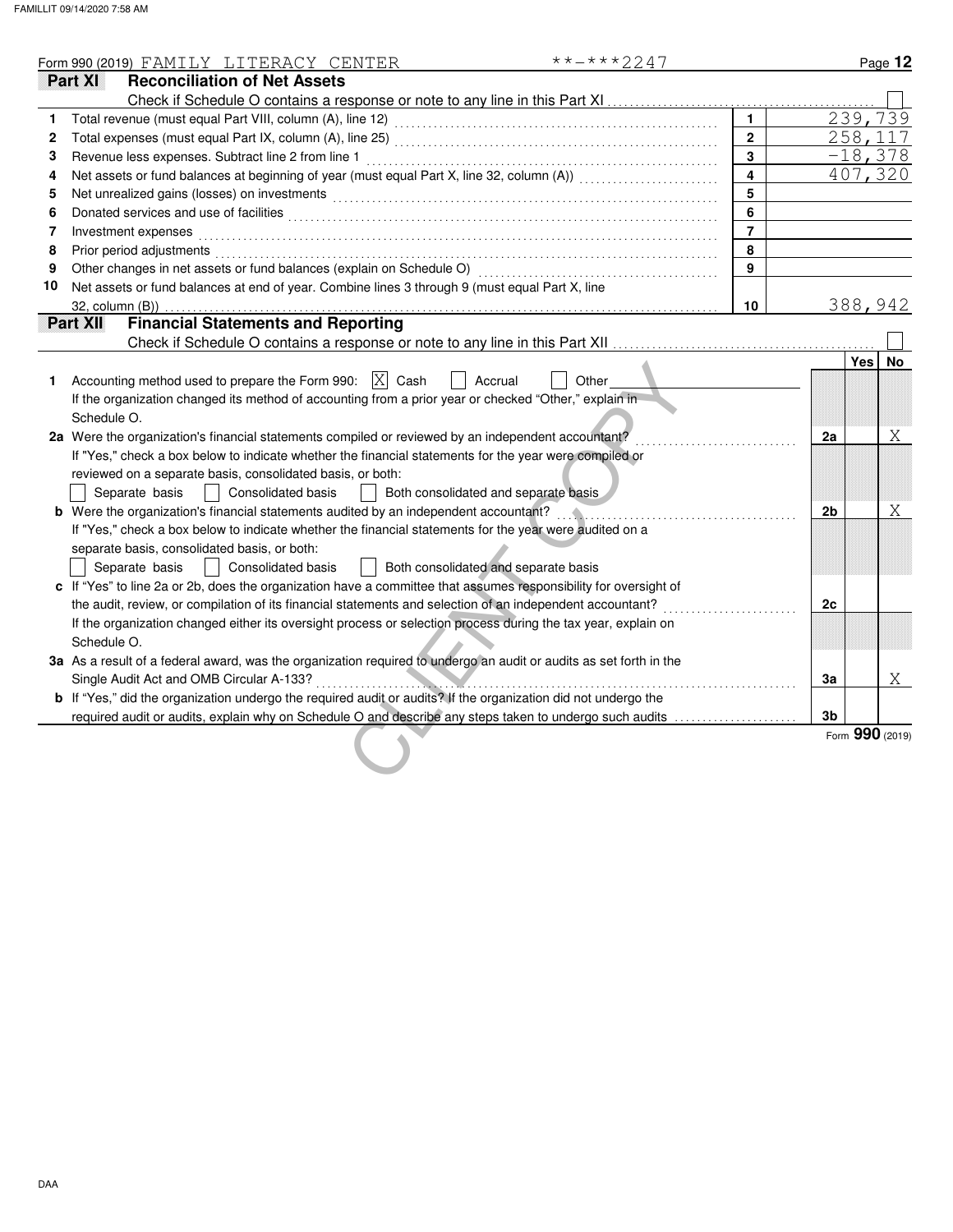| (Form 990 or 990-EZ)                                   |                                                            | <b>Public Charity Status and Public Support</b><br>Complete if the organization is a section $501(c)(3)$ organization or a section $4947(a)(1)$ nonexempt charitable trust. |     |                                                      |                                                                                                                                            | OMB No. 1545-0047<br>019             |  |  |  |
|--------------------------------------------------------|------------------------------------------------------------|-----------------------------------------------------------------------------------------------------------------------------------------------------------------------------|-----|------------------------------------------------------|--------------------------------------------------------------------------------------------------------------------------------------------|--------------------------------------|--|--|--|
|                                                        |                                                            | ▶ Attach to Form 990 or Form 990-EZ.                                                                                                                                        |     |                                                      |                                                                                                                                            |                                      |  |  |  |
| Department of the Treasury<br>Internal Revenue Service |                                                            |                                                                                                                                                                             |     |                                                      |                                                                                                                                            | <b>Open to Public</b><br>Inspection  |  |  |  |
| Name of the organization                               |                                                            | Go to www.irs.gov/Form990 for instructions and the latest information.                                                                                                      |     |                                                      | <b>Employer identification number</b>                                                                                                      |                                      |  |  |  |
|                                                        | FAMILY LITERACY CENTER                                     |                                                                                                                                                                             |     |                                                      | **-***2247                                                                                                                                 |                                      |  |  |  |
| Part I                                                 |                                                            |                                                                                                                                                                             |     |                                                      | <b>Reason for Public Charity Status (All organizations must complete this part.) See instructions.</b>                                     |                                      |  |  |  |
|                                                        |                                                            | The organization is not a private foundation because it is: (For lines 1 through 12, check only one box.)                                                                   |     |                                                      |                                                                                                                                            |                                      |  |  |  |
| 1                                                      |                                                            | A church, convention of churches, or association of churches described in section 170(b)(1)(A)(i).                                                                          |     |                                                      |                                                                                                                                            |                                      |  |  |  |
| 2                                                      |                                                            | A school described in section 170(b)(1)(A)(ii). (Attach Schedule E (Form 990 or 990-EZ).)                                                                                   |     |                                                      |                                                                                                                                            |                                      |  |  |  |
| 3                                                      |                                                            | A hospital or a cooperative hospital service organization described in section 170(b)(1)(A)(iii).                                                                           |     |                                                      |                                                                                                                                            |                                      |  |  |  |
| 4                                                      |                                                            |                                                                                                                                                                             |     |                                                      | A medical research organization operated in conjunction with a hospital described in section 170(b)(1)(A)(iii). Enter the hospital's name, |                                      |  |  |  |
| city, and state:                                       |                                                            |                                                                                                                                                                             |     |                                                      |                                                                                                                                            |                                      |  |  |  |
| 5                                                      |                                                            |                                                                                                                                                                             |     |                                                      | An organization operated for the benefit of a college or university owned or operated by a governmental unit described in                  |                                      |  |  |  |
|                                                        | section 170(b)(1)(A)(iv). (Complete Part II.)              |                                                                                                                                                                             |     |                                                      |                                                                                                                                            |                                      |  |  |  |
| 6                                                      |                                                            | A federal, state, or local government or governmental unit described in section 170(b)(1)(A)(v).                                                                            |     |                                                      |                                                                                                                                            |                                      |  |  |  |
| X <br>7                                                |                                                            |                                                                                                                                                                             |     |                                                      | An organization that normally receives a substantial part of its support from a governmental unit or from the general public               |                                      |  |  |  |
|                                                        | described in section 170(b)(1)(A)(vi). (Complete Part II.) |                                                                                                                                                                             |     |                                                      |                                                                                                                                            |                                      |  |  |  |
| 8                                                      |                                                            | A community trust described in section 170(b)(1)(A)(vi). (Complete Part II.)                                                                                                |     |                                                      |                                                                                                                                            |                                      |  |  |  |
| 9                                                      |                                                            |                                                                                                                                                                             |     |                                                      | An agricultural research organization described in section 170(b)(1)(A)(ix) operated in conjunction with a land-grant college              |                                      |  |  |  |
|                                                        |                                                            |                                                                                                                                                                             |     |                                                      | or university or a non-land-grant college of agriculture (see instructions). Enter the name, city, and state of the college or             |                                      |  |  |  |
| university:                                            |                                                            |                                                                                                                                                                             |     |                                                      |                                                                                                                                            |                                      |  |  |  |
| 10                                                     |                                                            |                                                                                                                                                                             |     |                                                      | An organization that normally receives: (1) more than 33 1/3% of its support from contributions, membership fees, and gross                |                                      |  |  |  |
|                                                        |                                                            | support from gross investment income and unrelated business taxable income (less section 511 tax) from businesses                                                           |     |                                                      | receipts from activities related to its exempt functions—subject to certain exceptions, and (2) no more than 33 1/3% of its                |                                      |  |  |  |
|                                                        |                                                            | acquired by the organization after June 30, 1975. See section 509(a)(2). (Complete Part III.)                                                                               |     |                                                      |                                                                                                                                            |                                      |  |  |  |
| 11                                                     |                                                            | An organization organized and operated exclusively to test for public safety. See section 509(a)(4).                                                                        |     |                                                      |                                                                                                                                            |                                      |  |  |  |
| 12                                                     |                                                            |                                                                                                                                                                             |     |                                                      | An organization organized and operated exclusively for the benefit of, to perform the functions of, or to carry out the purposes           |                                      |  |  |  |
|                                                        |                                                            |                                                                                                                                                                             |     |                                                      | of one or more publicly supported organizations described in section 509(a)(1) or section 509(a)(2). See section 509(a)(3).                |                                      |  |  |  |
|                                                        |                                                            |                                                                                                                                                                             |     |                                                      | Check the box in lines 12a through 12d that describes the type of supporting organization and complete lines 12e, 12f, and 12g.            |                                      |  |  |  |
| a                                                      |                                                            |                                                                                                                                                                             |     |                                                      | Type I. A supporting organization operated, supervised, or controlled by its supported organization(s), typically by giving                |                                      |  |  |  |
|                                                        |                                                            | the supported organization(s) the power to regularly appoint or elect a majority of the directors or trustees of the                                                        |     |                                                      |                                                                                                                                            |                                      |  |  |  |
|                                                        |                                                            | supporting organization. You must complete Part IV, Sections A and B.                                                                                                       |     |                                                      |                                                                                                                                            |                                      |  |  |  |
| b                                                      |                                                            |                                                                                                                                                                             |     |                                                      | Type II. A supporting organization supervised or controlled in connection with its supported organization(s), by having                    |                                      |  |  |  |
|                                                        |                                                            |                                                                                                                                                                             |     |                                                      | control or management of the supporting organization vested in the same persons that control or manage the supported                       |                                      |  |  |  |
|                                                        |                                                            | organization(s). You must complete Part IV, Sections A and C.                                                                                                               |     |                                                      | Type III functionally integrated. A supporting organization operated in connection with, and functionally integrated with,                 |                                      |  |  |  |
| c                                                      |                                                            | its supported organization(s) (see instructions). You must complete Part IV, Sections A, D, and E.                                                                          |     |                                                      |                                                                                                                                            |                                      |  |  |  |
| d                                                      |                                                            |                                                                                                                                                                             |     |                                                      | Type III non-functionally integrated. A supporting organization operated in connection with its supported organization(s)                  |                                      |  |  |  |
|                                                        |                                                            |                                                                                                                                                                             |     |                                                      | that is not functionally integrated. The organization generally must satisfy a distribution requirement and an attentiveness               |                                      |  |  |  |
|                                                        |                                                            | requirement (see instructions). You must complete Part IV, Sections A and D, and Part V.                                                                                    |     |                                                      |                                                                                                                                            |                                      |  |  |  |
| e                                                      |                                                            | Check this box if the organization received a written determination from the IRS that it is a Type I, Type II, Type III                                                     |     |                                                      |                                                                                                                                            |                                      |  |  |  |
|                                                        |                                                            | functionally integrated, or Type III non-functionally integrated supporting organization.                                                                                   |     |                                                      |                                                                                                                                            |                                      |  |  |  |
| f                                                      | Enter the number of supported organizations                | Provide the following information about the supported organization(s).                                                                                                      |     |                                                      |                                                                                                                                            |                                      |  |  |  |
| g                                                      |                                                            |                                                                                                                                                                             |     |                                                      |                                                                                                                                            |                                      |  |  |  |
| (i) Name of supported<br>organization                  | $(ii)$ EIN                                                 | (iii) Type of organization<br>(described on lines 1-10                                                                                                                      |     | (iv) Is the organization<br>listed in your governing | (v) Amount of monetary<br>support (see                                                                                                     | (vi) Amount of<br>other support (see |  |  |  |
|                                                        |                                                            | above (see instructions))                                                                                                                                                   |     | document?                                            | instructions)                                                                                                                              | instructions)                        |  |  |  |
|                                                        |                                                            |                                                                                                                                                                             | Yes | No                                                   |                                                                                                                                            |                                      |  |  |  |
| (A)                                                    |                                                            |                                                                                                                                                                             |     |                                                      |                                                                                                                                            |                                      |  |  |  |
|                                                        |                                                            |                                                                                                                                                                             |     |                                                      |                                                                                                                                            |                                      |  |  |  |
| (B)                                                    |                                                            |                                                                                                                                                                             |     |                                                      |                                                                                                                                            |                                      |  |  |  |
|                                                        |                                                            |                                                                                                                                                                             |     |                                                      |                                                                                                                                            |                                      |  |  |  |
| (C)                                                    |                                                            |                                                                                                                                                                             |     |                                                      |                                                                                                                                            |                                      |  |  |  |
|                                                        |                                                            |                                                                                                                                                                             |     |                                                      |                                                                                                                                            |                                      |  |  |  |
| (D)                                                    |                                                            |                                                                                                                                                                             |     |                                                      |                                                                                                                                            |                                      |  |  |  |
|                                                        |                                                            |                                                                                                                                                                             |     |                                                      |                                                                                                                                            |                                      |  |  |  |
| (E)                                                    |                                                            |                                                                                                                                                                             |     |                                                      |                                                                                                                                            |                                      |  |  |  |

**For Paperwork Reduction Act Notice, see the Instructions for Form 990 or 990-EZ. Total**

**Schedule A (Form 990 or 990-EZ) 2019**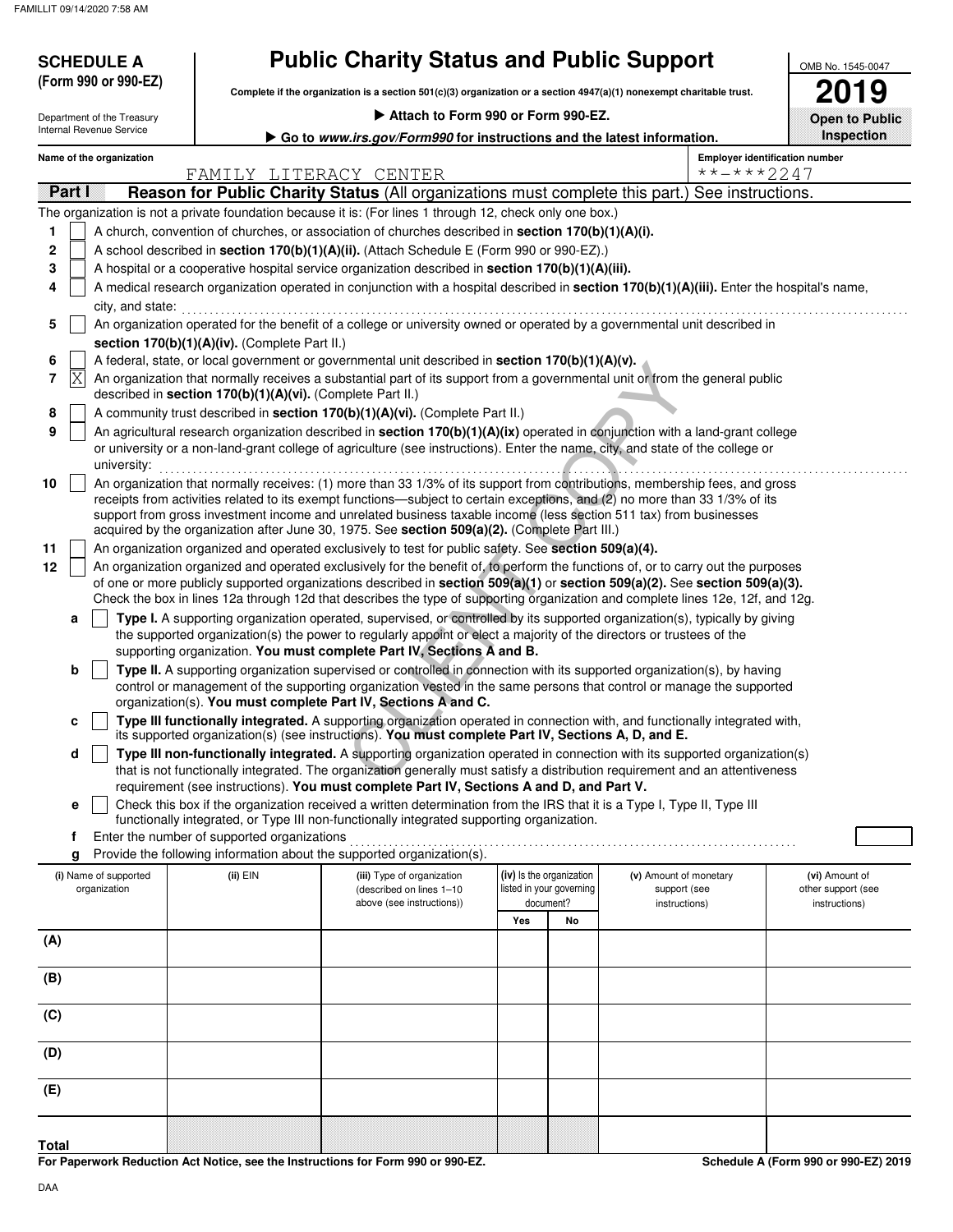|              | Schedule A (Form 990 or 990-EZ) 2019                                                                                                                                                                              | FAMILY LITERACY CENTER |          |            |            | $***$ $***$ 2247 | Page 2                                        |
|--------------|-------------------------------------------------------------------------------------------------------------------------------------------------------------------------------------------------------------------|------------------------|----------|------------|------------|------------------|-----------------------------------------------|
|              | Support Schedule for Organizations Described in Sections 170(b)(1)(A)(iv) and 170(b)(1)(A)(vi)<br>Part II                                                                                                         |                        |          |            |            |                  |                                               |
|              | (Complete only if you checked the box on line 5, 7, or 8 of Part I or if the organization failed to qualify under                                                                                                 |                        |          |            |            |                  |                                               |
|              | Part III. If the organization fails to qualify under the tests listed below, please complete Part III.)                                                                                                           |                        |          |            |            |                  |                                               |
|              | <b>Section A. Public Support</b>                                                                                                                                                                                  |                        |          |            |            |                  |                                               |
|              | Calendar year (or fiscal year beginning in)<br>$\blacktriangleright$                                                                                                                                              | (a) 2015               | (b) 2016 | (c) 2017   | $(d)$ 2018 | $(e)$ 2019       | (f) Total                                     |
| 1            | Gifts, grants, contributions, and                                                                                                                                                                                 |                        |          |            |            |                  |                                               |
|              | membership fees received. (Do not                                                                                                                                                                                 |                        |          |            |            |                  |                                               |
|              | include any "unusual grants.")                                                                                                                                                                                    | 69,764                 | 71,127   | 64,135     | 219,877    | 78,810           | 503,713                                       |
| $\mathbf{2}$ | Tax revenues levied for the                                                                                                                                                                                       |                        |          |            |            |                  |                                               |
|              | organization's benefit and either paid                                                                                                                                                                            |                        |          |            |            |                  |                                               |
|              | to or expended on its behalf                                                                                                                                                                                      |                        |          |            |            |                  |                                               |
| 3            | The value of services or facilities                                                                                                                                                                               |                        |          |            |            |                  |                                               |
|              | furnished by a governmental unit to the                                                                                                                                                                           |                        |          |            |            |                  |                                               |
|              | organization without charge                                                                                                                                                                                       |                        |          |            |            |                  |                                               |
| 4            | Total. Add lines 1 through 3                                                                                                                                                                                      | 69,764                 | 71,127   | 64,135     | 219,877    | 78,810           | 503,713                                       |
| 5            | The portion of total contributions by                                                                                                                                                                             |                        |          |            |            |                  |                                               |
|              | each person (other than a                                                                                                                                                                                         |                        |          |            |            |                  |                                               |
|              | governmental unit or publicly                                                                                                                                                                                     |                        |          |            |            |                  |                                               |
|              | supported organization) included on<br>line 1 that exceeds 2% of the amount                                                                                                                                       |                        |          |            |            |                  |                                               |
|              | shown on line 11, column (f)                                                                                                                                                                                      |                        |          |            |            |                  |                                               |
| 6            | Public support. Subtract line 5 from line 4                                                                                                                                                                       |                        |          |            |            |                  | 503,713                                       |
|              | <b>Section B. Total Support</b>                                                                                                                                                                                   |                        |          |            |            |                  |                                               |
|              | Calendar year (or fiscal year beginning in) ▶                                                                                                                                                                     | (a) 2015               | (b) 2016 | $(c)$ 2017 | $(d)$ 2018 | $(e)$ 2019       | (f) Total                                     |
| 7            | Amounts from line 4                                                                                                                                                                                               | 69,764                 | 71,127   | 64,135     | 219,877    | 78,810           | 503,713                                       |
| 8            | Gross income from interest, dividends,                                                                                                                                                                            |                        |          |            |            |                  |                                               |
|              | payments received on securities loans,                                                                                                                                                                            |                        |          |            |            |                  |                                               |
|              | rents, royalties, and income from                                                                                                                                                                                 | 3,506                  | 3,825    | 4,070      | 7,420      | 8,435            | 27,256                                        |
|              |                                                                                                                                                                                                                   |                        |          |            |            |                  |                                               |
| 9            | Net income from unrelated business                                                                                                                                                                                |                        |          |            |            |                  |                                               |
|              | activities, whether or not the business                                                                                                                                                                           |                        |          |            |            |                  |                                               |
|              | is regularly carried on                                                                                                                                                                                           |                        |          |            |            |                  |                                               |
| 10           | Other income. Do not include gain or                                                                                                                                                                              |                        |          |            |            |                  |                                               |
|              | loss from the sale of capital assets                                                                                                                                                                              |                        |          |            |            |                  |                                               |
| 11           | $(Explain in Part VI.) \dots \dots \dots \dots \dots$<br>Total support. Add lines 7 through 10                                                                                                                    |                        |          |            |            |                  | 530,969                                       |
| 12           | Gross receipts from related activities, etc. (see instructions).                                                                                                                                                  |                        |          |            |            | 12               | 447,210                                       |
| 13           | First five years. If the Form 990 is for the organization's first, second, third, fourth, or fifth tax year as a section 501(c)(3)                                                                                |                        |          |            |            |                  |                                               |
|              | organization, check this box and stop here                                                                                                                                                                        |                        |          |            |            |                  |                                               |
|              | <b>Section C. Computation of Public Support Percentage</b>                                                                                                                                                        |                        |          |            |            |                  |                                               |
| 14           |                                                                                                                                                                                                                   |                        |          |            |            | 14               | 94.87%                                        |
| 15           | Public support percentage from 2018 Schedule A, Part II, line 14                                                                                                                                                  |                        |          |            |            | 15               | 95.47%                                        |
|              | 33 1/3% support test-2019. If the organization did not check the box on line 13, and line 14 is 33 1/3% or more, check this                                                                                       |                        |          |            |            |                  |                                               |
| 16a          |                                                                                                                                                                                                                   |                        |          |            |            |                  | $\blacktriangleright$ $\overline{\mathrm{X}}$ |
|              | box and stop here. The organization qualifies as a publicly supported organization<br>33 1/3% support test-2018. If the organization did not check a box on line 13 or 16a, and line 15 is 33 1/3% or more, check |                        |          |            |            |                  |                                               |
| b            |                                                                                                                                                                                                                   |                        |          |            |            |                  |                                               |
|              | this box and stop here. The organization qualifies as a publicly supported organization                                                                                                                           |                        |          |            |            |                  |                                               |
|              | 17a 10%-facts-and-circumstances test-2019. If the organization did not check a box on line 13, 16a, or 16b, and line 14 is                                                                                        |                        |          |            |            |                  |                                               |
|              | 10% or more, and if the organization meets the "facts-and-circumstances" test, check this box and stop here. Explain in                                                                                           |                        |          |            |            |                  |                                               |
|              | Part VI how the organization meets the "facts-and-circumstances" test. The organization qualifies as a publicly supported                                                                                         |                        |          |            |            |                  |                                               |
|              | organization                                                                                                                                                                                                      |                        |          |            |            |                  |                                               |
| b            | 10%-facts-and-circumstances test-2018. If the organization did not check a box on line 13, 16a, 16b, or 17a, and line                                                                                             |                        |          |            |            |                  |                                               |
|              | 15 is 10% or more, and if the organization meets the "facts-and-circumstances" test, check this box and stop here.                                                                                                |                        |          |            |            |                  |                                               |
|              | Explain in Part VI how the organization meets the "facts-and-circumstances" test. The organization qualifies as a publicly                                                                                        |                        |          |            |            |                  |                                               |
|              | supported organization                                                                                                                                                                                            |                        |          |            |            |                  |                                               |

**18 Private foundation.** If the organization did not check a box on line 13, 16a, 16b, 17a, or 17b, check this box and see

supported organization . . . . . . . . . . . . . . . . . . . . . . . . . . . . . . . . . . . . . . . . . . . . . . . . . . . . . . . . . . . . . . . . . . . . . . . . . . . . . . . . . . . . . . . . . . . . . . . . . . . . . . . . . . . . . . . . . . . . . .

**Schedule A (Form 990 or 990-EZ) 2019** instructions with a constructions of the construction of the construction of the constructions of the construction of the construction of the construction of the construction of the construction of the construction of the

 $\blacktriangleright \Box$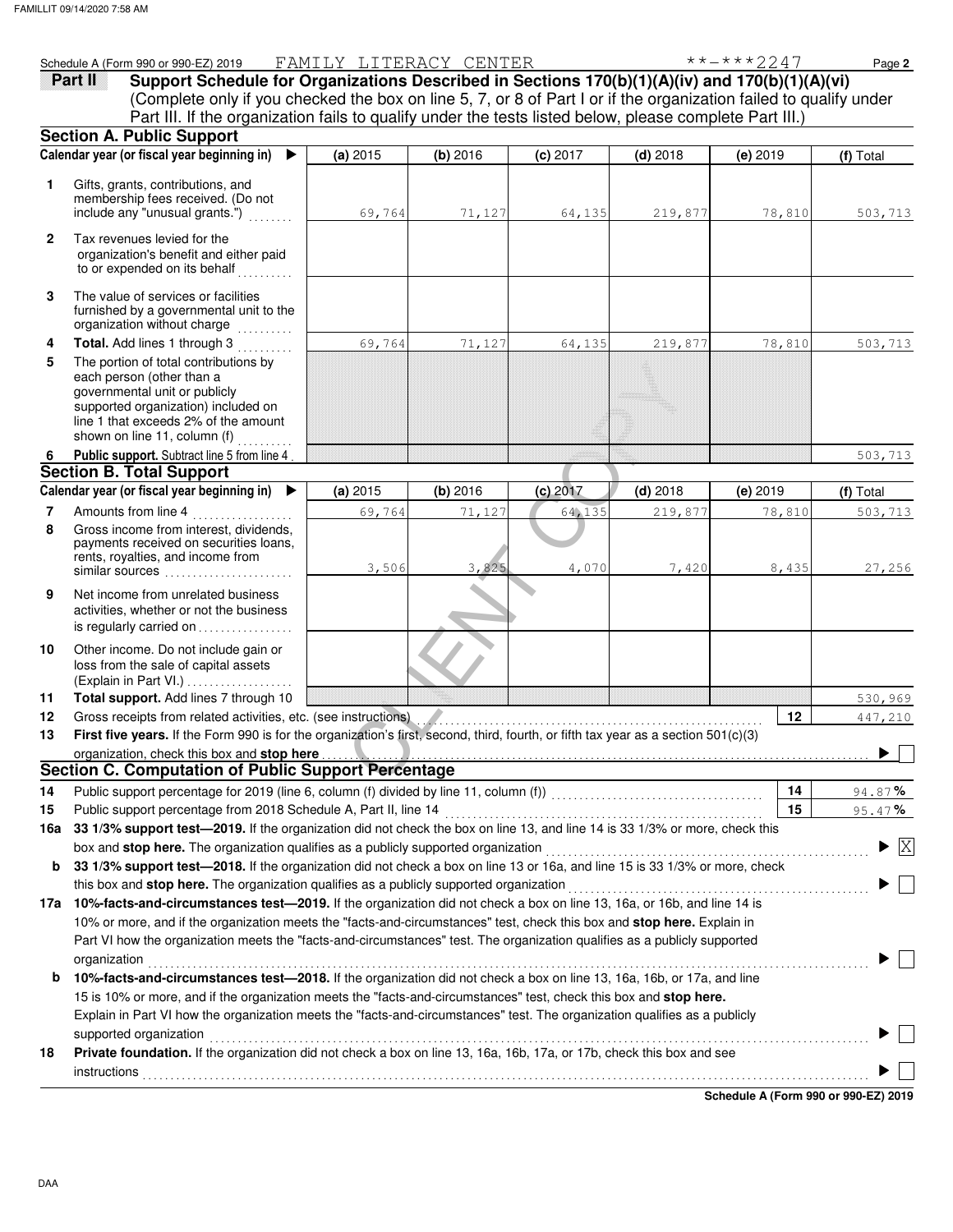| Part III | Support Schedule for Organizations Described in Section 509(a)(2)                                                  |
|----------|--------------------------------------------------------------------------------------------------------------------|
|          | (Complete only if you checked the box on line 10 of Part I or if the organization failed to qualify under Part II. |
|          | If the organization fails to qualify under the tests listed below, please complete Part II.)                       |
|          |                                                                                                                    |

|              | <b>Section A. Public Support</b>                                                                                                                                                  |          |          |            |            |            |                          |
|--------------|-----------------------------------------------------------------------------------------------------------------------------------------------------------------------------------|----------|----------|------------|------------|------------|--------------------------|
|              | Calendar year (or fiscal year beginning in)<br>▶                                                                                                                                  | (a) 2015 | (b) 2016 | $(c)$ 2017 | $(d)$ 2018 | $(e)$ 2019 | (f) Total                |
| 1            | Gifts, grants, contributions, and membership fees<br>received. (Do not include any "unusual grants.")                                                                             |          |          |            |            |            |                          |
| $\mathbf{2}$ | Gross receipts from admissions, merchandise<br>sold or services performed, or facilities<br>furnished in any activity that is related to the<br>organization's tax-exempt purpose |          |          |            |            |            |                          |
| 3            | Gross receipts from activities that are not an<br>unrelated trade or business under section 513                                                                                   |          |          |            |            |            |                          |
| 4            | Tax revenues levied for the<br>organization's benefit and either paid<br>to or expended on its behalf                                                                             |          |          |            |            |            |                          |
| 5            | The value of services or facilities<br>furnished by a governmental unit to the<br>organization without charge<br>in and dealers and                                               |          |          |            |            |            |                          |
| 6            | Total. Add lines 1 through 5<br>in de la partir                                                                                                                                   |          |          |            |            |            |                          |
| 7a           | Amounts included on lines 1, 2, and 3<br>received from disqualified persons                                                                                                       |          |          |            |            |            |                          |
| b            | Amounts included on lines 2 and 3<br>received from other than disqualified<br>persons that exceed the greater of \$5,000<br>or 1% of the amount on line 13 for the year           |          |          |            |            |            |                          |
| c            | Add lines 7a and 7b<br>.                                                                                                                                                          |          |          |            |            |            |                          |
| 8            | Public support. (Subtract line 7c from                                                                                                                                            |          |          |            |            |            |                          |
|              | line $6.$ )                                                                                                                                                                       |          |          |            |            |            |                          |
|              | <b>Section B. Total Support</b>                                                                                                                                                   |          |          |            |            |            |                          |
|              | Calendar year (or fiscal year beginning in)<br>▶                                                                                                                                  | (a) 2015 | (b) 2016 | $(c)$ 2017 | $(d)$ 2018 | $(e)$ 2019 | (f) Total                |
| 9            | Amounts from line 6                                                                                                                                                               |          |          |            |            |            |                          |
| 10a          | Gross income from interest, dividends,<br>payments received on securities loans, rents,<br>royalties, and income from similar sources.                                            |          |          |            |            |            |                          |
| b            | Unrelated business taxable income (less<br>section 511 taxes) from businesses<br>acquired after June 30, 1975                                                                     |          |          |            |            |            |                          |
| c            | Add lines 10a and 10b                                                                                                                                                             |          |          |            |            |            |                          |
| 11           | Net income from unrelated business<br>activities not included in line 10b, whether<br>or not the business is regularly carried on                                                 |          |          |            |            |            |                          |
| 12           | Other income. Do not include gain or<br>loss from the sale of capital assets<br>(Explain in Part VI.)                                                                             |          |          |            |            |            |                          |
| 13           | Total support. (Add lines 9, 10c, 11,<br>and $12.$ )<br>.                                                                                                                         |          |          |            |            |            |                          |
| 14           | First five years. If the Form 990 is for the organization's first, second, third, fourth, or fifth tax year as a section 501(c)(3)                                                |          |          |            |            |            |                          |
|              | organization, check this box and stop here                                                                                                                                        |          |          |            |            |            |                          |
|              | <b>Section C. Computation of Public Support Percentage</b>                                                                                                                        |          |          |            |            |            |                          |
| 15           | Public support percentage for 2019 (line 8, column (f), divided by line 13, column (f)) [[[[[[[[[[[[[[[[[[[[[                                                                     |          |          |            |            | 15         | %                        |
| 16           |                                                                                                                                                                                   |          |          |            |            | 16         | %                        |
|              | Section D. Computation of Investment Income Percentage                                                                                                                            |          |          |            |            |            |                          |
| 17           | Investment income percentage for 2019 (line 10c, column (f), divided by line 13, column (f) [[[[[[[[[[[[[[[[[                                                                     |          |          |            |            | 17         | %                        |
| 18           | Investment income percentage from 2018 Schedule A, Part III, line 17                                                                                                              |          |          |            |            | 18         | %                        |
| 19a          | 33 1/3% support tests-2019. If the organization did not check the box on line 14, and line 15 is more than 33 1/3%, and line                                                      |          |          |            |            |            |                          |
|              | 17 is not more than 33 1/3%, check this box and stop here. The organization qualifies as a publicly supported organization                                                        |          |          |            |            |            | $\overline{\phantom{a}}$ |
| b            | 33 1/3% support tests-2018. If the organization did not check a box on line 14 or line 19a, and line 16 is more than 33 1/3%, and                                                 |          |          |            |            |            |                          |
| 20           | line 18 is not more than 33 1/3%, check this box and stop here. The organization qualifies as a publicly supported organization                                                   |          |          |            |            |            |                          |
|              |                                                                                                                                                                                   |          |          |            |            |            |                          |

**Schedule A (Form 990 or 990-EZ) 2019**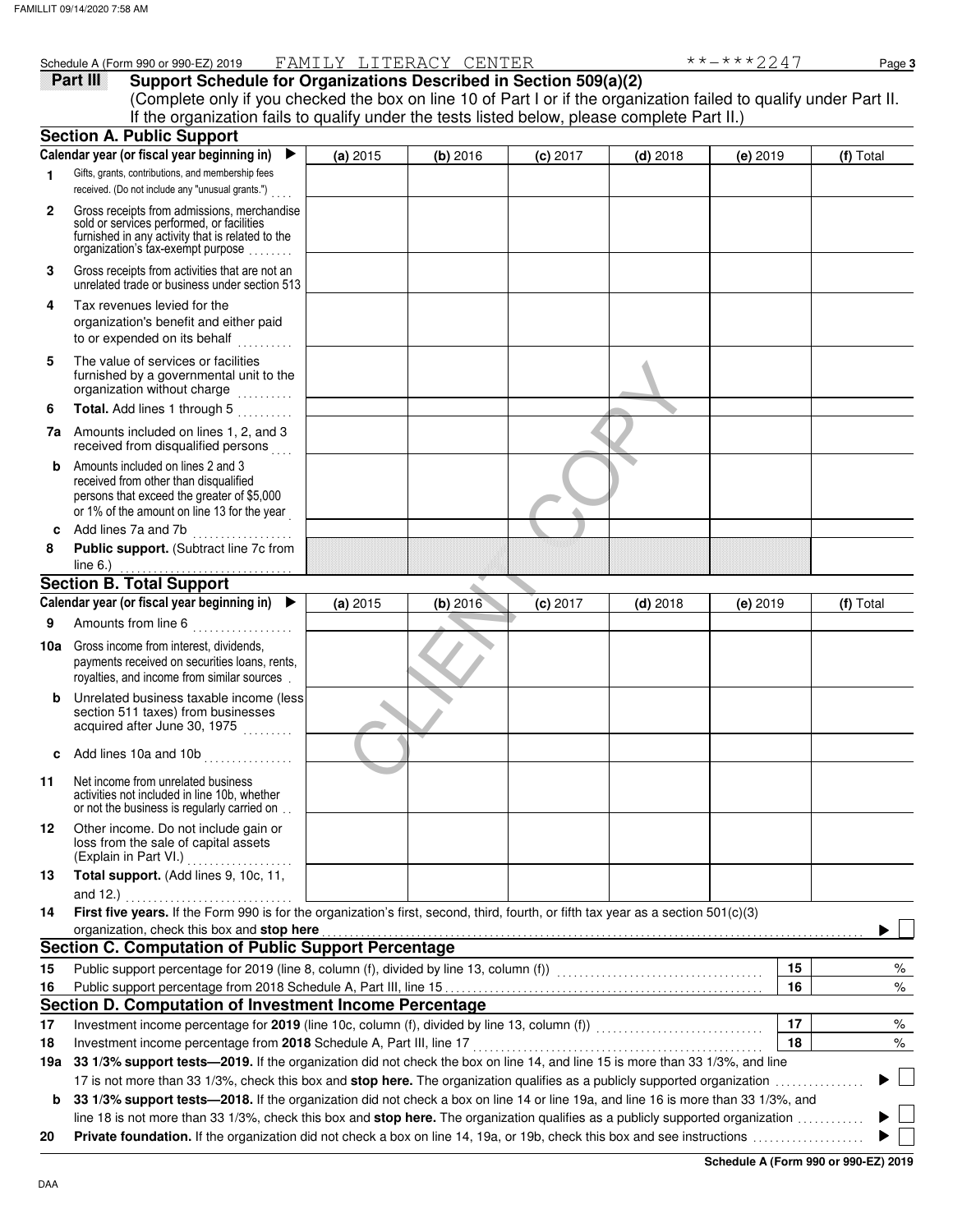## **Part IV Supporting Organizations** Schedule A (Form 990 or 990-EZ) 2019 FAMILY LITERACY CENTER \*\*\*\*\*2247 Page 4

Sections A, D, and E. If you checked 12d of Part I, complete Sections A and D, and complete Part V.) **Section A. All Supporting Organizations** (Complete only if you checked a box in line 12 on Part I. If you checked 12a of Part I, complete Sections A and B. If you checked 12b of Part I, complete Sections A and C. If you checked 12c of Part I, complete

### 509(a)(2)? If "res," describe in **Part VI** when and now the<br>such organizations was used exclusively for section 170(c)(2)(B)<br>throls the organization put in place to ensure such use.<br>I in the United States ("foreign suppor Are all of the organization's supported organizations listed by name in the organization's governing documents? *If "No," describe in* **Part VI** *how the supported organizations are designated. If designated by class or purpose, describe the designation. If historic and continuing relationship, explain.* Did the organization have any supported organization that does not have an IRS determination of status under section 509(a)(1) or (2)? *If "Yes," explain in* **Part VI** *how the organization determined that the supported organization was described in section 509(a)(1) or (2).* **1 2 3a** Did the organization have a supported organization described in section 501(c)(4), (5), or (6)? *If "Yes," answer* **b c 4a** Was any supported organization not organized in the United States ("foreign supported organization")? *If* **b c 5a** Did the organization add, substitute, or remove any supported organizations during the tax year? *If "Yes,"* **b c 6 7 8 9a b c 10a b** *(b) and (c) below.* Did the organization confirm that each supported organization qualified under section 501(c)(4), (5), or (6) and satisfied the public support tests under section 509(a)(2)? *If "Yes," describe in* **Part VI** *when and how the organization made the determination.* Did the organization ensure that all support to such organizations was used exclusively for section  $170(c)(2)(B)$ purposes? *If "Yes," explain in* **Part VI** *what controls the organization put in place to ensure such use. "Yes," and if you checked 12a or 12b in Part I, answer (b) and (c) below.* Did the organization have ultimate control and discretion in deciding whether to make grants to the foreign supported organization? *If "Yes," describe in* **Part VI** *how the organization had such control and discretion despite being controlled or supervised by or in connection with its supported organizations.* Did the organization support any foreign supported organization that does not have an IRS determination under sections 501(c)(3) and 509(a)(1) or (2)? *If "Yes," explain in* **Part VI** *what controls the organization used to ensure that all support to the foreign supported organization was used exclusively for section 170(c)(2)(B) purposes. answer (b) and (c) below (if applicable). Also, provide detail in* **Part VI,** *including (i) the names and EIN numbers of the supported organizations added, substituted, or removed; (ii) the reasons for each such action; (iii) the authority under the organization's organizing document authorizing such action; and (iv) how the action was accomplished (such as by amendment to the organizing document).* **Type I or Type II only.** Was any added or substituted supported organization part of a class already designated in the organization's organizing document? **Substitutions only.** Was the substitution the result of an event beyond the organization's control? Did the organization provide support (whether in the form of grants or the provision of services or facilities) to anyone other than (i) its supported organizations, (ii) individuals that are part of the charitable class benefited by one or more of its supported organizations, or (iii) other supporting organizations that also support or benefit one or more of the filing organization's supported organizations? *If "Yes," provide detail in* **Part VI.** Did the organization provide a grant, loan, compensation, or other similar payment to a substantial contributor (as defined in section 4958(c)(3)(C)), a family member of a substantial contributor, or a 35% controlled entity with regard to a substantial contributor? *If "Yes," complete Part I of Schedule L (Form 990 or 990-EZ).* Did the organization make a loan to a disqualified person (as defined in section 4958) not described in line 7? *If "Yes," complete Part I of Schedule L (Form 990 or 990-EZ).* Was the organization controlled directly or indirectly at any time during the tax year by one or more disqualified persons as defined in section 4946 (other than foundation managers and organizations described in section 509(a)(1) or (2))? *If "Yes," provide detail in* **Part VI.** Did one or more disqualified persons (as defined in line 9a) hold a controlling interest in any entity in which the supporting organization had an interest? *If "Yes," provide detail in* **Part VI.** Did a disqualified person (as defined in line 9a) have an ownership interest in, or derive any personal benefit from, assets in which the supporting organization also had an interest? *If "Yes," provide detail in* **Part VI.** Was the organization subject to the excess business holdings rules of section 4943 because of section 4943(f) (regarding certain Type II supporting organizations, and all Type III non-functionally integrated supporting organizations)? *If "Yes," answer 10b below.* Did the organization have any excess business holdings in the tax year? *(Use Schedule C, Form 4720, to*  **Yes No 1 2 3a 3b 3c 4a 4b 4c 5a 5b 5c 6 7 8 9a 9b 9c 10a**

**Schedule A (Form 990 or 990-EZ) 2019 10b**

*determine whether the organization had excess business holdings.)*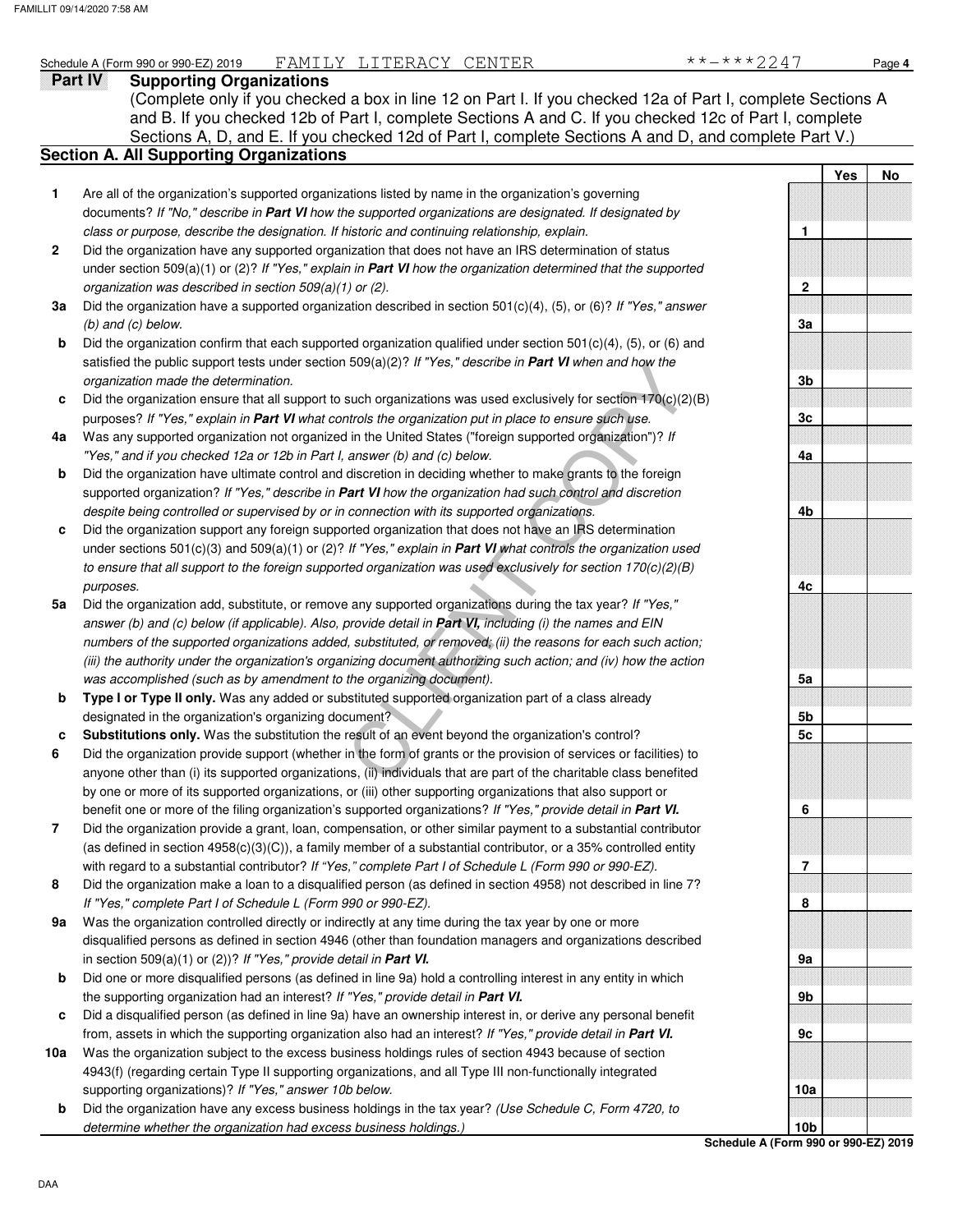|              | FAMILY LITERACY CENTER<br>Schedule A (Form 990 or 990-EZ) 2019                                                                    | **-***2247      |     | Page 5 |
|--------------|-----------------------------------------------------------------------------------------------------------------------------------|-----------------|-----|--------|
|              | <b>Supporting Organizations (continued)</b><br>Part IV                                                                            |                 |     |        |
|              |                                                                                                                                   |                 | Yes | No     |
| 11           | Has the organization accepted a gift or contribution from any of the following persons?                                           |                 |     |        |
| a            | A person who directly or indirectly controls, either alone or together with persons described in (b) and (c)                      |                 |     |        |
|              | below, the governing body of a supported organization?                                                                            | 11a             |     |        |
|              | <b>b</b> A family member of a person described in (a) above?                                                                      | 11 <sub>b</sub> |     |        |
| c            | A 35% controlled entity of a person described in (a) or (b) above? If "Yes" to a, b, or c, provide detail in Part VI.             | 11c             |     |        |
|              | <b>Section B. Type I Supporting Organizations</b>                                                                                 |                 |     |        |
|              |                                                                                                                                   |                 | Yes | No     |
| 1            | Did the directors, trustees, or membership of one or more supported organizations have the power to                               |                 |     |        |
|              | regularly appoint or elect at least a majority of the organization's directors or trustees at all times during the                |                 |     |        |
|              | tax year? If "No," describe in Part VI how the supported organization(s) effectively operated, supervised, or                     |                 |     |        |
|              | controlled the organization's activities. If the organization had more than one supported organization,                           |                 |     |        |
|              | describe how the powers to appoint and/or remove directors or trustees were allocated among the supported                         |                 |     |        |
|              | organizations and what conditions or restrictions, if any, applied to such powers during the tax year.                            | 1               |     |        |
| $\mathbf{2}$ | Did the organization operate for the benefit of any supported organization other than the supported                               |                 |     |        |
|              | organization(s) that operated, supervised, or controlled the supporting organization? If "Yes," explain in Part                   |                 |     |        |
|              | VI how providing such benefit carried out the purposes of the supported organization(s) that operated,                            |                 |     |        |
|              | supervised, or controlled the supporting organization.                                                                            | $\overline{2}$  |     |        |
|              | <b>Section C. Type II Supporting Organizations</b>                                                                                |                 |     |        |
|              |                                                                                                                                   |                 | Yes | No     |
| 1            | Were a majority of the organization's directors or trustees during the tax year also a majority of the directors                  |                 |     |        |
|              | or trustees of each of the organization's supported organization(s)? If "No," describe in Part VI how control                     |                 |     |        |
|              | or management of the supporting organization was vested in the same persons that controlled or managed                            |                 |     |        |
|              | the supported organization(s).                                                                                                    | 1               |     |        |
|              | <b>Section D. All Type III Supporting Organizations</b>                                                                           |                 |     |        |
|              |                                                                                                                                   |                 | Yes | No     |
| 1            | Did the organization provide to each of its supported organizations, by the last day of the fifth month of the                    |                 |     |        |
|              |                                                                                                                                   |                 |     |        |
|              | organization's tax year, (i) a written notice describing the type and amount of support provided during the prior tax             |                 |     |        |
|              | year, (ii) a copy of the Form 990 that was most recently filed as of the date of notification, and (iii) copies of the            |                 |     |        |
|              | organization's governing documents in effect on the date of notification, to the extent not previously provided?                  | 1               |     |        |
| 2            | Were any of the organization's officers, directors, or trustees either (i) appointed or elected by the supported                  |                 |     |        |
|              | organization(s) or (ii) serving on the governing body of a supported organization? If "No," explain in Part VI how                |                 |     |        |
|              | the organization maintained a close and continuous working relationship with the supported organization(s).                       | 2               |     |        |
| 3            | By reason of the relationship described in (2), did the organization's supported organizations have a                             |                 |     |        |
|              | significant voice in the organization's investment policies and in directing the use of the organization's                        |                 |     |        |
|              | income or assets at all times during the tax year? If "Yes," describe in Part VI the role the organization's                      |                 |     |        |
|              | supported organizations played in this regard.                                                                                    | 3               |     |        |
|              | Section E. Type III Functionally-Integrated Supporting Organizations                                                              |                 |     |        |
| 1            | Check the box next to the method that the organization used to satisfy the Integral Part Test during the year (see instructions). |                 |     |        |
| a            | The organization satisfied the Activities Test. Complete line 2 below.                                                            |                 |     |        |
| þ            | The organization is the parent of each of its supported organizations. Complete line 3 below.                                     |                 |     |        |

- is the parent of each of its supported organizations. *Complete line 3 below.*
- The organization supported a governmental entity. *Describe in* **Part VI** *how you supported a government entity (see instructions).* **c**

|  |  | 2 Activities Test. Answer (a) and (b) below. |  |  |  |  |
|--|--|----------------------------------------------|--|--|--|--|
|--|--|----------------------------------------------|--|--|--|--|

- **a** Did substantially all of the organization's activities during the tax year directly further the exempt purposes of the supported organization(s) to which the organization was responsive? *If "Yes," then in* **Part VI identify those supported organizations and explain** *how these activities directly furthered their exempt purposes, how the organization was responsive to those supported organizations, and how the organization determined that these activities constituted substantially all of its activities.*
- **b** Did the activities described in (a) constitute activities that, but for the organization's involvement, one or more of the organization's supported organization(s) would have been engaged in? *If "Yes," explain in* **Part VI** *the reasons for the organization's position that its supported organization(s) would have engaged in these activities but for the organization's involvement.*
- **3** Parent of Supported Organizations. **Answer (a) and (b) below.**
- **a** Did the organization have the power to regularly appoint or elect a majority of the officers, directors, or trustees of each of the supported organizations? *Provide details in* **Part VI.**
- DAA **Schedule A (Form 990 or 990-EZ) 2019 b** Did the organization exercise a substantial degree of direction over the policies, programs, and activities of each of its supported organizations? *If "Yes," describe in* **Part VI** *the role played by the organization in this regard.*

**Yes No 2a 2b 3a 3b**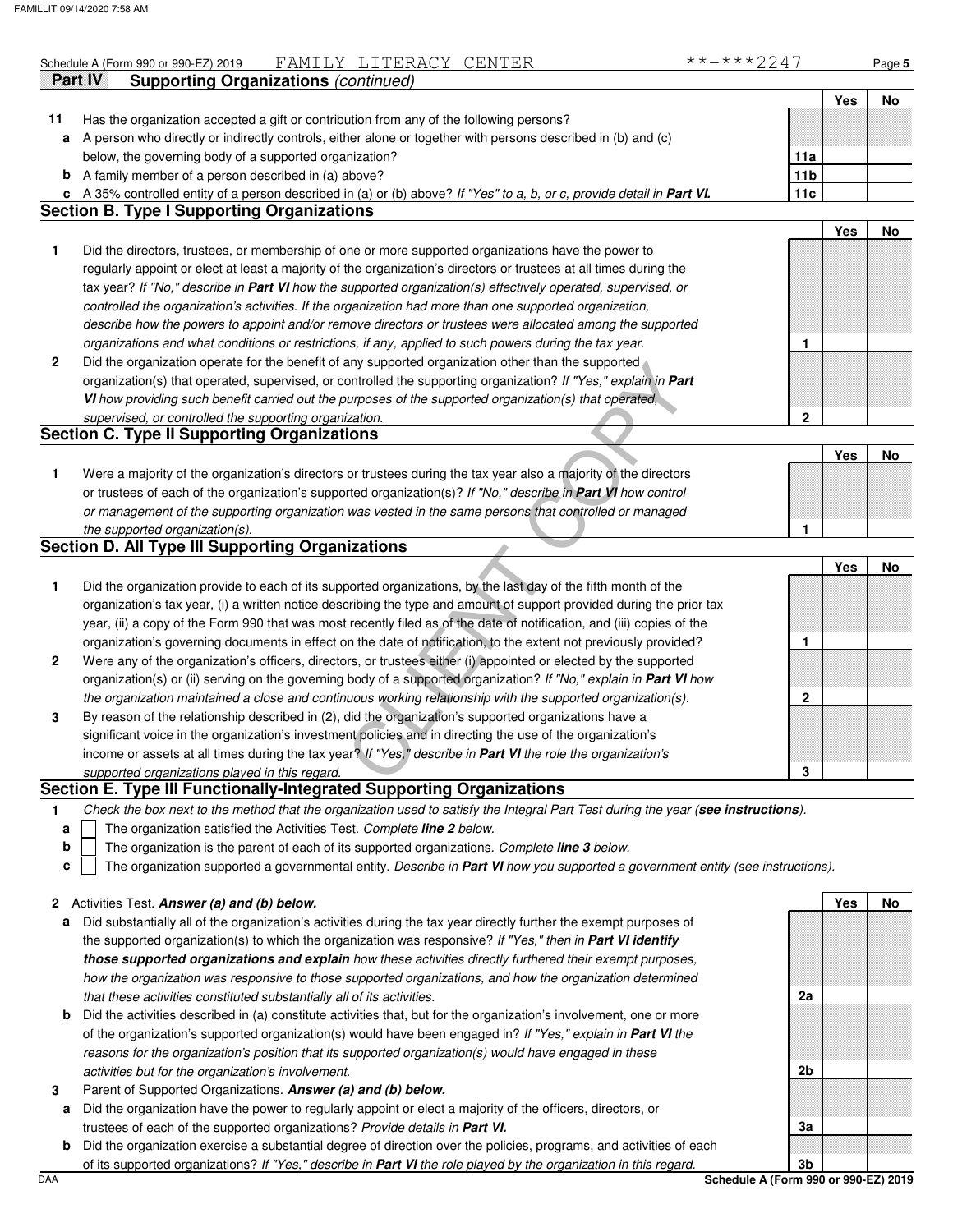| FAMILY LITERACY CENTER<br>Schedule A (Form 990 or 990-EZ) 2019                                                                         |                | **-***2247     | Page 6                         |
|----------------------------------------------------------------------------------------------------------------------------------------|----------------|----------------|--------------------------------|
| Type III Non-Functionally Integrated 509(a)(3) Supporting Organizations<br>Part V                                                      |                |                |                                |
| Check here if the organization satisfied the Integral Part Test as a qualifying trust on Nov. 20, 1970 (explain in Part VI). See<br>1. |                |                |                                |
| <b>instructions.</b> All other Type III non-functionally integrated supporting organizations must complete Sections A through E.       |                |                |                                |
| Section A - Adjusted Net Income                                                                                                        |                | (A) Prior Year | (B) Current Year               |
|                                                                                                                                        |                |                | (optional)                     |
| Net short-term capital gain<br>1.                                                                                                      | 1              |                |                                |
| $\overline{2}$<br>Recoveries of prior-year distributions                                                                               | $\mathbf{2}$   |                |                                |
| 3<br>Other gross income (see instructions)                                                                                             | 3              |                |                                |
| Add lines 1 through 3.<br>4                                                                                                            | 4              |                |                                |
| 5<br>Depreciation and depletion                                                                                                        | 5              |                |                                |
| Portion of operating expenses paid or incurred for production or<br>6                                                                  |                |                |                                |
| collection of gross income or for management, conservation, or                                                                         |                |                |                                |
| maintenance of property held for production of income (see instructions)                                                               | 6              |                |                                |
| 7<br>Other expenses (see instructions)                                                                                                 | $\overline{7}$ |                |                                |
| Adjusted Net Income (subtract lines 5, 6, and 7 from line 4)<br>8                                                                      | 8              |                |                                |
| <b>Section B - Minimum Asset Amount</b>                                                                                                |                | (A) Prior Year | (B) Current Year<br>(optional) |
| Aggregate fair market value of all non-exempt-use assets (see<br>1                                                                     |                |                |                                |
| instructions for short tax year or assets held for part of year):                                                                      |                |                |                                |
| Average monthly value of securities<br>a                                                                                               | 1a             |                |                                |
| Average monthly cash balances<br>b                                                                                                     | 1b             |                |                                |
| Fair market value of other non-exempt-use assets<br>c                                                                                  | 1 <sub>c</sub> |                |                                |
| <b>Total</b> (add lines 1a, 1b, and 1c)<br>d                                                                                           | 1d             |                |                                |
| <b>Discount</b> claimed for blockage or other<br>е                                                                                     |                |                |                                |
| factors (explain in detail in Part VI):                                                                                                |                |                |                                |
| Acquisition indebtedness applicable to non-exempt-use assets<br>$\mathbf{2}$                                                           | $\mathbf{2}$   |                |                                |
| 3<br>Subtract line 2 from line 1d.                                                                                                     | 3              |                |                                |
| Cash deemed held for exempt use. Enter 1-1/2% of line 3 (for greater amount,<br>4                                                      |                |                |                                |
| see instructions).                                                                                                                     | 4              |                |                                |
| Net value of non-exempt-use assets (subtract line 4 from line 3)<br>5                                                                  | 5              |                |                                |
| Multiply line 5 by .035.<br>6                                                                                                          | 6              |                |                                |
| 7<br>Recoveries of prior-year distributions                                                                                            | $\overline{7}$ |                |                                |
| 8<br>Minimum Asset Amount (add line 7 to line 6)                                                                                       | 8              |                |                                |
| <b>Section C - Distributable Amount</b>                                                                                                |                |                | <b>Current Year</b>            |
| Adjusted net income for prior year (from Section A, line 8, Column A)<br>1                                                             | 1              |                |                                |
| Enter 85% of line 1.<br>$\mathbf{2}$                                                                                                   | $\mathbf{2}$   |                |                                |
| Minimum asset amount for prior year (from Section B, line 8, Column A)<br>3                                                            | 3              |                |                                |
| Enter greater of line 2 or line 3.<br>4                                                                                                | 4              |                |                                |
| 5<br>Income tax imposed in prior year                                                                                                  | 5              |                |                                |
| Distributable Amount. Subtract line 5 from line 4, unless subject to<br>6                                                              |                |                |                                |
| emergency temporary reduction (see instructions).                                                                                      | 6              |                |                                |
|                                                                                                                                        |                |                |                                |

**7** instructions). Check here if the current year is the organization's first as a non-functionally integrated Type III supporting organization (see

**Schedule A (Form 990 or 990-EZ) 2019**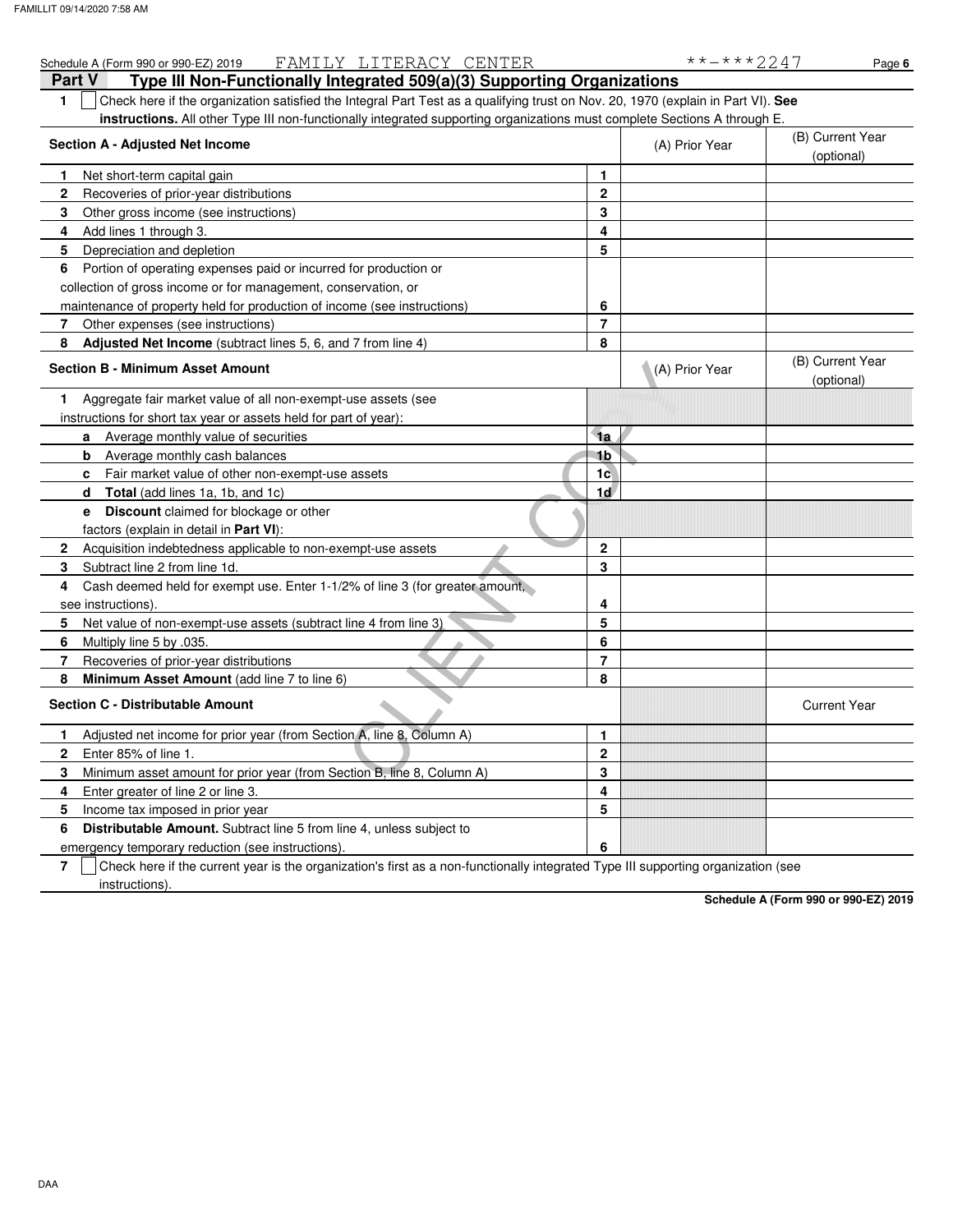|              | FAMILY LITERACY CENTER<br>Schedule A (Form 990 or 990-EZ) 2019                             |                                    | **-***2247                                    | Page 7                                                  |  |  |  |  |  |
|--------------|--------------------------------------------------------------------------------------------|------------------------------------|-----------------------------------------------|---------------------------------------------------------|--|--|--|--|--|
| Part V       | Type III Non-Functionally Integrated 509(a)(3) Supporting Organizations (continued)        |                                    |                                               |                                                         |  |  |  |  |  |
|              | <b>Section D - Distributions</b>                                                           |                                    |                                               | <b>Current Year</b>                                     |  |  |  |  |  |
| 1.           | Amounts paid to supported organizations to accomplish exempt purposes                      |                                    |                                               |                                                         |  |  |  |  |  |
| $\mathbf{2}$ | Amounts paid to perform activity that directly furthers exempt purposes of supported       |                                    |                                               |                                                         |  |  |  |  |  |
|              | organizations, in excess of income from activity                                           |                                    |                                               |                                                         |  |  |  |  |  |
| 3            | Administrative expenses paid to accomplish exempt purposes of supported organizations      |                                    |                                               |                                                         |  |  |  |  |  |
| 4            | Amounts paid to acquire exempt-use assets                                                  |                                    |                                               |                                                         |  |  |  |  |  |
| 5            | Qualified set-aside amounts (prior IRS approval required)                                  |                                    |                                               |                                                         |  |  |  |  |  |
| 6            | Other distributions (describe in Part VI). See instructions.                               |                                    |                                               |                                                         |  |  |  |  |  |
| 7            | Total annual distributions. Add lines 1 through 6.                                         |                                    |                                               |                                                         |  |  |  |  |  |
| 8            | Distributions to attentive supported organizations to which the organization is responsive |                                    |                                               |                                                         |  |  |  |  |  |
|              | (provide details in Part VI). See instructions.                                            |                                    |                                               |                                                         |  |  |  |  |  |
| 9            | Distributable amount for 2019 from Section C, line 6                                       |                                    |                                               |                                                         |  |  |  |  |  |
| 10           | Line 8 amount divided by line 9 amount                                                     |                                    |                                               |                                                         |  |  |  |  |  |
|              |                                                                                            |                                    |                                               |                                                         |  |  |  |  |  |
|              | Section E - Distribution Allocations (see instructions)                                    | (i)<br><b>Excess Distributions</b> | (ii)<br><b>Underdistributions</b><br>Pre-2019 | (iii)<br><b>Distributable</b><br><b>Amount for 2019</b> |  |  |  |  |  |
| 1.           | Distributable amount for 2019 from Section C, line 6                                       |                                    |                                               |                                                         |  |  |  |  |  |
| $\mathbf{2}$ | Underdistributions, if any, for years prior to 2019                                        |                                    |                                               |                                                         |  |  |  |  |  |
|              | (reasonable cause required-explain in Part VI). See                                        |                                    |                                               |                                                         |  |  |  |  |  |
|              | instructions.                                                                              |                                    |                                               |                                                         |  |  |  |  |  |
| 3            | Excess distributions carryover, if any, to 2019                                            |                                    |                                               |                                                         |  |  |  |  |  |
|              | <b>a</b> From 2014                                                                         |                                    |                                               |                                                         |  |  |  |  |  |
|              |                                                                                            |                                    |                                               |                                                         |  |  |  |  |  |
|              | <b>c</b> From 2016                                                                         |                                    |                                               |                                                         |  |  |  |  |  |
|              | d From 2017                                                                                |                                    |                                               |                                                         |  |  |  |  |  |
|              | e From 2018                                                                                |                                    |                                               |                                                         |  |  |  |  |  |
|              | f Total of lines 3a through e                                                              |                                    |                                               |                                                         |  |  |  |  |  |
|              | g Applied to underdistributions of prior years                                             |                                    |                                               |                                                         |  |  |  |  |  |
|              | h Applied to 2019 distributable amount                                                     |                                    |                                               |                                                         |  |  |  |  |  |
|              | <i>i</i> Carryover from 2014 not applied (see instructions)                                |                                    |                                               |                                                         |  |  |  |  |  |
|              | Remainder. Subtract lines 3g, 3h, and 3i from 3f.                                          |                                    |                                               |                                                         |  |  |  |  |  |
| 4            | Distributions for 2019 from                                                                |                                    |                                               |                                                         |  |  |  |  |  |
|              | \$<br>Section D, line 7:                                                                   |                                    |                                               |                                                         |  |  |  |  |  |
|              | a Applied to underdistributions of prior years                                             |                                    |                                               |                                                         |  |  |  |  |  |
|              | <b>b</b> Applied to 2019 distributable amount                                              |                                    |                                               |                                                         |  |  |  |  |  |
|              | c Remainder. Subtract lines 4a and 4b from 4.                                              |                                    |                                               |                                                         |  |  |  |  |  |
| 5            | Remaining underdistributions for years prior to 2019, if                                   |                                    |                                               |                                                         |  |  |  |  |  |
|              | any. Subtract lines 3g and 4a from line 2. For result                                      |                                    |                                               |                                                         |  |  |  |  |  |
|              | greater than zero, explain in Part VI. See instructions.                                   |                                    |                                               |                                                         |  |  |  |  |  |
| 6            | Remaining underdistributions for 2019. Subtract lines 3h                                   |                                    |                                               |                                                         |  |  |  |  |  |
|              | and 4b from line 1. For result greater than zero, explain in                               |                                    |                                               |                                                         |  |  |  |  |  |
|              | Part VI. See instructions.                                                                 |                                    |                                               |                                                         |  |  |  |  |  |
|              |                                                                                            |                                    |                                               |                                                         |  |  |  |  |  |
| 7            | Excess distributions carryover to 2020. Add lines 3j                                       |                                    |                                               |                                                         |  |  |  |  |  |
|              | and 4c.                                                                                    |                                    |                                               |                                                         |  |  |  |  |  |
| 8            | Breakdown of line 7:                                                                       |                                    |                                               |                                                         |  |  |  |  |  |
|              | <b>a</b> Excess from 2015<br>.                                                             |                                    |                                               |                                                         |  |  |  |  |  |
|              |                                                                                            |                                    |                                               |                                                         |  |  |  |  |  |
|              | c Excess from 2017                                                                         |                                    |                                               |                                                         |  |  |  |  |  |
|              | d Excess from 2018<br>.                                                                    |                                    |                                               |                                                         |  |  |  |  |  |
|              | e Excess from 2019                                                                         |                                    |                                               |                                                         |  |  |  |  |  |

**Schedule A (Form 990 or 990-EZ) 2019**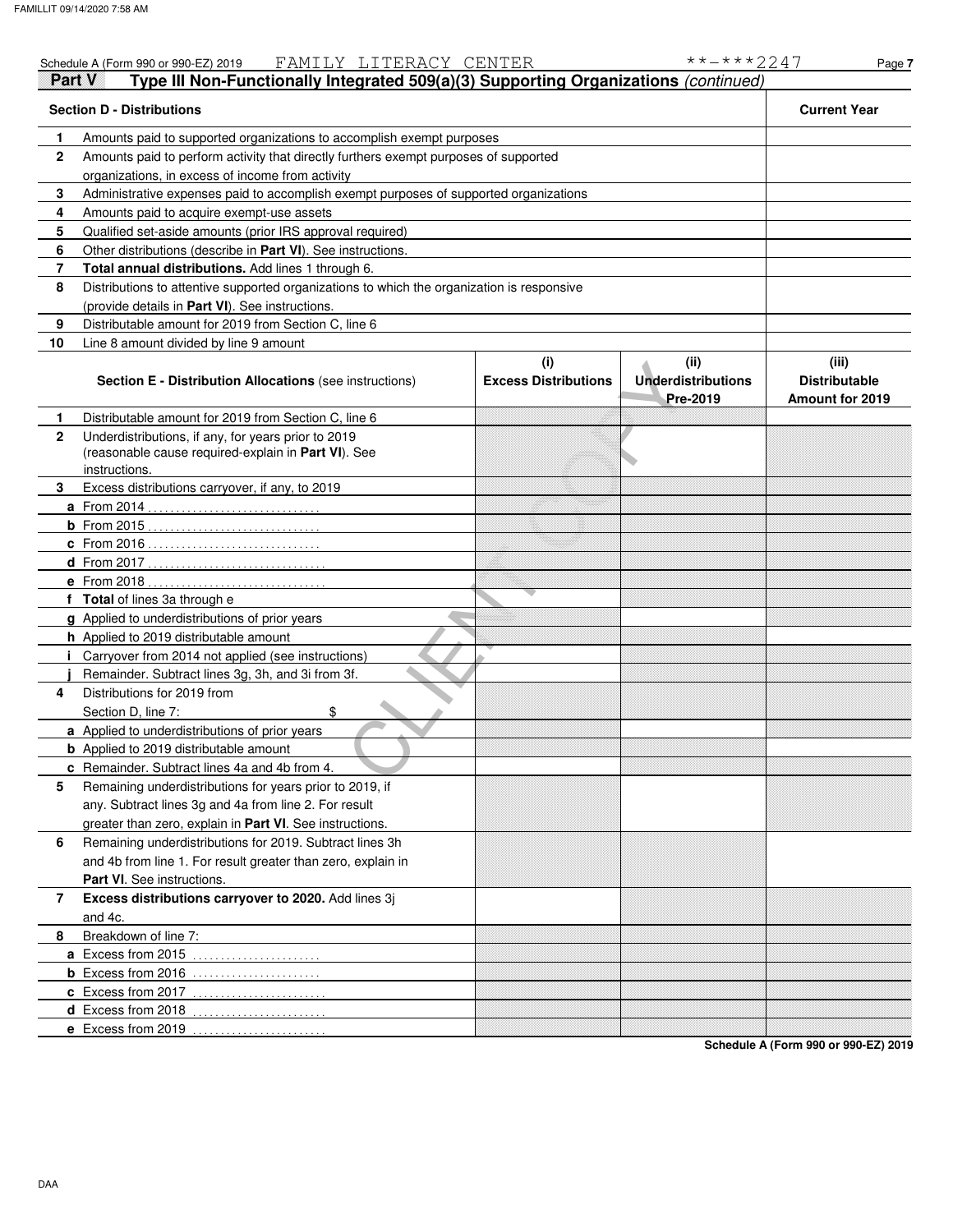|         | FAMILY LITERACY CENTER<br>**-***2247<br>Schedule A (Form 990 or 990-EZ) 2019<br>Page 8                                 |
|---------|------------------------------------------------------------------------------------------------------------------------|
| Part VI | Supplemental Information. Provide the explanations required by Part II, line 10; Part II, line 17a or 17b; Part        |
|         | III, line 12; Part IV, Section A, lines 1, 2, 3b, 3c, 4b, 4c, 5a, 6, 9a, 9b, 9c, 11a, 11b, and 11c; Part IV, Section   |
|         | B, lines 1 and 2; Part IV, Section C, line 1; Part IV, Section D, lines 2 and 3; Part IV, Section E, lines 1c, 2a, 2b, |
|         | 3a, and 3b; Part V, line 1; Part V, Section B, line 1e; Part V, Section D, lines 5, 6, and 8; and Part V, Section E,   |
|         | lines 2, 5, and 6. Also complete this part for any additional information. (See instructions.)                         |
|         |                                                                                                                        |
|         |                                                                                                                        |
|         |                                                                                                                        |
|         |                                                                                                                        |
|         |                                                                                                                        |
|         |                                                                                                                        |
|         |                                                                                                                        |
|         |                                                                                                                        |
|         |                                                                                                                        |
|         |                                                                                                                        |
|         |                                                                                                                        |
|         |                                                                                                                        |
|         |                                                                                                                        |
|         |                                                                                                                        |
|         |                                                                                                                        |
|         |                                                                                                                        |
|         |                                                                                                                        |
|         |                                                                                                                        |
|         |                                                                                                                        |
|         |                                                                                                                        |
|         |                                                                                                                        |
|         |                                                                                                                        |
|         |                                                                                                                        |
|         |                                                                                                                        |
|         |                                                                                                                        |
|         |                                                                                                                        |
|         |                                                                                                                        |
|         |                                                                                                                        |
|         |                                                                                                                        |
|         |                                                                                                                        |
|         |                                                                                                                        |
|         |                                                                                                                        |
|         |                                                                                                                        |
|         |                                                                                                                        |
|         |                                                                                                                        |
|         |                                                                                                                        |
|         |                                                                                                                        |
|         |                                                                                                                        |
|         |                                                                                                                        |
|         |                                                                                                                        |
|         |                                                                                                                        |
|         |                                                                                                                        |
|         |                                                                                                                        |
|         |                                                                                                                        |
|         |                                                                                                                        |
|         |                                                                                                                        |
|         |                                                                                                                        |
|         |                                                                                                                        |
|         |                                                                                                                        |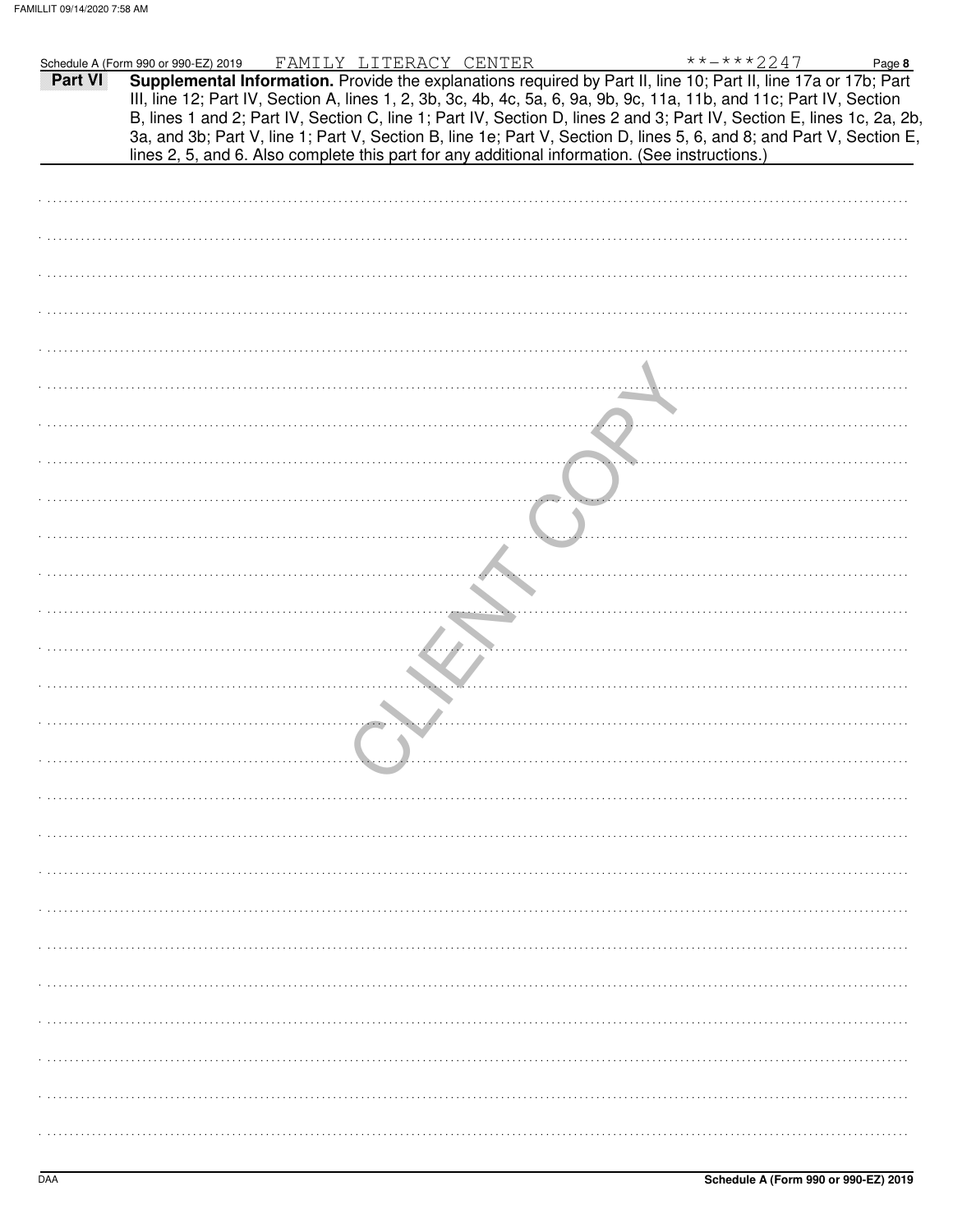**(Form 990)**

Department of the Treasury Internal Revenue Service

# **SCHEDULE D Supplemental Financial Statements**

- **Attach to Form 990. Part IV, line 6, 7, 8, 9, 10, 11a, 11b, 11c, 11d, 11e, 11f, 12a, or 12b.** - **Complete if the organization answered "Yes" on Form 990,**

|  | Go to www.irs.gov/Form990 for instructions and the latest information. |  |
|--|------------------------------------------------------------------------|--|
|  |                                                                        |  |

| OMB No. 1545-0047  |
|--------------------|
| 2019               |
| pen to Publ<br>ie. |

| Name of the organization       |                                                                                                                                                                |                                                    | <b>Employer identification number</b> |
|--------------------------------|----------------------------------------------------------------------------------------------------------------------------------------------------------------|----------------------------------------------------|---------------------------------------|
|                                | FAMILY LITERACY CENTER                                                                                                                                         |                                                    | **-***2247                            |
| Part I                         | Organizations Maintaining Donor Advised Funds or Other Similar Funds or Accounts.<br>Complete if the organization answered "Yes" on Form 990, Part IV, line 6. |                                                    |                                       |
|                                |                                                                                                                                                                | (a) Donor advised funds                            | (b) Funds and other accounts          |
|                                | Total number at end of year                                                                                                                                    |                                                    |                                       |
| 2                              | Aggregate value of contributions to (during year) [11] Aggregate value of contributions to (during year)                                                       |                                                    |                                       |
| 3                              |                                                                                                                                                                |                                                    |                                       |
| 4                              | Aggregate value at end of year                                                                                                                                 |                                                    |                                       |
| 5                              | Did the organization inform all donors and donor advisors in writing that the assets held in donor advised                                                     |                                                    |                                       |
|                                |                                                                                                                                                                |                                                    | Yes<br>No                             |
| 6                              | Did the organization inform all grantees, donors, and donor advisors in writing that grant funds can be used                                                   |                                                    |                                       |
|                                | only for charitable purposes and not for the benefit of the donor or donor advisor, or for any other purpose                                                   |                                                    |                                       |
|                                | conferring impermissible private benefit?                                                                                                                      |                                                    | <b>Yes</b><br>No                      |
| Part II                        | <b>Conservation Easements.</b>                                                                                                                                 |                                                    |                                       |
|                                | Complete if the organization answered "Yes" on Form 990, Part IV, line 7.                                                                                      |                                                    |                                       |
| 1                              | Purpose(s) of conservation easements held by the organization (check all that apply).                                                                          |                                                    |                                       |
|                                | Preservation of land for public use (for example, recreation or education)                                                                                     | Preservation of a historically important land area |                                       |
|                                | Protection of natural habitat                                                                                                                                  | Preservation of a certified historic structure     |                                       |
|                                | Preservation of open space                                                                                                                                     |                                                    |                                       |
| $\mathbf{2}$                   | Complete lines 2a through 2d if the organization held a qualified conservation contribution in the form of a conservation                                      |                                                    |                                       |
|                                | easement on the last day of the tax year.                                                                                                                      |                                                    | Held at the End of the Tax Year       |
| a                              | Total number of conservation easements                                                                                                                         |                                                    | 2a                                    |
| b                              |                                                                                                                                                                |                                                    | 2 <sub>b</sub>                        |
|                                | Number of conservation easements on a certified historic structure included in (a) [[[[[[[[[[[[[[[[[[[[[[[[]]]]]]]                                             |                                                    | 2c                                    |
| d                              | Number of conservation easements included in (c) acquired after 7/25/06, and not on a                                                                          |                                                    |                                       |
|                                | historic structure listed in the National Register                                                                                                             |                                                    | 2d                                    |
| 3                              | Number of conservation easements modified, transferred, released, extinguished, or terminated by the organization during the                                   |                                                    |                                       |
| tax year $\blacktriangleright$ |                                                                                                                                                                |                                                    |                                       |
|                                | Number of states where property subject to conservation easement is located $\blacktriangleright$                                                              |                                                    |                                       |
| 5                              | Does the organization have a written policy regarding the periodic monitoring, inspection, handling of                                                         |                                                    |                                       |
|                                |                                                                                                                                                                |                                                    | <b>Yes</b><br>No                      |
| 6                              | Staff and volunteer hours devoted to monitoring, inspecting, handling of violations, and enforcing conservation easements during the year                      |                                                    |                                       |
|                                |                                                                                                                                                                |                                                    |                                       |
|                                | Amount of expenses incurred in monitoring, inspecting, handling of violations, and enforcing conservation easements during the year                            |                                                    |                                       |
| $\blacktriangleright$ \$       |                                                                                                                                                                |                                                    |                                       |
|                                | Does each conservation easement reported on line $2(d)$ above satisfy the requirements of section $170(h)(4)(B)(i)$                                            |                                                    |                                       |
|                                |                                                                                                                                                                |                                                    | Yes<br>No                             |
| 9                              | In Part XIII, describe how the organization reports conservation easements in its revenue and expense statement and                                            |                                                    |                                       |
|                                | balance sheet, and include, if applicable, the text of the footnote to the organization's financial statements that describes the                              |                                                    |                                       |
| Part III                       | organization's accounting for conservation easements.<br>Organizations Maintaining Collections of Art, Historical Treasures, or Other Similar Assets.          |                                                    |                                       |
|                                | Complete if the organization answered "Yes" on Form 990, Part IV, line 8.                                                                                      |                                                    |                                       |
|                                | 1a If the organization elected, as permitted under FASB ASC 958, not to report in its revenue statement and balance sheet works                                |                                                    |                                       |
|                                | of art, historical treasures, or other similar assets held for public exhibition, education, or research in furtherance of public                              |                                                    |                                       |
|                                | service, provide in Part XIII the text of the footnote to its financial statements that describes these items.                                                 |                                                    |                                       |
| b                              | If the organization elected, as permitted under FASB ASC 958, to report in its revenue statement and balance sheet works of                                    |                                                    |                                       |
|                                | art, historical treasures, or other similar assets held for public exhibition, education, or research in furtherance of public service,                        |                                                    |                                       |
|                                | provide the following amounts relating to these items:                                                                                                         |                                                    |                                       |
|                                |                                                                                                                                                                |                                                    |                                       |
|                                |                                                                                                                                                                |                                                    |                                       |
| $\mathbf{2}$                   | If the organization received or held works of art, historical treasures, or other similar assets for financial gain, provide the                               |                                                    |                                       |
|                                | following amounts required to be reported under FASB ASC 958 relating to these items:                                                                          |                                                    |                                       |
| a                              |                                                                                                                                                                |                                                    |                                       |
|                                |                                                                                                                                                                |                                                    |                                       |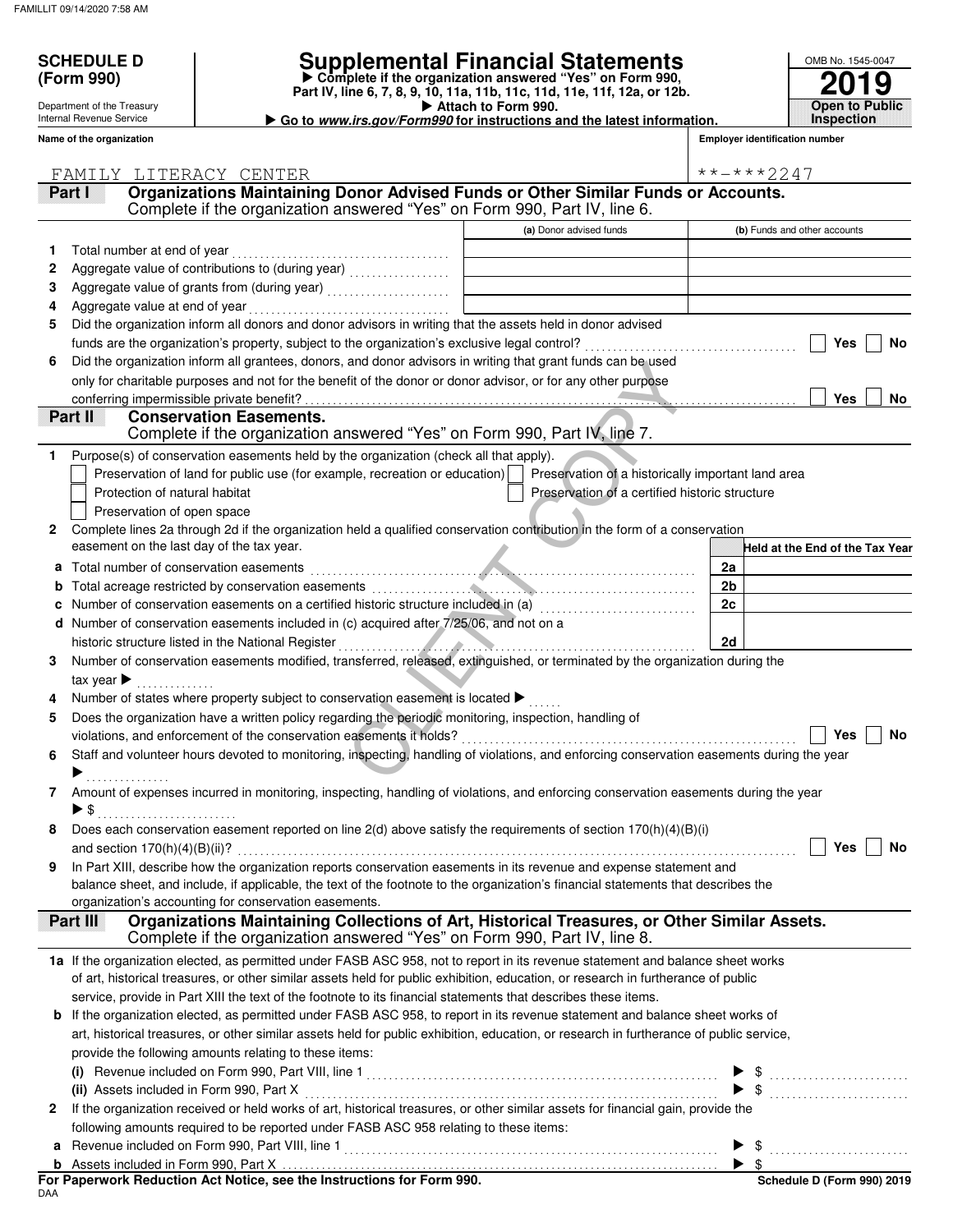|    | Schedule D (Form 990) 2019 FAMILY LITERACY CENTER                                                                                                                                                                              |                         |                          |                    | $***$ $***$ 2247     | Page 2              |
|----|--------------------------------------------------------------------------------------------------------------------------------------------------------------------------------------------------------------------------------|-------------------------|--------------------------|--------------------|----------------------|---------------------|
|    | Organizations Maintaining Collections of Art, Historical Treasures, or Other Similar Assets (continued)<br>Part III                                                                                                            |                         |                          |                    |                      |                     |
| 3. | Using the organization's acquisition, accession, and other records, check any of the following that make significant use of its<br>collection items (check all that apply):                                                    |                         |                          |                    |                      |                     |
| a  | Public exhibition                                                                                                                                                                                                              | d                       | Loan or exchange program |                    |                      |                     |
| b  | Scholarly research                                                                                                                                                                                                             | e                       |                          |                    |                      |                     |
| c  | Preservation for future generations                                                                                                                                                                                            |                         |                          |                    |                      |                     |
|    | Provide a description of the organization's collections and explain how they further the organization's exempt purpose in Part                                                                                                 |                         |                          |                    |                      |                     |
|    | XIII.                                                                                                                                                                                                                          |                         |                          |                    |                      |                     |
| 5  | During the year, did the organization solicit or receive donations of art, historical treasures, or other similar                                                                                                              |                         |                          |                    |                      |                     |
|    | assets to be sold to raise funds rather than to be maintained as part of the organization's collection?                                                                                                                        |                         |                          |                    |                      | Yes<br>No.          |
|    | <b>Escrow and Custodial Arrangements.</b><br>Part IV                                                                                                                                                                           |                         |                          |                    |                      |                     |
|    | Complete if the organization answered "Yes" on Form 990, Part IV, line 9, or reported an amount on Form                                                                                                                        |                         |                          |                    |                      |                     |
|    | 990, Part X, line 21.                                                                                                                                                                                                          |                         |                          |                    |                      |                     |
|    | 1a Is the organization an agent, trustee, custodian or other intermediary for contributions or other assets not                                                                                                                |                         |                          |                    |                      |                     |
|    | included on Form 990, Part X?                                                                                                                                                                                                  |                         |                          |                    |                      | Yes<br>No           |
|    | b If "Yes," explain the arrangement in Part XIII and complete the following table:                                                                                                                                             |                         |                          |                    |                      |                     |
|    |                                                                                                                                                                                                                                |                         |                          |                    |                      | Amount              |
|    | c Beginning balance                                                                                                                                                                                                            |                         |                          |                    | 1c                   |                     |
|    | d Additions during the year encouragement of the year and the year and the year and the year and the year and the year and the year and the year and the year and the year and year and year and year and year and year and ye |                         |                          |                    | 1 <sub>d</sub>       |                     |
|    | Distributions during the year manufactured and the year manufactured with the set of the set of the set of the                                                                                                                 |                         |                          |                    | 1e                   |                     |
|    | Ending balance                                                                                                                                                                                                                 |                         |                          |                    | 1f                   |                     |
|    | 2a Did the organization include an amount on Form 990, Part X, line 21, for escrow or custodial account liability?                                                                                                             |                         |                          |                    |                      | Yes<br>No           |
|    | <b>b</b> If "Yes," explain the arrangement in Part XIII. Check here if the explanation has been provided on Part XIII                                                                                                          |                         |                          |                    |                      |                     |
|    | Part V<br><b>Endowment Funds.</b>                                                                                                                                                                                              |                         |                          |                    |                      |                     |
|    | Complete if the organization answered "Yes" on Form 990, Part IV, line 10.                                                                                                                                                     |                         |                          |                    |                      |                     |
|    |                                                                                                                                                                                                                                | (a) Current year        | (b) Prior year           | (c) Two years back | (d) Three years back | (e) Four years back |
|    | 1a Beginning of year balance                                                                                                                                                                                                   | 55,945                  | 42,084                   |                    | 49,728               | 44,851<br>47,799    |
|    | <b>b</b> Contributions <b>contributions</b>                                                                                                                                                                                    | 8,085                   | 11,770                   |                    | 2,603                | 1,400<br>1,700      |
|    | c Net investment earnings, gains, and                                                                                                                                                                                          |                         |                          |                    |                      |                     |
|    | losses                                                                                                                                                                                                                         | 1,955                   | 3,152                    |                    | 1,724                | 1,467<br>2,125      |
|    | Grants or scholarships                                                                                                                                                                                                         | $-4,496$                |                          | $-11,000$          |                      |                     |
|    | e Other expenditures for facilities and                                                                                                                                                                                        |                         |                          |                    |                      |                     |
|    | programs                                                                                                                                                                                                                       |                         |                          |                    |                      |                     |
|    | f Administrative expenses                                                                                                                                                                                                      | $-1,096$                | $-1,061$                 |                    | $-971$               | $-938$<br>$-877$    |
|    | End of year balance                                                                                                                                                                                                            | 60,393                  | 55,945                   |                    | 42,084               | 49,728<br>47,799    |
|    | Provide the estimated percentage of the current year end balance (line 1g, column (a)) held as:                                                                                                                                |                         |                          |                    |                      |                     |
|    | Board designated or quasi-endowment                                                                                                                                                                                            | $\sim$ $\%$             |                          |                    |                      |                     |
|    | <b>b</b> Permanent endowment $\triangleright$ 95.83%                                                                                                                                                                           |                         |                          |                    |                      |                     |
|    | <b>c</b> Term endowment $\blacktriangleright$ 4.17%                                                                                                                                                                            |                         |                          |                    |                      |                     |
|    | The percentages on lines 2a, 2b, and 2c should equal 100%.                                                                                                                                                                     |                         |                          |                    |                      |                     |
|    | 3a Are there endowment funds not in the possession of the organization that are held and administered for the                                                                                                                  |                         |                          |                    |                      |                     |
|    | organization by:                                                                                                                                                                                                               |                         |                          |                    |                      | <b>Yes</b><br>No    |
|    | (i) Unrelated organizations                                                                                                                                                                                                    |                         |                          |                    |                      | X<br>3a(i)          |
|    | (ii) Related organizations                                                                                                                                                                                                     |                         |                          |                    |                      | X<br>3a(ii)         |
|    | <b>b</b> If "Yes" on line 3a(ii), are the related organizations listed as required on Schedule R?<br><sub>2000</sub>                                                                                                           |                         |                          |                    |                      | 3b                  |
|    |                                                                                                                                                                                                                                |                         |                          |                    |                      |                     |
|    | Describe in Part XIII the intended uses of the organization's endowment funds.<br>Part VI                                                                                                                                      |                         |                          |                    |                      |                     |
|    | Land, Buildings, and Equipment.                                                                                                                                                                                                |                         |                          |                    |                      |                     |
|    | Complete if the organization answered "Yes" on Form 990, Part IV, line 11a. See Form 990, Part X, line 10.                                                                                                                     |                         |                          |                    |                      |                     |
|    | Description of property                                                                                                                                                                                                        | (a) Cost or other basis | (b) Cost or other basis  |                    | (c) Accumulated      | (d) Book value      |
|    |                                                                                                                                                                                                                                | (investment)            | (other)                  |                    | depreciation         |                     |
|    | 1a Land                                                                                                                                                                                                                        |                         |                          | 10,000             |                      | 10,000              |
|    | <b>b</b> Buildings                                                                                                                                                                                                             |                         |                          | 110,409            | 24,535               | 85,874              |
|    |                                                                                                                                                                                                                                |                         |                          |                    |                      |                     |
|    | d Equipment                                                                                                                                                                                                                    |                         |                          | 23,131             | 21,123               | 2,008               |
|    | e Other.                                                                                                                                                                                                                       |                         |                          |                    |                      |                     |
|    | Total. Add lines 1a through 1e. (Column (d) must equal Form 990, Part X, column (B), line 10c.)                                                                                                                                |                         |                          |                    | ▶                    | 97,882              |

**Schedule D (Form 990) 2019**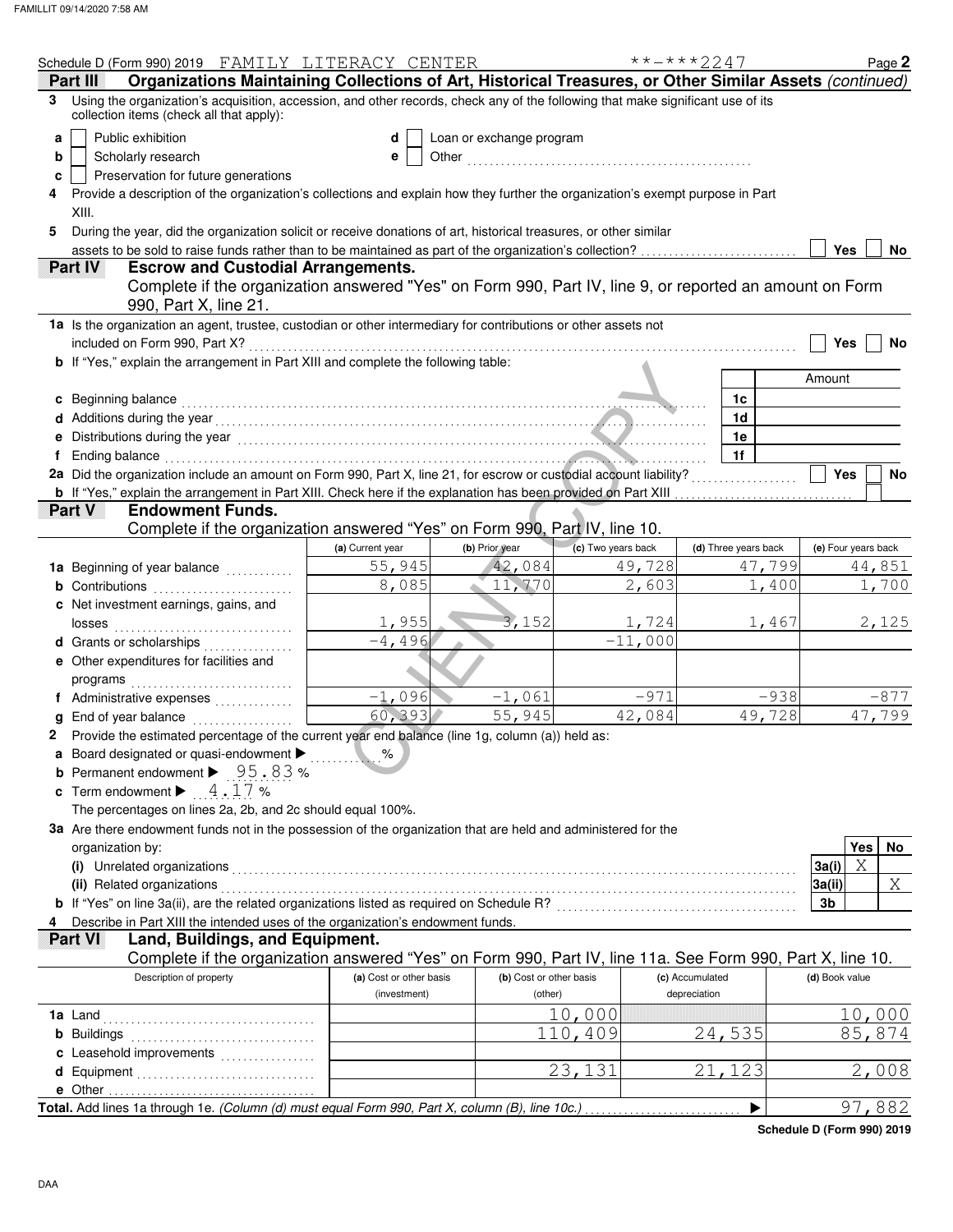|                           | Schedule D (Form 990) 2019 FAMILY LITERACY CENTER                                                          |                | **-***2247                       | Page 3         |
|---------------------------|------------------------------------------------------------------------------------------------------------|----------------|----------------------------------|----------------|
| <b>Part VII</b>           | <b>Investments - Other Securities.</b>                                                                     |                |                                  |                |
|                           | Complete if the organization answered "Yes" on Form 990, Part IV, line 11b. See Form 990, Part X, line 12. |                |                                  |                |
|                           | (a) Description of security or category                                                                    | (b) Book value | (c) Method of valuation:         |                |
|                           | (including name of security)                                                                               |                | Cost or end-of-year market value |                |
| (1) Financial derivatives |                                                                                                            |                |                                  |                |
|                           |                                                                                                            |                |                                  |                |
| $(3)$ Other               |                                                                                                            |                |                                  |                |
|                           |                                                                                                            |                |                                  |                |
| (A)                       |                                                                                                            |                |                                  |                |
| (B)                       |                                                                                                            |                |                                  |                |
| (C)                       |                                                                                                            |                |                                  |                |
| (D)                       |                                                                                                            |                |                                  |                |
|                           |                                                                                                            |                |                                  |                |
| (F)                       |                                                                                                            |                |                                  |                |
| (G)                       |                                                                                                            |                |                                  |                |
| (H)                       |                                                                                                            |                |                                  |                |
|                           | Total. (Column (b) must equal Form 990, Part X, col. (B) line 12.)                                         |                |                                  |                |
| <b>Part VIII</b>          | <b>Investments - Program Related.</b>                                                                      |                |                                  |                |
|                           | Complete if the organization answered "Yes" on Form 990, Part IV, line 11c. See Form 990, Part X, line 13. |                |                                  |                |
|                           | (a) Description of investment                                                                              | (b) Book value | (c) Method of valuation:         |                |
|                           |                                                                                                            |                | Cost or end-of-year market value |                |
| (1)                       |                                                                                                            |                |                                  |                |
| (2)                       |                                                                                                            |                |                                  |                |
| (3)                       |                                                                                                            |                |                                  |                |
| (4)                       |                                                                                                            |                |                                  |                |
| (5)                       |                                                                                                            |                |                                  |                |
| (6)                       |                                                                                                            |                |                                  |                |
| (7)                       |                                                                                                            |                |                                  |                |
| (8)                       |                                                                                                            |                |                                  |                |
| (9)                       |                                                                                                            |                |                                  |                |
|                           | Total. (Column (b) must equal Form 990, Part X, col. (B) line 13.)<br>▶                                    |                |                                  |                |
| Part IX                   | <b>Other Assets.</b>                                                                                       |                |                                  |                |
|                           | Complete if the organization answered "Yes" on Form 990, Part IV, line 11d. See Form 990, Part X, line 15. |                |                                  |                |
|                           | (a) Description                                                                                            |                |                                  | (b) Book value |
| (1)                       |                                                                                                            |                |                                  |                |
| (2)                       |                                                                                                            |                |                                  |                |
| (3)                       |                                                                                                            |                |                                  |                |
| (4)                       |                                                                                                            |                |                                  |                |
| (5)                       |                                                                                                            |                |                                  |                |
| (6)                       |                                                                                                            |                |                                  |                |
| (7)                       |                                                                                                            |                |                                  |                |
| (8)                       |                                                                                                            |                |                                  |                |
| (9)                       |                                                                                                            |                |                                  |                |
|                           | Total. (Column (b) must equal Form 990, Part X, col. (B) line 15.)                                         |                |                                  |                |
| Part X                    | <b>Other Liabilities.</b>                                                                                  |                |                                  |                |
|                           | Complete if the organization answered "Yes" on Form 990, Part IV, line 11e or 11f. See Form 990, Part X,   |                |                                  |                |
|                           | line 25.                                                                                                   |                |                                  |                |
| 1.                        | (a) Description of liability                                                                               |                |                                  | (b) Book value |
|                           | Federal income taxes                                                                                       |                |                                  |                |
| (1)                       |                                                                                                            |                |                                  |                |
| (2)                       |                                                                                                            |                |                                  |                |
| (3)                       |                                                                                                            |                |                                  |                |
| (4)                       |                                                                                                            |                |                                  |                |
| (5)                       |                                                                                                            |                |                                  |                |
| (6)                       |                                                                                                            |                |                                  |                |
| (7)                       |                                                                                                            |                |                                  |                |
| (8)                       |                                                                                                            |                |                                  |                |

(9)

**Total.** *(Column (b) must equal Form 990, Part X, col. (B) line 25.)*  $\blacktriangleright$ 

Liability for uncertain tax positions. In Part XIII, provide the text of the footnote to the organization's financial statements that reports the **2.** organization's liability for uncertain tax positions under FASB ASC 740. Check here if the text of the footnote has been provided in Part XIII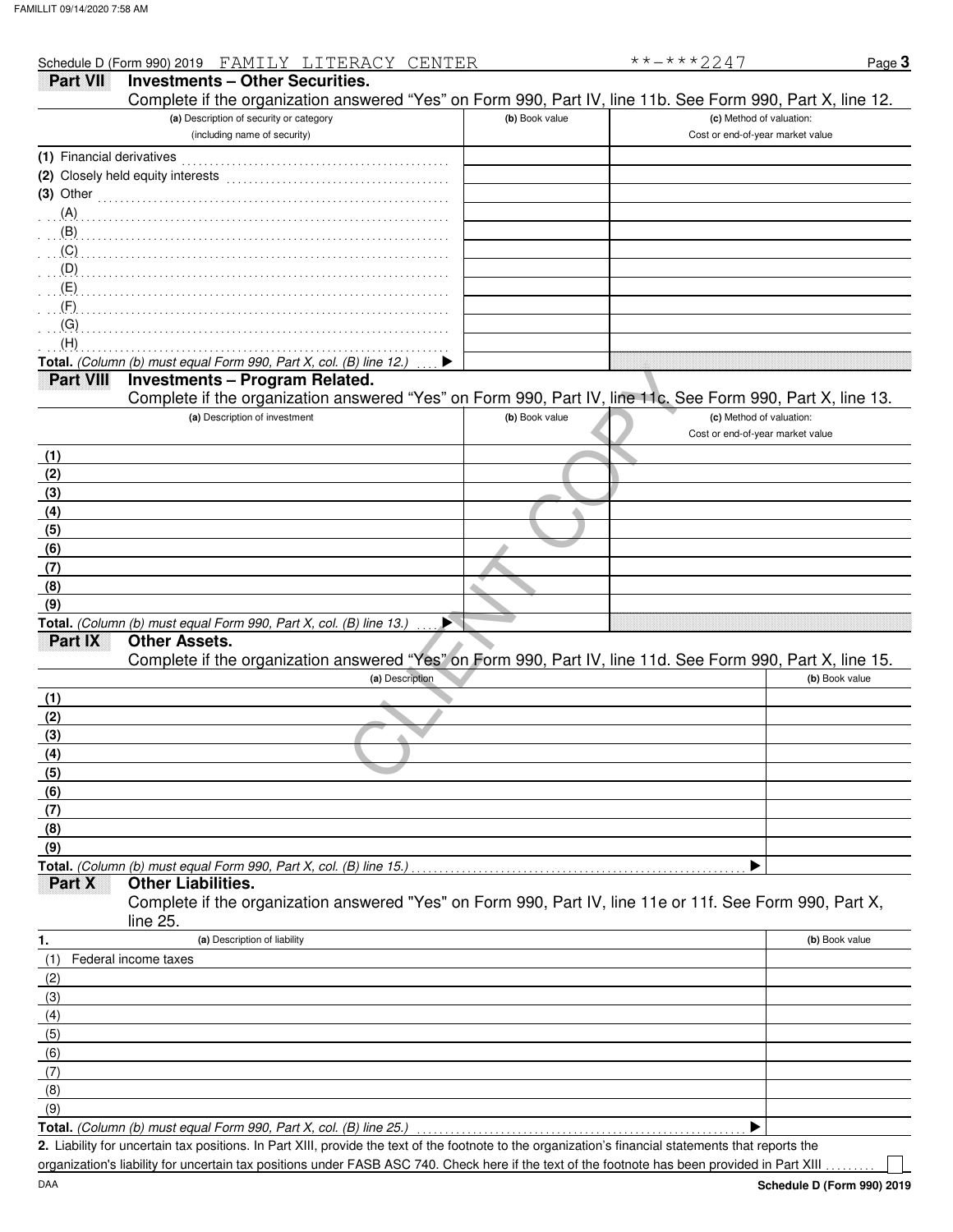|    | Schedule D (Form 990) 2019 FAMILY LITERACY CENTER                                                                                                                                                                                                   |                | **-***2247 | Page 4 |
|----|-----------------------------------------------------------------------------------------------------------------------------------------------------------------------------------------------------------------------------------------------------|----------------|------------|--------|
|    | Reconciliation of Revenue per Audited Financial Statements With Revenue per Return.<br>Part XI                                                                                                                                                      |                |            |        |
|    | Complete if the organization answered "Yes" on Form 990, Part IV, line 12a.                                                                                                                                                                         |                |            |        |
| 1. | Total revenue, gains, and other support per audited financial statements                                                                                                                                                                            |                | 1          |        |
| 2  | Amounts included on line 1 but not on Form 990, Part VIII, line 12:                                                                                                                                                                                 |                |            |        |
|    | Net unrealized gains (losses) on investments [[11, 11] [11] Net unrealized gains (losses) on investments [[11, 11] [11] $\sim$ [11] $\sim$ [11] $\sim$ [11] $\sim$ [11] $\sim$ [11] $\sim$ [11] $\sim$ [11] $\sim$ [11] $\sim$ [11] $\sim$ [11] $\$ | 2a             |            |        |
|    |                                                                                                                                                                                                                                                     | 2 <sub>b</sub> |            |        |
|    |                                                                                                                                                                                                                                                     | 2c             |            |        |
| d  |                                                                                                                                                                                                                                                     | 2d             |            |        |
|    | Add lines 2a through 2d                                                                                                                                                                                                                             |                | 2e         |        |
| З  |                                                                                                                                                                                                                                                     |                | 3          |        |
|    | Amounts included on Form 990, Part VIII, line 12, but not on line 1:                                                                                                                                                                                |                |            |        |
| a  |                                                                                                                                                                                                                                                     | 4а             |            |        |
|    |                                                                                                                                                                                                                                                     | 4b             |            |        |
|    | c Add lines 4a and 4b                                                                                                                                                                                                                               |                | 4c         |        |
|    |                                                                                                                                                                                                                                                     |                | 5          |        |
|    | Reconciliation of Expenses per Audited Financial Statements With Expenses per Return.<br>Part XII                                                                                                                                                   |                |            |        |
|    | Complete if the organization answered "Yes" on Form 990, Part IV, line 12a.                                                                                                                                                                         |                |            |        |
| 1. | Total expenses and losses per audited financial statements                                                                                                                                                                                          |                | 1          |        |
| 2  | Amounts included on line 1 but not on Form 990, Part IX, line 25:                                                                                                                                                                                   |                |            |        |
|    |                                                                                                                                                                                                                                                     | 2a             |            |        |
|    |                                                                                                                                                                                                                                                     | 2 <sub>b</sub> |            |        |
| c  | Other losses <b>contracts on the contract of the contract of the contract of the contract of the contract of the contract of the contract of the contract of the contract of the contract of the contract of the contract of t</b>                  | 2c             |            |        |
| d  |                                                                                                                                                                                                                                                     | 2d             |            |        |
|    | Add lines 2a through 2d                                                                                                                                                                                                                             |                | 2e         |        |
| З  | Subtract line 2e from line 1                                                                                                                                                                                                                        |                | 3          |        |
| 4  | Amounts included on Form 990, Part IX, line 25, but not on line 1:                                                                                                                                                                                  |                |            |        |
| a  |                                                                                                                                                                                                                                                     | 4a             |            |        |
|    |                                                                                                                                                                                                                                                     | 4b             |            |        |
|    | c Add lines 4a and 4b                                                                                                                                                                                                                               |                | 4c<br>5    |        |
|    | Part XIII Supplemental Information.                                                                                                                                                                                                                 |                |            |        |
|    | Provide the descriptions required for Part II, lines 3, 5, and 9; Part III, lines 1a and 4; Part IV, lines 1b and 2b; Part V, line 4; Part X, line                                                                                                  |                |            |        |
|    | 2; Part XI, lines 2d and 4b; and Part XII, lines 2d and 4b. Also complete this part to provide any additional information.                                                                                                                          |                |            |        |
|    |                                                                                                                                                                                                                                                     |                |            |        |
|    |                                                                                                                                                                                                                                                     |                |            |        |
|    |                                                                                                                                                                                                                                                     |                |            |        |
|    |                                                                                                                                                                                                                                                     |                |            |        |
|    |                                                                                                                                                                                                                                                     |                |            |        |
|    |                                                                                                                                                                                                                                                     |                |            |        |
|    |                                                                                                                                                                                                                                                     |                |            |        |
|    |                                                                                                                                                                                                                                                     |                |            |        |
|    |                                                                                                                                                                                                                                                     |                |            |        |
|    |                                                                                                                                                                                                                                                     |                |            |        |
|    |                                                                                                                                                                                                                                                     |                |            |        |
|    |                                                                                                                                                                                                                                                     |                |            |        |
|    |                                                                                                                                                                                                                                                     |                |            |        |
|    |                                                                                                                                                                                                                                                     |                |            |        |
|    |                                                                                                                                                                                                                                                     |                |            |        |
|    |                                                                                                                                                                                                                                                     |                |            |        |
|    |                                                                                                                                                                                                                                                     |                |            |        |
|    |                                                                                                                                                                                                                                                     |                |            |        |
|    |                                                                                                                                                                                                                                                     |                |            |        |
|    |                                                                                                                                                                                                                                                     |                |            |        |
|    |                                                                                                                                                                                                                                                     |                |            |        |
|    |                                                                                                                                                                                                                                                     |                |            |        |
|    |                                                                                                                                                                                                                                                     |                |            |        |
|    |                                                                                                                                                                                                                                                     |                |            |        |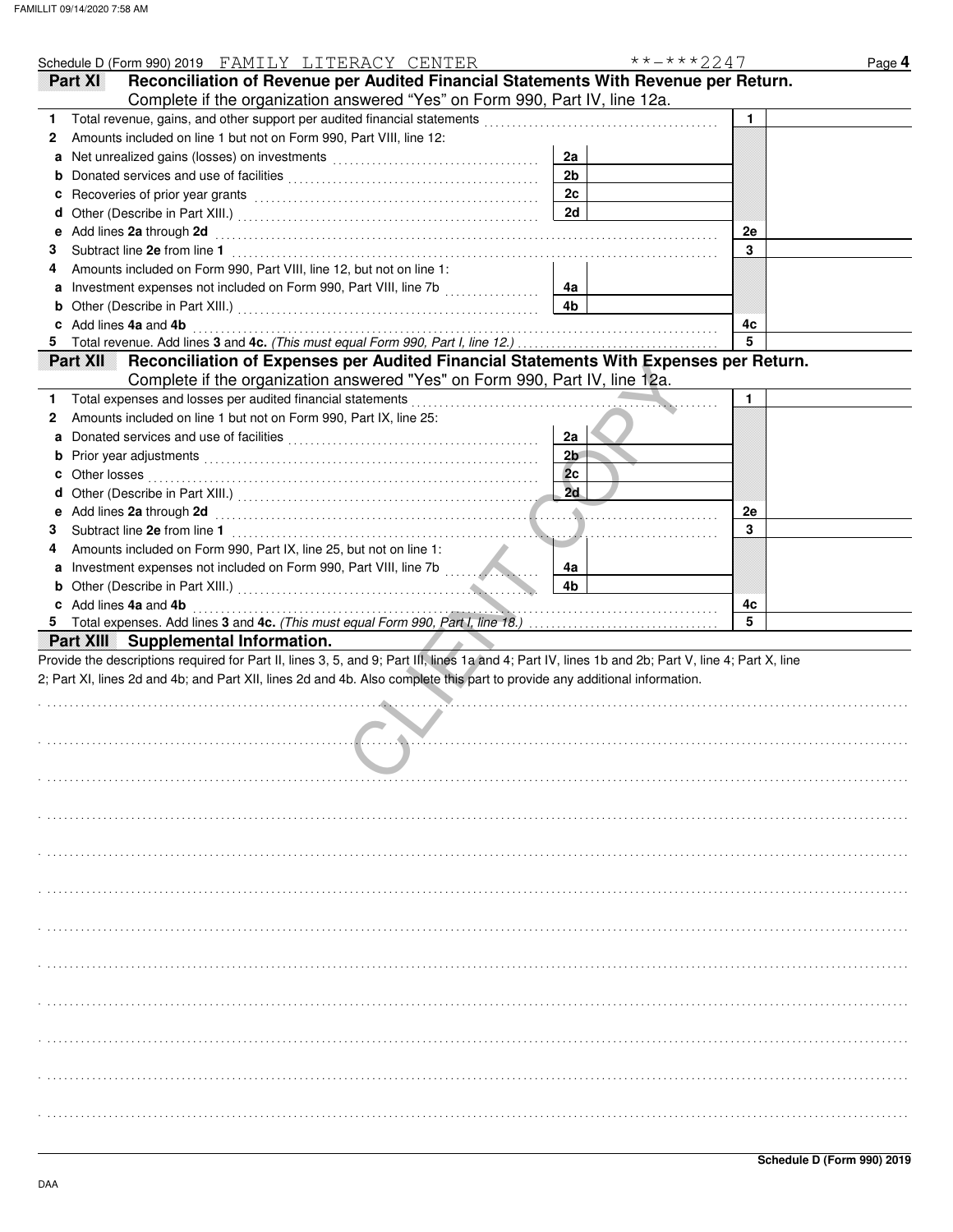|                                                                                                            | **-***2247         | Page 5 |
|------------------------------------------------------------------------------------------------------------|--------------------|--------|
| Schedule D (Form 990) 2019 FAMILY LITERACY CENTER<br><b>Part XIII</b> Supplemental Information (continued) |                    |        |
|                                                                                                            |                    |        |
|                                                                                                            |                    |        |
|                                                                                                            |                    |        |
|                                                                                                            |                    |        |
|                                                                                                            |                    |        |
|                                                                                                            |                    |        |
|                                                                                                            |                    |        |
|                                                                                                            |                    |        |
|                                                                                                            |                    |        |
|                                                                                                            |                    |        |
|                                                                                                            |                    |        |
|                                                                                                            |                    |        |
|                                                                                                            |                    |        |
|                                                                                                            |                    |        |
|                                                                                                            |                    |        |
|                                                                                                            |                    |        |
|                                                                                                            |                    |        |
|                                                                                                            |                    |        |
|                                                                                                            |                    |        |
|                                                                                                            |                    |        |
|                                                                                                            |                    |        |
|                                                                                                            | 1.1.7.1<br>1.1.1.1 |        |
|                                                                                                            |                    |        |
|                                                                                                            |                    |        |
|                                                                                                            |                    |        |
|                                                                                                            |                    |        |
|                                                                                                            |                    |        |
|                                                                                                            |                    |        |
|                                                                                                            |                    |        |
| . . <i>.</i>                                                                                               |                    |        |
|                                                                                                            |                    |        |
|                                                                                                            |                    |        |
|                                                                                                            |                    |        |
| $\cdots$                                                                                                   |                    |        |
|                                                                                                            |                    |        |
|                                                                                                            |                    |        |
|                                                                                                            |                    |        |
|                                                                                                            |                    |        |
|                                                                                                            |                    |        |
|                                                                                                            |                    |        |
|                                                                                                            |                    |        |
|                                                                                                            |                    |        |
|                                                                                                            |                    |        |
|                                                                                                            |                    |        |
|                                                                                                            |                    |        |
|                                                                                                            |                    |        |
|                                                                                                            |                    |        |
|                                                                                                            |                    |        |
|                                                                                                            |                    |        |
|                                                                                                            |                    |        |
|                                                                                                            |                    |        |
|                                                                                                            |                    |        |
|                                                                                                            |                    |        |
|                                                                                                            |                    |        |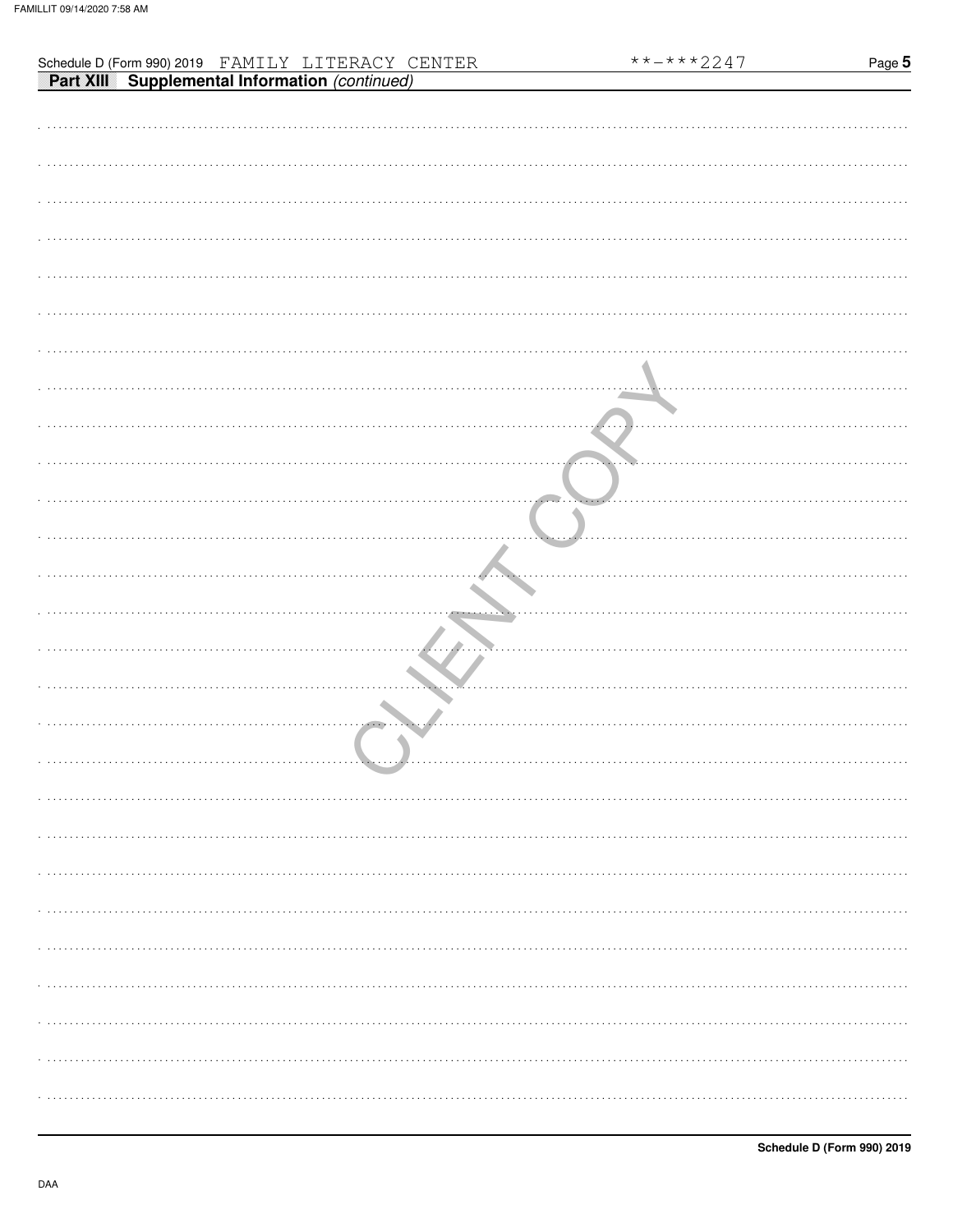| <b>SCHEDULE G</b><br>(Form 990 or 990-EZ)                                                                                                                                                                                                                      |                                                                                                    | <b>Supplemental Information Regarding Fundraising or Gaming Activities</b><br>Complete if the organization answered "Yes" on Form 990, Part IV, line 17, 18, or 19, or if the |                 |                           |                                                                               |                                                                | OMB No. 1545-0047                                       |
|----------------------------------------------------------------------------------------------------------------------------------------------------------------------------------------------------------------------------------------------------------------|----------------------------------------------------------------------------------------------------|-------------------------------------------------------------------------------------------------------------------------------------------------------------------------------|-----------------|---------------------------|-------------------------------------------------------------------------------|----------------------------------------------------------------|---------------------------------------------------------|
| Department of the Treasury                                                                                                                                                                                                                                     |                                                                                                    | Attach to Form 990 or Form 990-EZ.                                                                                                                                            |                 |                           | organization entered more than \$15,000 on Form 990-EZ, line 6a.              |                                                                |                                                         |
| Internal Revenue Service                                                                                                                                                                                                                                       |                                                                                                    |                                                                                                                                                                               |                 |                           | Go to <i>www.irs.gov/Form990</i> for instructions and the latest information. |                                                                | Open to Public<br>Inspection                            |
| Name of the organization                                                                                                                                                                                                                                       | FAMILY LITERACY CENTER                                                                             |                                                                                                                                                                               |                 |                           |                                                                               | <b>Employer identification number</b><br>**-***2247            |                                                         |
| Part I                                                                                                                                                                                                                                                         | Fundraising Activities. Complete if the organization answered "Yes" on Form 990, Part IV, line 17. |                                                                                                                                                                               |                 |                           |                                                                               |                                                                |                                                         |
| Indicate whether the organization raised funds through any of the following activities. Check all that apply.<br>1                                                                                                                                             | Form 990-EZ filers are not required to complete this part.                                         |                                                                                                                                                                               |                 |                           |                                                                               |                                                                |                                                         |
| Mail solicitations<br>a                                                                                                                                                                                                                                        |                                                                                                    | e                                                                                                                                                                             |                 |                           | Solicitation of non-government grants                                         |                                                                |                                                         |
| Internet and email solicitations<br>b                                                                                                                                                                                                                          | f                                                                                                  |                                                                                                                                                                               |                 |                           | Solicitation of government grants                                             |                                                                |                                                         |
| Phone solicitations<br>c                                                                                                                                                                                                                                       |                                                                                                    | Special fundraising events<br>g                                                                                                                                               |                 |                           |                                                                               |                                                                |                                                         |
| In-person solicitations<br>d                                                                                                                                                                                                                                   |                                                                                                    |                                                                                                                                                                               |                 |                           |                                                                               |                                                                |                                                         |
| 2a Did the organization have a written or oral agreement with any individual (including officers, directors, trustees,                                                                                                                                         |                                                                                                    |                                                                                                                                                                               |                 |                           |                                                                               |                                                                |                                                         |
| or key employees listed in Form 990, Part VII) or entity in connection with professional fundraising services?<br><b>b</b> If "Yes," list the 10 highest paid individuals or entities (fundraisers) pursuant to agreements under which the fundraiser is to be |                                                                                                    |                                                                                                                                                                               |                 |                           |                                                                               |                                                                | No<br>Yes                                               |
| compensated at least \$5,000 by the organization.                                                                                                                                                                                                              |                                                                                                    |                                                                                                                                                                               | (iii) Did fund- |                           |                                                                               |                                                                |                                                         |
| (i) Name and address of individual<br>or entity (fundraiser)                                                                                                                                                                                                   |                                                                                                    | (ii) Activity                                                                                                                                                                 |                 | raiser have<br>custody or | (iv) Gross receipts<br>from activity                                          | (v) Amount paid to<br>(or retained by)<br>fundraiser listed in | (vi) Amount paid to<br>(or retained by)<br>organization |
|                                                                                                                                                                                                                                                                |                                                                                                    |                                                                                                                                                                               | contributions?  | control of                |                                                                               | col. (i)                                                       |                                                         |
| 1                                                                                                                                                                                                                                                              |                                                                                                    |                                                                                                                                                                               | Yes             | No                        |                                                                               |                                                                |                                                         |
| $\mathbf{2}$                                                                                                                                                                                                                                                   |                                                                                                    |                                                                                                                                                                               |                 |                           |                                                                               |                                                                |                                                         |
|                                                                                                                                                                                                                                                                |                                                                                                    |                                                                                                                                                                               |                 |                           |                                                                               |                                                                |                                                         |
| 3                                                                                                                                                                                                                                                              |                                                                                                    |                                                                                                                                                                               |                 |                           |                                                                               |                                                                |                                                         |
|                                                                                                                                                                                                                                                                |                                                                                                    |                                                                                                                                                                               |                 |                           |                                                                               |                                                                |                                                         |
| 4                                                                                                                                                                                                                                                              |                                                                                                    |                                                                                                                                                                               |                 |                           |                                                                               |                                                                |                                                         |
| 5                                                                                                                                                                                                                                                              |                                                                                                    |                                                                                                                                                                               |                 |                           |                                                                               |                                                                |                                                         |
|                                                                                                                                                                                                                                                                |                                                                                                    |                                                                                                                                                                               |                 |                           |                                                                               |                                                                |                                                         |
| 6                                                                                                                                                                                                                                                              |                                                                                                    |                                                                                                                                                                               |                 |                           |                                                                               |                                                                |                                                         |
| $\overline{7}$                                                                                                                                                                                                                                                 |                                                                                                    |                                                                                                                                                                               |                 |                           |                                                                               |                                                                |                                                         |
|                                                                                                                                                                                                                                                                |                                                                                                    |                                                                                                                                                                               |                 |                           |                                                                               |                                                                |                                                         |
| 8                                                                                                                                                                                                                                                              |                                                                                                    |                                                                                                                                                                               |                 |                           |                                                                               |                                                                |                                                         |
|                                                                                                                                                                                                                                                                |                                                                                                    |                                                                                                                                                                               |                 |                           |                                                                               |                                                                |                                                         |
| 9                                                                                                                                                                                                                                                              |                                                                                                    |                                                                                                                                                                               |                 |                           |                                                                               |                                                                |                                                         |
| 10                                                                                                                                                                                                                                                             |                                                                                                    |                                                                                                                                                                               |                 |                           |                                                                               |                                                                |                                                         |
|                                                                                                                                                                                                                                                                |                                                                                                    |                                                                                                                                                                               |                 |                           |                                                                               |                                                                |                                                         |
| Total                                                                                                                                                                                                                                                          |                                                                                                    |                                                                                                                                                                               |                 |                           |                                                                               |                                                                |                                                         |
| List all states in which the organization is registered or licensed to solicit contributions or has been notified it is exempt from<br>3                                                                                                                       |                                                                                                    |                                                                                                                                                                               |                 |                           |                                                                               |                                                                |                                                         |
| registration or licensing.                                                                                                                                                                                                                                     |                                                                                                    |                                                                                                                                                                               |                 |                           |                                                                               |                                                                |                                                         |
|                                                                                                                                                                                                                                                                |                                                                                                    |                                                                                                                                                                               |                 |                           |                                                                               |                                                                |                                                         |
|                                                                                                                                                                                                                                                                |                                                                                                    |                                                                                                                                                                               |                 |                           |                                                                               |                                                                |                                                         |
|                                                                                                                                                                                                                                                                |                                                                                                    |                                                                                                                                                                               |                 |                           |                                                                               |                                                                |                                                         |

.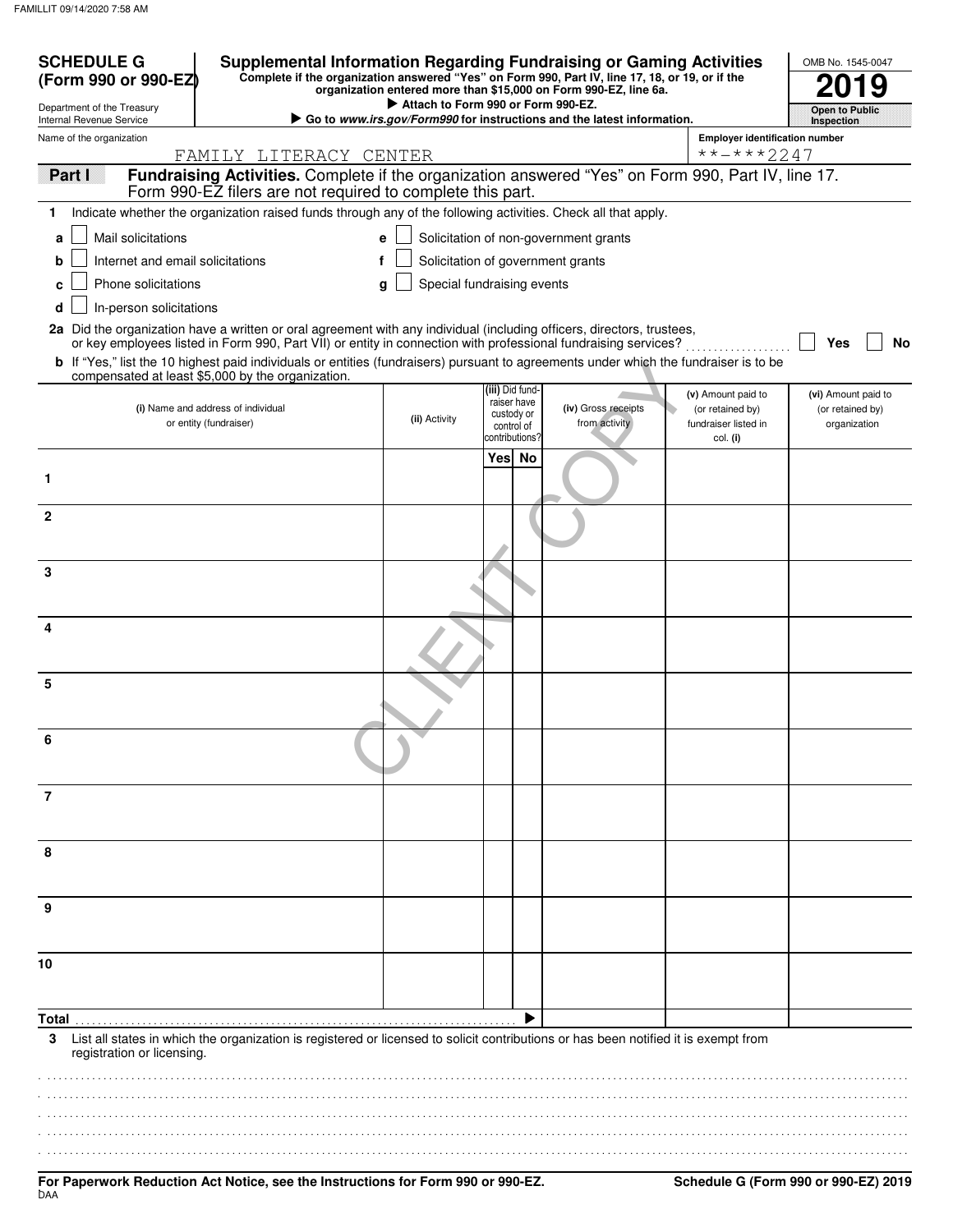|                 | Schedule G (Form 990 or 990-EZ) 2019 |                                                                                                                                                                                            | FAMI <u>LY</u> LITERACY CENTER | $******2247$       | Page 2                                    |
|-----------------|--------------------------------------|--------------------------------------------------------------------------------------------------------------------------------------------------------------------------------------------|--------------------------------|--------------------|-------------------------------------------|
| Part II         |                                      | Fundraising Events. Complete if the organization answered "Yes" on Form 990, Part IV, line 18, or reported more                                                                            |                                |                    |                                           |
|                 |                                      | than \$15,000 of fundraising event contributions and gross income on Form 990-EZ, lines 1 and 6b. List events with                                                                         |                                |                    |                                           |
|                 |                                      | gross receipts greater than \$5,000.                                                                                                                                                       |                                |                    |                                           |
|                 |                                      | $(a)$ Event #1                                                                                                                                                                             | $(b)$ Event #2                 | (c) Other events   |                                           |
|                 |                                      | AUCTION                                                                                                                                                                                    |                                | <b>NONE</b>        | (d) Total events<br>(add col. (a) through |
|                 |                                      | (event type)                                                                                                                                                                               | (event type)                   | (total number)     | col. (c)                                  |
| Revenue         |                                      |                                                                                                                                                                                            |                                |                    |                                           |
|                 | 1 Gross receipts                     | 45,883                                                                                                                                                                                     |                                |                    | 45,883                                    |
|                 |                                      |                                                                                                                                                                                            |                                |                    |                                           |
|                 | 2 Less: Contributions                |                                                                                                                                                                                            |                                |                    |                                           |
|                 | 3 Gross income (line 1 minus         |                                                                                                                                                                                            |                                |                    |                                           |
|                 | line 2) $\ldots$                     | 45,883                                                                                                                                                                                     |                                |                    | 45,883                                    |
|                 |                                      |                                                                                                                                                                                            |                                |                    |                                           |
|                 | 4 Cash prizes                        |                                                                                                                                                                                            |                                |                    |                                           |
|                 |                                      |                                                                                                                                                                                            |                                |                    |                                           |
|                 | 5 Noncash prizes                     |                                                                                                                                                                                            |                                |                    |                                           |
|                 | 6 Rent/facility costs                |                                                                                                                                                                                            |                                |                    |                                           |
|                 |                                      |                                                                                                                                                                                            |                                |                    |                                           |
|                 | 7 Food and beverages                 |                                                                                                                                                                                            |                                |                    |                                           |
| Direct Expenses |                                      |                                                                                                                                                                                            |                                |                    |                                           |
|                 | 8 Entertainment                      |                                                                                                                                                                                            |                                |                    |                                           |
|                 |                                      |                                                                                                                                                                                            |                                |                    |                                           |
|                 | 9 Other direct expenses              | 9,572                                                                                                                                                                                      |                                |                    | 9,572                                     |
|                 |                                      |                                                                                                                                                                                            |                                |                    |                                           |
|                 |                                      |                                                                                                                                                                                            |                                |                    | $\frac{9,572}{36,311}$                    |
|                 | Part III                             | Gaming. Complete if the organization answered "Yes" on Form 990, Part IV, line 19, or reported more than                                                                                   |                                |                    |                                           |
|                 |                                      | \$15,000 on Form 990-EZ, line 6a.                                                                                                                                                          |                                |                    |                                           |
|                 |                                      |                                                                                                                                                                                            | (b) Pull tabs/instant          |                    | (d) Total gaming (add                     |
|                 |                                      | (a) Bingo                                                                                                                                                                                  | bingo/progressive bingo        | (c) Other gaming   | col. (a) through col. (c))                |
| Revenue         |                                      |                                                                                                                                                                                            |                                |                    |                                           |
|                 | 1 Gross revenue                      |                                                                                                                                                                                            |                                | 28,735             | 28,735                                    |
|                 |                                      |                                                                                                                                                                                            |                                |                    |                                           |
| ses             | 2 Cash prizes                        |                                                                                                                                                                                            |                                |                    |                                           |
| Direct Expen    |                                      |                                                                                                                                                                                            |                                |                    |                                           |
|                 | 3 Noncash prizes                     |                                                                                                                                                                                            |                                |                    |                                           |
|                 | 4 Rent/facility costs                |                                                                                                                                                                                            |                                |                    |                                           |
|                 |                                      |                                                                                                                                                                                            |                                |                    |                                           |
|                 | 5 Other direct expenses              |                                                                                                                                                                                            |                                | 5,724              | 5,724                                     |
|                 |                                      | Yes<br>$\%$                                                                                                                                                                                | Yes<br>$\%$                    | Yes 100.00 %<br> X |                                           |
|                 | 6 Volunteer labor                    | X<br>No.                                                                                                                                                                                   | Χ<br><b>No</b>                 | No                 |                                           |
|                 |                                      |                                                                                                                                                                                            |                                |                    |                                           |
|                 |                                      | 7 Direct expense summary. Add lines 2 through 5 in column (d)                                                                                                                              |                                |                    | 5,724                                     |
|                 |                                      |                                                                                                                                                                                            |                                |                    |                                           |
|                 |                                      |                                                                                                                                                                                            |                                |                    | 23,011                                    |
|                 |                                      |                                                                                                                                                                                            |                                |                    |                                           |
| 9               |                                      | Enter the state(s) in which the organization conducts gaming activities: $\mathbb{M}$ $\mathbb{I}$<br>a Is the organization licensed to conduct gaming activities in each of these states? |                                |                    | $\boxed{\mathsf{X}}$ Yes<br>No            |
|                 | <b>b</b> If "No," explain:           |                                                                                                                                                                                            |                                |                    |                                           |
|                 |                                      |                                                                                                                                                                                            |                                |                    |                                           |
|                 |                                      |                                                                                                                                                                                            |                                |                    |                                           |
|                 |                                      | 10a Were any of the organization's gaming licenses revoked, suspended, or terminated during the tax year?                                                                                  |                                |                    | Yes $\overline{X}$ No                     |
|                 | <b>b</b> If "Yes," explain:          |                                                                                                                                                                                            |                                |                    |                                           |
|                 |                                      |                                                                                                                                                                                            |                                |                    |                                           |
|                 |                                      |                                                                                                                                                                                            |                                |                    |                                           |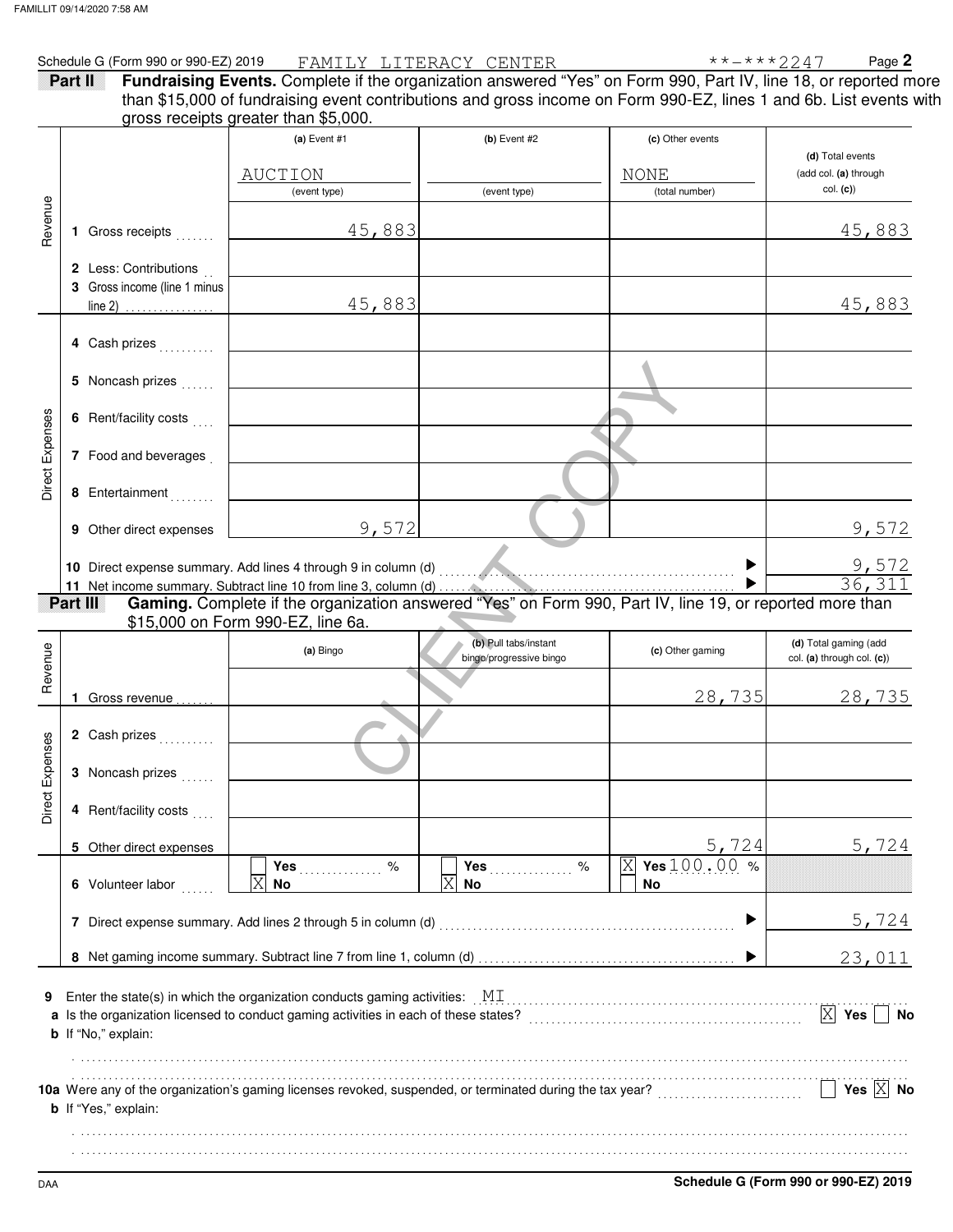|    | **-***2247<br>Schedule G (Form 990 or 990-EZ) 2019<br>FAMILY LITERACY CENTER                                                                                                                                                   |     |                       | Page 3    |
|----|--------------------------------------------------------------------------------------------------------------------------------------------------------------------------------------------------------------------------------|-----|-----------------------|-----------|
| 11 | Does the organization conduct gaming activities with nonmembers?                                                                                                                                                               |     | Yes $ X $ No          |           |
| 12 | Is the organization a grantor, beneficiary or trustee of a trust, or a member of a partnership or other entity                                                                                                                 |     |                       |           |
|    |                                                                                                                                                                                                                                |     | Yes $\overline{X}$ No |           |
| 13 | Indicate the percentage of gaming activity conducted in:                                                                                                                                                                       |     |                       |           |
| a  | The organization's facility [1, 2010] The organization's facility [1, 2010] The organization's facility [1, 2010] The organization's facility [1, 2010] The organization's facility [1, 2010] The organization of the organiza | 13а |                       | %         |
| b  | An outside facility                                                                                                                                                                                                            |     | $13b$ 100.00%         |           |
| 14 | Enter the name and address of the person who prepares the organization's gaming/special events books and                                                                                                                       |     |                       |           |
|    | records:                                                                                                                                                                                                                       |     |                       |           |
|    |                                                                                                                                                                                                                                |     |                       |           |
|    | MARY WIESE<br>Name $\blacktriangleright$                                                                                                                                                                                       |     |                       |           |
|    | 311 HIGGINS ST                                                                                                                                                                                                                 |     |                       |           |
|    | MI 48446<br>$Address \triangleright$ LAPEER                                                                                                                                                                                    |     |                       |           |
|    |                                                                                                                                                                                                                                |     |                       |           |
|    | <b>15a</b> Does the organization have a contract with a third party from whom the organization receives gaming                                                                                                                 |     |                       |           |
|    | revenue?                                                                                                                                                                                                                       |     | Yes $ X $ No          |           |
| b  | and the                                                                                                                                                                                                                        |     |                       |           |
|    |                                                                                                                                                                                                                                |     |                       |           |
|    | If "Yes," enter name and address of the third party:                                                                                                                                                                           |     |                       |           |
|    |                                                                                                                                                                                                                                |     |                       |           |
|    |                                                                                                                                                                                                                                |     |                       |           |
|    |                                                                                                                                                                                                                                |     |                       |           |
|    | Address $\blacktriangleright$                                                                                                                                                                                                  |     |                       |           |
|    |                                                                                                                                                                                                                                |     |                       |           |
| 16 | Gaming manager information:                                                                                                                                                                                                    |     |                       |           |
|    |                                                                                                                                                                                                                                |     |                       |           |
|    |                                                                                                                                                                                                                                |     |                       |           |
|    | Name $\blacktriangleright$                                                                                                                                                                                                     |     |                       |           |
|    |                                                                                                                                                                                                                                |     |                       |           |
|    | Gaming manager compensation ▶ \$                                                                                                                                                                                               |     |                       |           |
|    |                                                                                                                                                                                                                                |     |                       |           |
|    |                                                                                                                                                                                                                                |     |                       |           |
|    | Employee<br>Director/officer<br>Independent contractor                                                                                                                                                                         |     |                       |           |
|    |                                                                                                                                                                                                                                |     |                       |           |
|    |                                                                                                                                                                                                                                |     |                       |           |
| 17 | Mandatory distributions:                                                                                                                                                                                                       |     |                       |           |
| a  | Is the organization required under state law to make charitable distributions from the gaming proceeds to                                                                                                                      |     | Yes $ X $             | <b>No</b> |
|    | retain the state gaming license?<br>Enter the amount of distributions required under state law to be distributed to other exempt organizations or                                                                              |     |                       |           |
|    |                                                                                                                                                                                                                                |     |                       |           |
|    | spent in the organization's own exempt activities during the tax year $\triangleright$ \$<br>Supplemental Information. Provide the explanations required by Part I, line 2b, columns (iii) and (v); and<br>Part IV             |     |                       |           |
|    | Part III, lines 9, 9b, 10b, 15b, 15c, 16, and 17b, as applicable. Also provide any additional information.                                                                                                                     |     |                       |           |
|    |                                                                                                                                                                                                                                |     |                       |           |
|    | See instructions.                                                                                                                                                                                                              |     |                       |           |
|    |                                                                                                                                                                                                                                |     |                       |           |
|    |                                                                                                                                                                                                                                |     |                       |           |
|    |                                                                                                                                                                                                                                |     |                       |           |
|    |                                                                                                                                                                                                                                |     |                       |           |
|    |                                                                                                                                                                                                                                |     |                       |           |
|    |                                                                                                                                                                                                                                |     |                       |           |
|    |                                                                                                                                                                                                                                |     |                       |           |
|    |                                                                                                                                                                                                                                |     |                       |           |
|    |                                                                                                                                                                                                                                |     |                       |           |
|    |                                                                                                                                                                                                                                |     |                       |           |
|    |                                                                                                                                                                                                                                |     |                       |           |
|    |                                                                                                                                                                                                                                |     |                       |           |
|    |                                                                                                                                                                                                                                |     |                       |           |

**Schedule G (Form 990 or 990-EZ) 2019**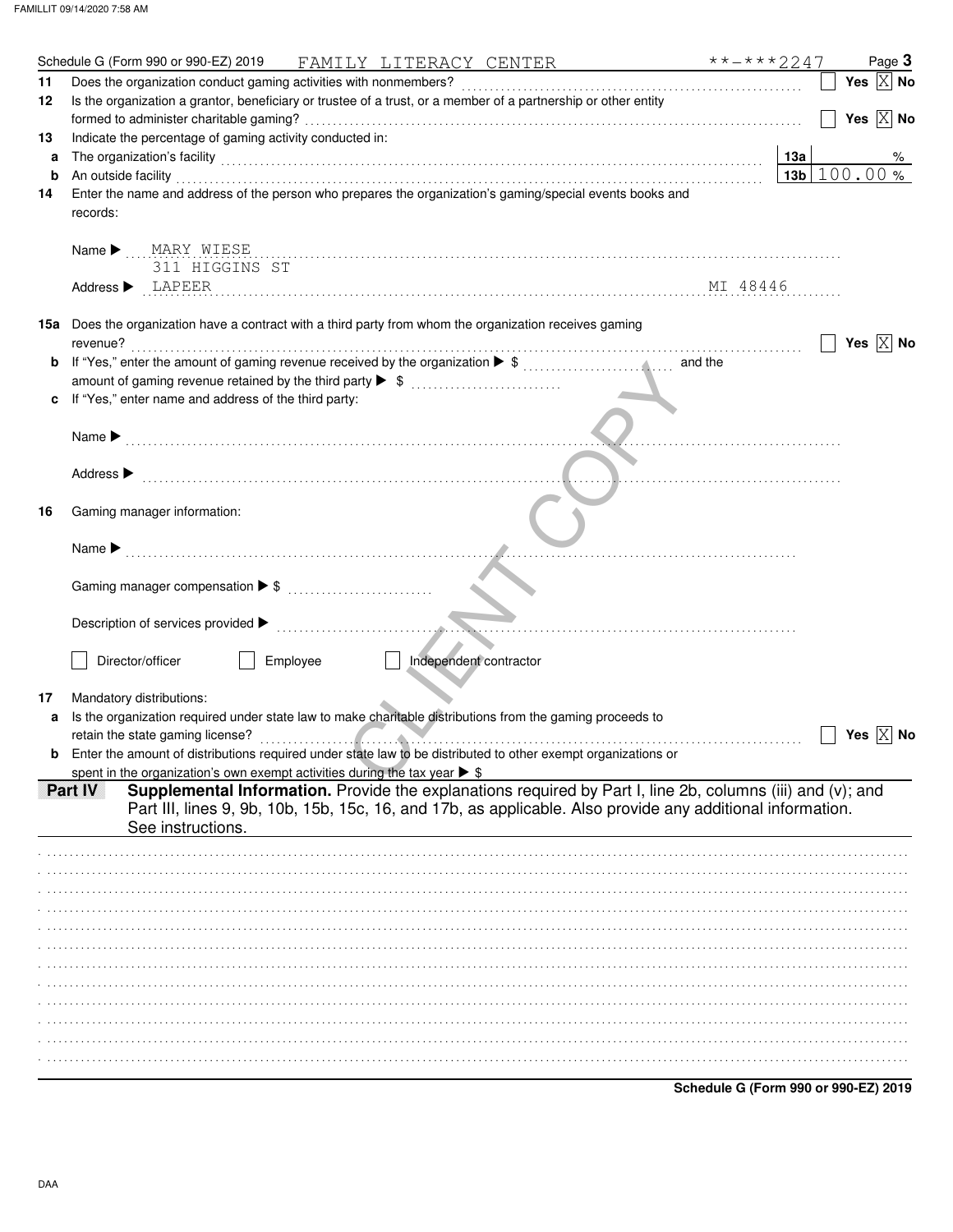| <b>SCHEDULE O</b><br>(Form 990 or 990-EZ)              | Supplemental Information to Form 990 or 990-EZ<br>Complete to provide information for responses to specific questions on                               |                                       | OMB No. 1545-0047                           |
|--------------------------------------------------------|--------------------------------------------------------------------------------------------------------------------------------------------------------|---------------------------------------|---------------------------------------------|
| Department of the Treasury<br>Internal Revenue Service | Form 990 or 990-EZ or to provide any additional information.<br>Attach to Form 990 or 990-EZ.<br>Go to www.irs.gov/Form990 for the latest information. |                                       | 2019<br><b>Open to Public</b><br>Inspection |
| Name of the organization                               |                                                                                                                                                        | <b>Employer identification number</b> |                                             |
|                                                        | FAMILY LITERACY<br><b>CENTER</b>                                                                                                                       | **-***2247                            |                                             |
|                                                        | FORM 990, PART VI, LINE<br>CLASSES<br>OF<br>MEMBERS<br>6 —                                                                                             | OR STOCKHOLDERS                       |                                             |
| THE<br>MEMBERSHIP                                      | COMPRISED<br>IS<br>THE<br>VOLUNTEERS<br>WHO<br>OF<br>GIVE                                                                                              | THEIR                                 | TIME AND                                    |
| EFFORTS<br>TO                                          | THE ORGANIZATION AND<br>FURTHER<br>THE<br>CAUSES<br>OF                                                                                                 | THE<br>DONORS WHO                     |                                             |
| CONTRIBUTE                                             | THE<br>ORGANIZATION. MEMBERSHIP SHALL BE SUBJECT TO<br>TO.                                                                                             |                                       | APPROVAL BY                                 |
|                                                        | THE BOARD OF DIRECTORS.                                                                                                                                |                                       |                                             |
|                                                        |                                                                                                                                                        |                                       |                                             |
|                                                        | FORM 990, PART VI, LINE 7A -<br>OF MEMBERS AND<br>ELECTION                                                                                             | THEIR<br>RIGHTS                       |                                             |
|                                                        | ANNUAL MEETING<br>THE DIRECTORS SHALL BE ELECTED<br>THE<br>ΑT<br>OF                                                                                    |                                       | THE ORGANIZATION                            |
|                                                        | MEMBERSHIP THAT IS HELD EACH CALENDAR YEAR DURING THE FOURTH QUARTER.                                                                                  |                                       |                                             |
|                                                        | FORM 990, PART VI, LINE<br>ORGANIZATION'S PROCESS TO<br>11B<br>$\overline{\phantom{a}}$                                                                | REVIEW                                | FORM 990                                    |
| A COPY OF                                              | THE FORM 990 IS PROVIDED TO ALL BOARD MEMBERS PRIOR TO SUBMITTING                                                                                      |                                       |                                             |
| THE FORM FOR FILING.                                   |                                                                                                                                                        |                                       |                                             |
|                                                        |                                                                                                                                                        |                                       |                                             |
|                                                        | FORM 990, PART VI, LINE 12C - ENFORCEMENT OF CONFLICTS POLICY                                                                                          |                                       |                                             |
|                                                        | THE BOARD MEMBERS ARE ASKED ANNUALLY IF THERE IS A CONFLICT OF INTEREST.                                                                               |                                       |                                             |
|                                                        |                                                                                                                                                        |                                       |                                             |
|                                                        | FORM 990, PART VI, LINE 15A - COMPENSATION PROCESS FOR TOP OFFICIAL                                                                                    |                                       |                                             |
|                                                        | THE HUMAN RESOURCES COMMITTEE RECOMMENDS TO THE FINANCE COMMITTEE, WHO THEN                                                                            |                                       |                                             |
|                                                        | RECOMMENDS THE AMOUNT OF COMPENSATION TO THE BOARD OF DIRECTORS FOR                                                                                    |                                       |                                             |
| FINAL APPROVAL.                                        |                                                                                                                                                        |                                       |                                             |
|                                                        |                                                                                                                                                        |                                       |                                             |
|                                                        | FORM 990, PART VI, LINE 19 - GOVERNING DOCUMENTS DISCLOSURE EXPLANATION                                                                                |                                       |                                             |
|                                                        | DOCUMENTS ARE AVAILABLE UPON REQUEST.                                                                                                                  |                                       |                                             |
|                                                        |                                                                                                                                                        |                                       |                                             |
|                                                        |                                                                                                                                                        |                                       |                                             |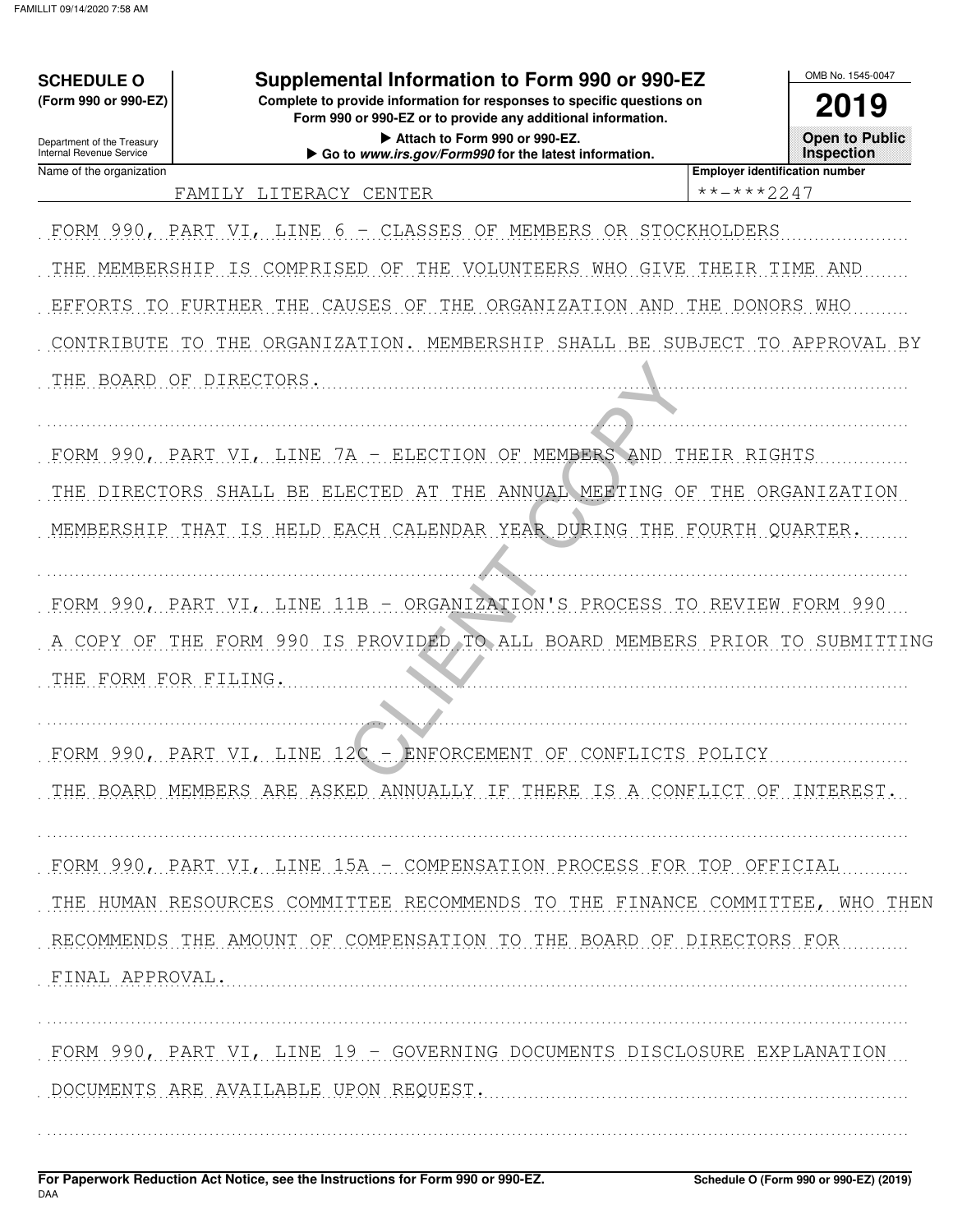FAMILLIT 09/14/2020 7:58 AM

Form 4562

| 4562                | <b>Depreciation and Amortization</b>       | OMB No. 1545-01 |
|---------------------|--------------------------------------------|-----------------|
|                     | (Including Information on Listed Property) | 2019            |
| ant of the Tressury | Attach to your tax return.                 |                 |

OMB No. 1545-0172

|     | Department of the Treasury<br>(99)<br>Internal Revenue Service                                                                          |                             | Go to www.irs.gov/Form4562 for instructions and the latest information.                                  |                              |                 |                  |    | Attachment<br>Sequence No. | 179   |
|-----|-----------------------------------------------------------------------------------------------------------------------------------------|-----------------------------|----------------------------------------------------------------------------------------------------------|------------------------------|-----------------|------------------|----|----------------------------|-------|
|     | Name(s) shown on return                                                                                                                 |                             |                                                                                                          |                              |                 |                  |    | Identifying number         |       |
|     |                                                                                                                                         | FAMILY LITERACY CENTER      |                                                                                                          |                              |                 |                  |    | $***$ $***$ 2247           |       |
|     | Business or activity to which this form relates                                                                                         |                             |                                                                                                          |                              |                 |                  |    |                            |       |
|     | INDIRECT DEPRECIATION                                                                                                                   |                             |                                                                                                          |                              |                 |                  |    |                            |       |
|     | Partu                                                                                                                                   |                             | <b>Election To Expense Certain Property Under Section 179</b>                                            |                              |                 |                  |    |                            |       |
|     |                                                                                                                                         |                             | Note: If you have any listed property, complete Part V before you complete Part I.                       |                              |                 |                  |    |                            |       |
| 1   | Maximum amount (see instructions)                                                                                                       |                             |                                                                                                          |                              |                 |                  | 1. | 1,020,000                  |       |
| 2   |                                                                                                                                         |                             |                                                                                                          |                              |                 |                  | 2  |                            |       |
| 3   |                                                                                                                                         |                             |                                                                                                          |                              |                 |                  | 3  | 2,550,000                  |       |
| 4   | Reduction in limitation. Subtract line 3 from line 2. If zero or less, enter -0-                                                        |                             |                                                                                                          |                              |                 |                  | 4  |                            |       |
| 5   | Dollar limitation for tax year. Subtract line 4 from line 1. If zero or less, enter -0-. If married filing separately, see instructions |                             |                                                                                                          |                              |                 |                  | 5  |                            |       |
| 6   |                                                                                                                                         | (a) Description of property |                                                                                                          | (b) Cost (business use only) |                 | (c) Elected cost |    |                            |       |
|     |                                                                                                                                         |                             |                                                                                                          |                              |                 |                  |    |                            |       |
|     |                                                                                                                                         |                             |                                                                                                          |                              |                 |                  |    |                            |       |
| 7   | Listed property. Enter the amount from line 29                                                                                          |                             |                                                                                                          |                              | $\overline{7}$  |                  |    |                            |       |
| 8   | Total elected cost of section 179 property. Add amounts in column (c), lines 6 and 7                                                    |                             |                                                                                                          |                              |                 |                  | 8  |                            |       |
| 9   | Tentative deduction. Enter the smaller of line 5 or line 8                                                                              |                             |                                                                                                          |                              |                 |                  | 9  |                            |       |
| 10  | Carryover of disallowed deduction from line 13 of your 2018 Form 4562                                                                   |                             |                                                                                                          |                              |                 |                  | 10 |                            |       |
| 11  | Business income limitation. Enter the smaller of business income (not less than zero) or line 5. See instructions                       |                             |                                                                                                          |                              |                 |                  | 11 |                            |       |
| 12  | Section 179 expense deduction. Add lines 9 and 10, but don't enter more than line 11                                                    |                             |                                                                                                          |                              |                 |                  | 12 |                            |       |
| 13  | Carryover of disallowed deduction to 2020. Add lines 9 and 10, less line 12                                                             |                             |                                                                                                          | ▶                            | $\overline{1}3$ |                  |    |                            |       |
|     | Note: Don't use Part II or Part III below for listed property. Instead, use Part V.                                                     |                             |                                                                                                          |                              |                 |                  |    |                            |       |
|     | Part II                                                                                                                                 |                             | Special Depreciation Allowance and Other Depreciation (Don't include listed property. See instructions.) |                              |                 |                  |    |                            |       |
| 14  | Special depreciation allowance for qualified property (other than listed property) placed in service                                    |                             |                                                                                                          |                              |                 |                  |    |                            |       |
|     | during the tax year. See instructions                                                                                                   |                             |                                                                                                          |                              |                 |                  | 14 |                            |       |
| 15  | Property subject to section 168(f)(1) election                                                                                          |                             |                                                                                                          |                              |                 |                  | 15 |                            |       |
| 16  |                                                                                                                                         |                             |                                                                                                          |                              |                 |                  | 16 |                            | 3,673 |
|     | Part III                                                                                                                                |                             | MACRS Depreciation (Don't include listed property. See instructions.)                                    |                              |                 |                  |    |                            |       |
|     |                                                                                                                                         |                             | <b>Section A</b>                                                                                         |                              |                 |                  |    |                            |       |
| 17  | MACRS deductions for assets placed in service in tax years beginning before 2019                                                        |                             |                                                                                                          |                              |                 |                  | 17 |                            | 0     |
| 18  | If you are electing to group any assets placed in service during the tax year into one or more general asset accounts, check here       |                             | Section B-Assets Placed in Service During 2019 Tax Year Using the General Depreciation System            |                              |                 |                  |    |                            |       |
|     |                                                                                                                                         | (b) Month and year          | (c) Basis for depreciation                                                                               |                              |                 |                  |    |                            |       |
|     | (a) Classification of property                                                                                                          | placed in<br>service        | (business/investment use<br>only-see instructions)                                                       | (d) Recovery<br>period       | (e) Convention  | (f) Method       |    | (g) Depreciation deduction |       |
| 19a | 3-year property                                                                                                                         |                             |                                                                                                          |                              |                 |                  |    |                            |       |
| b   | 5-year property                                                                                                                         |                             |                                                                                                          |                              |                 |                  |    |                            |       |
| c   | 7-year property                                                                                                                         |                             |                                                                                                          |                              |                 |                  |    |                            |       |
|     | d 10-year property                                                                                                                      |                             |                                                                                                          |                              |                 |                  |    |                            |       |
|     | e 15-year property                                                                                                                      |                             |                                                                                                          |                              |                 |                  |    |                            |       |
| f   | 20-year property                                                                                                                        |                             |                                                                                                          |                              |                 |                  |    |                            |       |
| g   | 25-year property                                                                                                                        |                             |                                                                                                          | 25 yrs.                      |                 | S/L              |    |                            |       |
|     | <b>h</b> Residential rental                                                                                                             |                             |                                                                                                          | 27.5 yrs.                    | <b>MM</b>       | S/L              |    |                            |       |
|     | property                                                                                                                                |                             |                                                                                                          | 27.5 yrs.                    | <b>MM</b>       | S/L              |    |                            |       |
| j.  | Nonresidential real                                                                                                                     |                             |                                                                                                          | 39 yrs.                      | ΜМ              | S/L              |    |                            |       |
|     | property                                                                                                                                |                             |                                                                                                          |                              | MМ              | S/L              |    |                            |       |
|     |                                                                                                                                         |                             | Section C-Assets Placed in Service During 2019 Tax Year Using the Alternative Depreciation System        |                              |                 |                  |    |                            |       |
| 20a | Class life                                                                                                                              |                             |                                                                                                          |                              |                 | S/L              |    |                            |       |
|     | $b$ 12-year                                                                                                                             |                             |                                                                                                          | 12 yrs.                      |                 | S/L              |    |                            |       |
|     | c 30-year                                                                                                                               |                             |                                                                                                          | 30 yrs.                      | <b>MM</b>       | S/L              |    |                            |       |
|     | $d$ 40-year                                                                                                                             |                             |                                                                                                          | 40 yrs.                      | <b>MM</b>       | S/L              |    |                            |       |
|     | Part IV<br><b>Summary</b> (See instructions.)                                                                                           |                             |                                                                                                          |                              |                 |                  |    |                            |       |
| 21  | Listed property. Enter amount from line 28                                                                                              |                             |                                                                                                          |                              |                 |                  | 21 |                            |       |
| 22  | Total. Add amounts from line 12, lines 14 through 17, lines 19 and 20 in column (g), and line 21. Enter                                 |                             |                                                                                                          |                              |                 |                  |    |                            |       |
|     | here and on the appropriate lines of your return. Partnerships and S corporations—see instructions                                      |                             |                                                                                                          |                              |                 |                  | 22 |                            | 3,673 |
| 23  | For assets shown above and placed in service during the current year, enter the                                                         |                             |                                                                                                          |                              | 23              |                  |    |                            |       |
|     | For Paperwork Reduction Act Notice, see separate instructions.                                                                          |                             |                                                                                                          |                              |                 |                  |    | Form 4562 (2019)           |       |
|     |                                                                                                                                         |                             |                                                                                                          |                              |                 |                  |    |                            |       |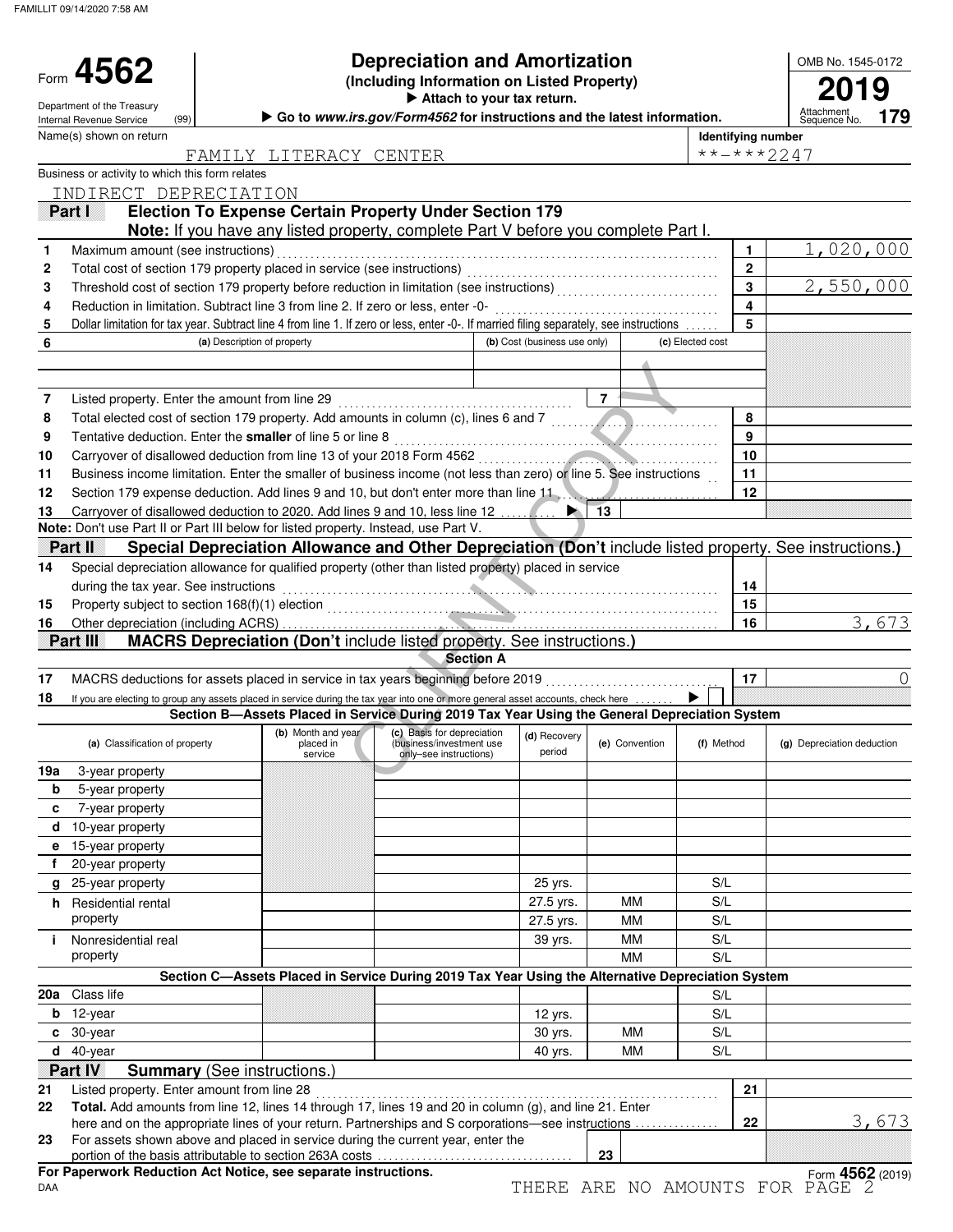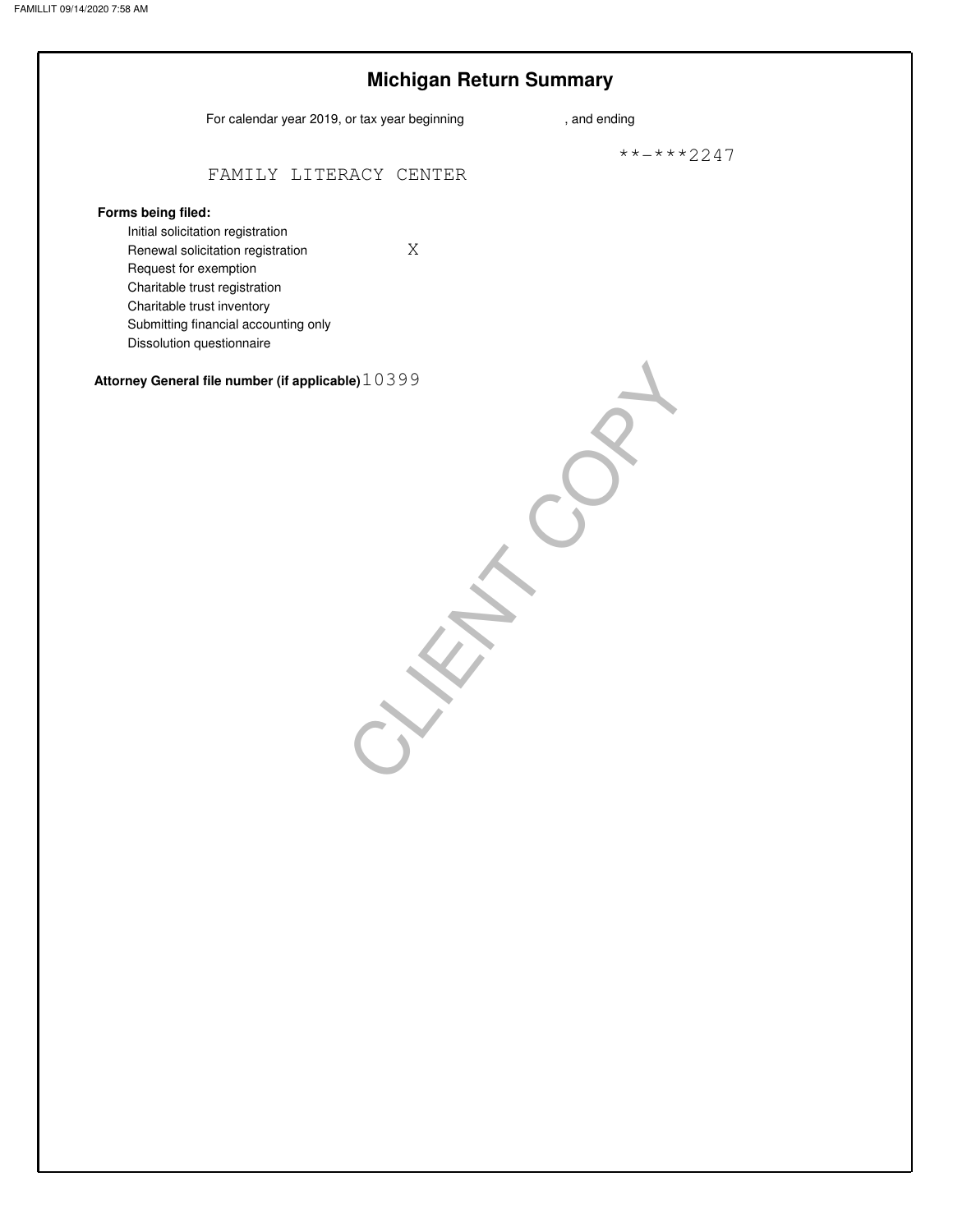CTS - 02<br>AUTHORITY 1975 PA 169<br>PENALTY: civil, criminal

# **RENEWAL SOLICITATION FORM**

| Full legal name of organization                                                                                                                                                                  |                                                                                                                   |                                       |                                     |
|--------------------------------------------------------------------------------------------------------------------------------------------------------------------------------------------------|-------------------------------------------------------------------------------------------------------------------|---------------------------------------|-------------------------------------|
| FAMILY LITERACY CENTER                                                                                                                                                                           |                                                                                                                   |                                       |                                     |
| All other names under which you intend to solicit                                                                                                                                                |                                                                                                                   |                                       |                                     |
| Attorney General File Number                                                                                                                                                                     | Telephone number                                                                                                  | Fax number                            |                                     |
|                                                                                                                                                                                                  |                                                                                                                   |                                       |                                     |
| 10399<br>Employer Identification No. (EIN Organization email address                                                                                                                             | $810 - 664 - 2737$                                                                                                | 810-664-2737<br>Organization website  |                                     |
|                                                                                                                                                                                                  |                                                                                                                   |                                       |                                     |
| $***$ $***$ 2247<br>ICAN@READLAPEER.ORG                                                                                                                                                          |                                                                                                                   | WWW.READLAPEER.ORG                    |                                     |
|                                                                                                                                                                                                  |                                                                                                                   |                                       |                                     |
| All items must be answered. Provide additional sheets if necessary. If you have questions, see the instructions.                                                                                 |                                                                                                                   |                                       |                                     |
|                                                                                                                                                                                                  |                                                                                                                   |                                       |                                     |
| 1. Organization addresses -                                                                                                                                                                      | A. Street address of principal office. If you do not have a principal office, provide the name and address of the |                                       |                                     |
| person having custody of the financial records.                                                                                                                                                  |                                                                                                                   |                                       |                                     |
| MARY WIESE                                                                                                                                                                                       |                                                                                                                   |                                       |                                     |
| 311 HIGGINS ST<br>B. Organization mailing address, if different.                                                                                                                                 |                                                                                                                   | LAPEER<br>МI                          | 48446                               |
|                                                                                                                                                                                                  |                                                                                                                   |                                       |                                     |
| PO BOX 485                                                                                                                                                                                       |                                                                                                                   | LAPEER<br>MI                          | 48446                               |
| C. Provide the address of all other offices in Michigan.                                                                                                                                         |                                                                                                                   |                                       |                                     |
|                                                                                                                                                                                                  |                                                                                                                   |                                       |                                     |
|                                                                                                                                                                                                  |                                                                                                                   |                                       | <b>Yes</b><br>No                    |
|                                                                                                                                                                                                  |                                                                                                                   |                                       | $\overline{\text{X}}$               |
| If yes, summarize organization's current purposes below in 50 words or less. This summary appears on our website.                                                                                |                                                                                                                   |                                       |                                     |
|                                                                                                                                                                                                  |                                                                                                                   |                                       |                                     |
|                                                                                                                                                                                                  |                                                                                                                   |                                       |                                     |
|                                                                                                                                                                                                  |                                                                                                                   |                                       |                                     |
| 2. Has there been any change in the organization's purposes?<br>3. You <b>must</b> designate a resident agent located in Michigan authorized to receive official mail sent to your organization. |                                                                                                                   |                                       |                                     |
| MARY WIESE<br>Name                                                                                                                                                                               |                                                                                                                   |                                       |                                     |
|                                                                                                                                                                                                  | 311 HIGGINS ST                                                                                                    | MΙ                                    |                                     |
| Address (Michigan street address, not PO box)                                                                                                                                                    | LAPEER                                                                                                            | 48446                                 |                                     |
|                                                                                                                                                                                                  |                                                                                                                   |                                       |                                     |
| Methods of solicitation. Check all that apply.<br> X <br> X <br>Personal contact<br>Mail                                                                                                         | $ {\rm X} $<br>Special events                                                                                     | ΙXΙ<br>Other (specify) VARIOUS GRANTS |                                     |
| 4.<br>Telephone<br>Radio / television                                                                                                                                                            | Newspaper/magazines<br> X                                                                                         | None (explain)                        |                                     |
| X<br>Internet<br>Email                                                                                                                                                                           |                                                                                                                   |                                       |                                     |
|                                                                                                                                                                                                  |                                                                                                                   |                                       |                                     |
| Has there been a change in the organization's tax status with the IRS since your last filing?                                                                                                    |                                                                                                                   |                                       | <b>Yes</b><br>No<br>$\vert X \vert$ |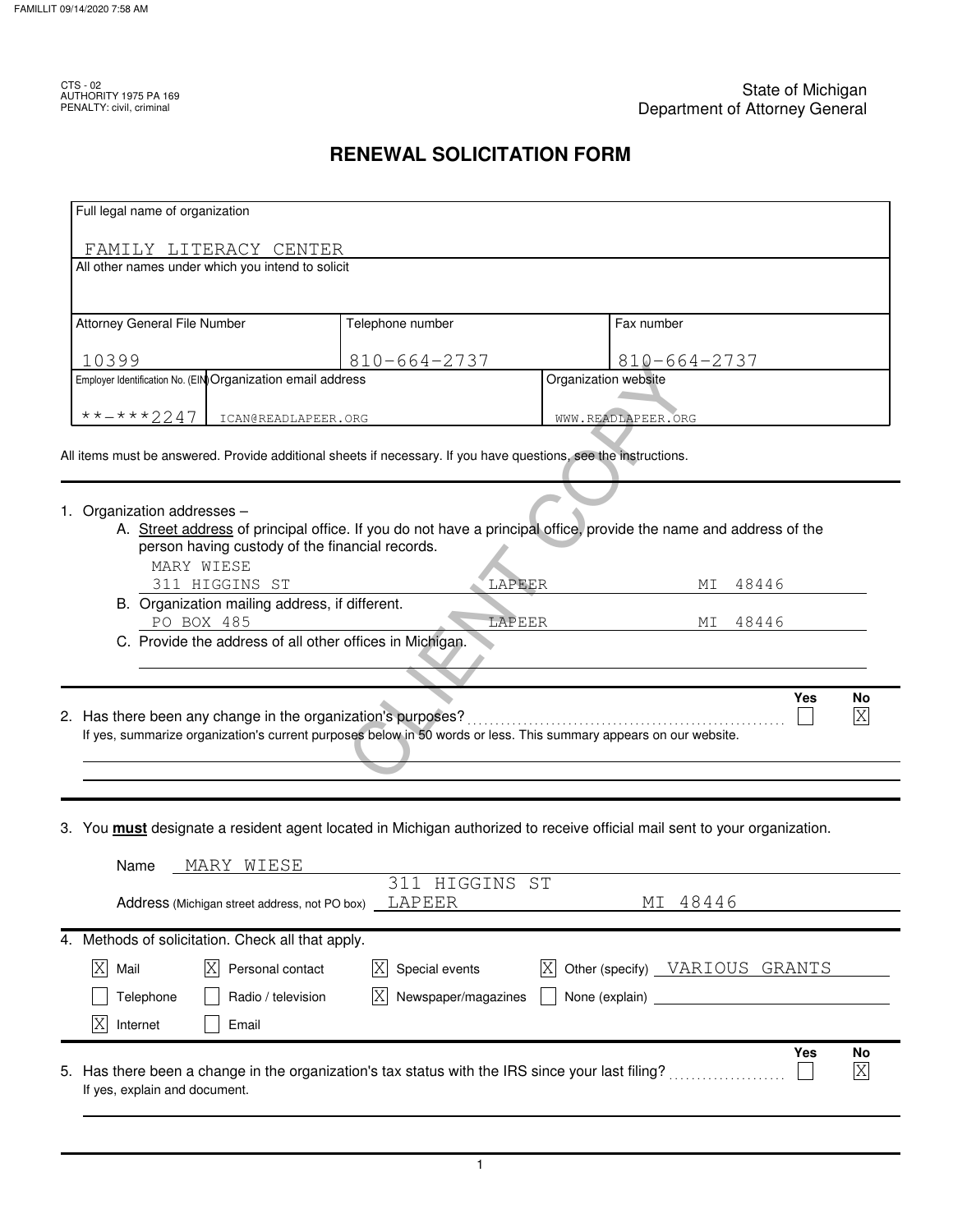## FAMILY LITERACY CENTER \*\*-\*\*\*2247

person is an officer, director, or both. Provide an additional sheet if necessary. 6. List all current officers and directors unless they are included on your IRS return. Mark the box to indicate whether the

| Name                                                                                         | Officer | Director | Name | Officer | Director |
|----------------------------------------------------------------------------------------------|---------|----------|------|---------|----------|
|                                                                                              |         |          |      |         |          |
|                                                                                              |         |          |      |         |          |
|                                                                                              |         |          |      |         |          |
|                                                                                              |         |          |      |         |          |
|                                                                                              |         |          |      |         |          |
|                                                                                              |         |          |      |         |          |
|                                                                                              |         |          |      | Yes     | No       |
| s there any officer or director who cannot be reached at the organization's mailing address? |         |          |      |         | Χ        |

7. Is there any officer or director who cannot be reached at the organization's mailing address? .................. If "yes," provide the names and addresses on an additional sheet.

| 8. | Since your last registration form, has the organization or any of its officers, directors, employees or fundraisers:                                                                                                                                                                      | Yes                              | No             |  |  |  |  |
|----|-------------------------------------------------------------------------------------------------------------------------------------------------------------------------------------------------------------------------------------------------------------------------------------------|----------------------------------|----------------|--|--|--|--|
|    | A. Been enjoined or otherwise prohibited by a government agency/court from soliciting?                                                                                                                                                                                                    |                                  | X              |  |  |  |  |
|    | В.                                                                                                                                                                                                                                                                                        |                                  | $\overline{X}$ |  |  |  |  |
|    | C.                                                                                                                                                                                                                                                                                        |                                  | $\overline{X}$ |  |  |  |  |
|    | Entered into a voluntary agreement of compliance with a government agency or in a case<br>D.<br>before a court or administrative agency?                                                                                                                                                  |                                  | X              |  |  |  |  |
|    | If any "yes" box is checked, provide a complete explanation on a separate sheet.                                                                                                                                                                                                          |                                  |                |  |  |  |  |
|    | 9. Has the organization engaged a professional fundraiser (PFR) for Michigan<br>fundraising activity for either the financial accounting period reported in item 10<br>or the current period? See instructions for definition of "professional fundraiser."<br>A consultant is not a PFR. | Yes<br>If no, go to question 10. | No<br>X        |  |  |  |  |
|    | If yes, in the chart below list all PFRs that your organization has engaged for Michigan fundraising activity. Provide<br>additional sheets if necessary. Provide copies of contracts for each PFR listed if not already provided.                                                        |                                  |                |  |  |  |  |
|    | Note - You are required to verify that all PFRs under contract for Michigan campaigns are currently licensed.                                                                                                                                                                             |                                  |                |  |  |  |  |
|    | <b>Professional Fundraisers Under Contract for Michigan Campaigns</b>                                                                                                                                                                                                                     |                                  |                |  |  |  |  |

# **Professional Fundraisers Under Contract for Michigan Campaigns**

| Name | <b>Mailing address</b> | Sum of all payments<br>to / retained by PFR<br>during year reported | Is contract<br>in effect<br>now (as you<br>complete<br>the form)? | If no, enter<br>date contract<br>ended |  |
|------|------------------------|---------------------------------------------------------------------|-------------------------------------------------------------------|----------------------------------------|--|
|      |                        |                                                                     | $\mathsf{V}$<br>n                                                 | End date:                              |  |
|      |                        |                                                                     | v<br>n                                                            | End date:                              |  |
|      |                        |                                                                     | $\mathbf{v}$<br>n                                                 | End date:                              |  |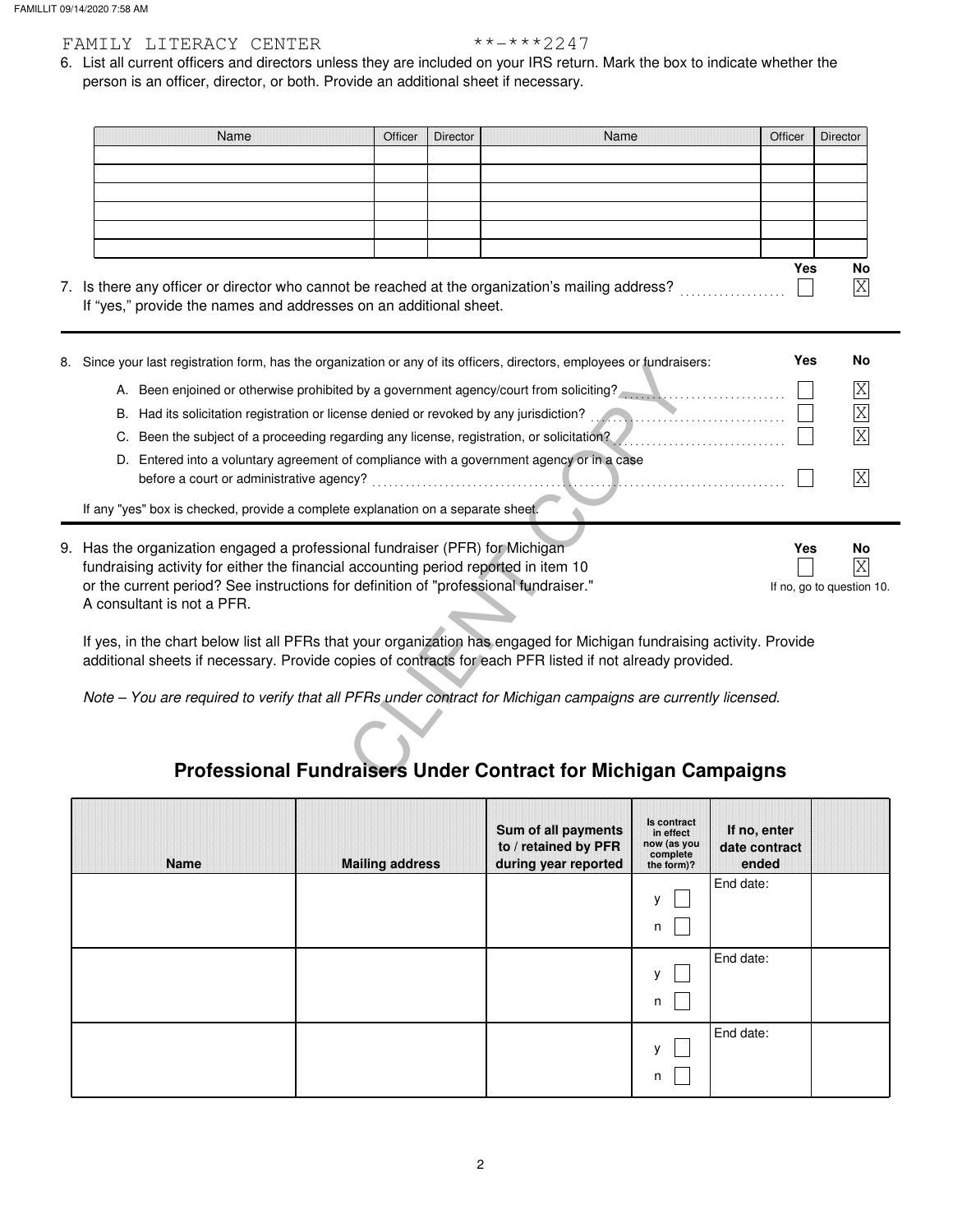|     |             |   | FAMILY LITERACY CENTER                                                                                                                                                            | **-***2247 |  |
|-----|-------------|---|-----------------------------------------------------------------------------------------------------------------------------------------------------------------------------------|------------|--|
|     |             |   | 10. All organizations must report on their most recently completed financial accounting period.                                                                                   |            |  |
|     |             |   | Check the box to indicate the type of return filed with the IRS and follow the instructions:                                                                                      |            |  |
|     |             |   | $\overline{X}$ Form 990 or 990-EZ - Provide a copy of the return. Do not include Schedule B. Go to item 13 below.                                                                 |            |  |
|     |             |   | Form 990-PF - Provide a copy of the Form 990-PF. Enter the amount the organization spent directly on<br>its charitable program in the space below. Complete item 11 and go to 13. |            |  |
|     |             |   | Total program services expense: \$                                                                                                                                                |            |  |
|     |             |   | If your organization does not file the above returns with the IRS, check the appropriate box below to explain the<br>reason, and follow the instructions:                         |            |  |
|     |             |   | Files Form 990-N. Complete 11 and 12 below, then go to 14.                                                                                                                        |            |  |
|     |             |   | Included in IRS group return. Provide a copy of the group return. Complete 11 and 12 below.                                                                                       |            |  |
|     |             |   | Other reason. Explain:                                                                                                                                                            |            |  |
|     |             |   | Complete 11 and 12 below.                                                                                                                                                         |            |  |
|     |             |   |                                                                                                                                                                                   |            |  |
|     |             |   | 11. Briefly describe your charitable accomplishments during the period.                                                                                                           |            |  |
|     |             |   |                                                                                                                                                                                   |            |  |
|     |             |   |                                                                                                                                                                                   |            |  |
|     |             |   |                                                                                                                                                                                   |            |  |
|     |             |   |                                                                                                                                                                                   |            |  |
| 12. |             |   | Complete this section only if directed to in item 10 because your organization does not complete a Form 990,                                                                      |            |  |
|     |             |   | 990-EZ, or 990-PF. Complete all lines of the following schedules. You must enter the end date of the                                                                              |            |  |
|     | the period. |   | accounting period being reported. Enter "0" or "none" where appropriate or if you had no financial activity in                                                                    |            |  |
|     |             |   |                                                                                                                                                                                   |            |  |
|     |             |   | Enter the end date of the financial accounting period reported below:                                                                                                             |            |  |
|     |             |   | <b>Revenue</b>                                                                                                                                                                    |            |  |
|     |             | A | Contributions and fundraising received                                                                                                                                            |            |  |
|     |             | B | All other revenue                                                                                                                                                                 |            |  |

| Revenue                                |  |
|----------------------------------------|--|
| Contributions and fundraising received |  |
| All other revenue                      |  |
| Total revenue (add lines A and B)      |  |

| <b>Expenses</b>                              |  |
|----------------------------------------------|--|
| Charitable program services expense          |  |
| All remaining expenses (supporting services) |  |
| Total expense (Sum of lines D and E)         |  |

|  |  | Revenue less expenses (subtract line F from line C) |  |
|--|--|-----------------------------------------------------|--|
|--|--|-----------------------------------------------------|--|

| <b>Balance Sheet</b>                     |  |
|------------------------------------------|--|
| Total assets at end of fiscal period     |  |
| Liabilities at end of fiscal period      |  |
| Net assets (subtract line I from line H) |  |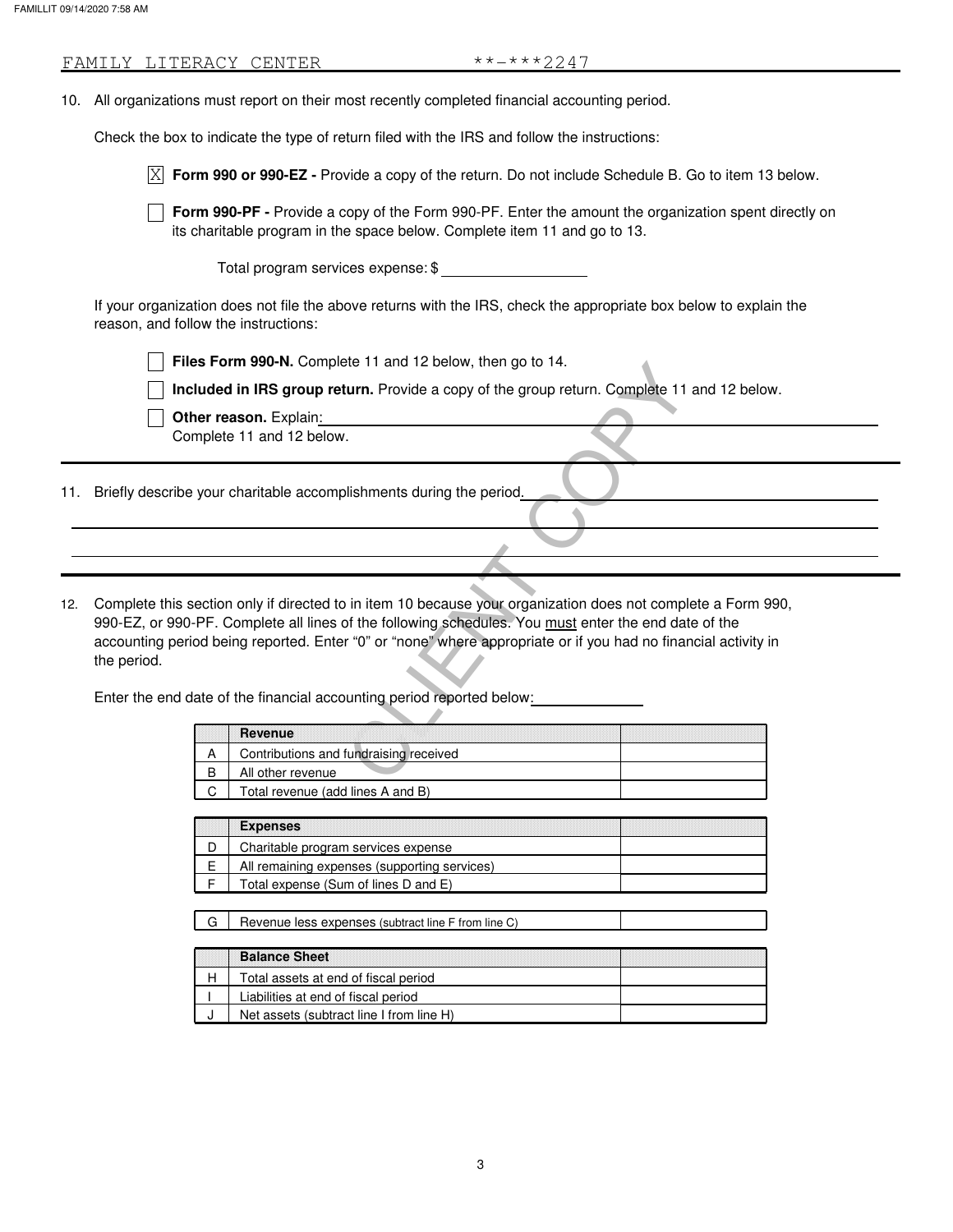### **Audited or reviewed financial statements requirement** 13.

Complete the following schedule to determine if audited or reviewed financial statements are required. If audited or reviewed financial statements are required, but they have not been prepared, see the instructions.

|                                                                                                                                                                                                                                                                                                                                                                                                                   | <b>Item</b>                            | <b>Where to Find it:</b>                                                     | <b>Amount</b>  |  |  |  |
|-------------------------------------------------------------------------------------------------------------------------------------------------------------------------------------------------------------------------------------------------------------------------------------------------------------------------------------------------------------------------------------------------------------------|----------------------------------------|------------------------------------------------------------------------------|----------------|--|--|--|
|                                                                                                                                                                                                                                                                                                                                                                                                                   | A. Contributions from IRS return       | Form 990: Part VIII, line 1h;<br>Form 990-EZ: line 1;<br>Form 990-PF: line 1 | 78,810         |  |  |  |
|                                                                                                                                                                                                                                                                                                                                                                                                                   | Net income from special fundraising    | Form 990: Part VIII, line 8c;                                                |                |  |  |  |
| <b>B.</b>                                                                                                                                                                                                                                                                                                                                                                                                         | events                                 | Form 990-EZ: line 6d                                                         | 39,000         |  |  |  |
|                                                                                                                                                                                                                                                                                                                                                                                                                   | C. Net income from gaming activities   | Form 990: Part VIII, line 9c                                                 | 23,0 <u>11</u> |  |  |  |
|                                                                                                                                                                                                                                                                                                                                                                                                                   | D. Total contributions and fundraising | Add lines A, B, and C                                                        | 140,821        |  |  |  |
|                                                                                                                                                                                                                                                                                                                                                                                                                   |                                        |                                                                              |                |  |  |  |
|                                                                                                                                                                                                                                                                                                                                                                                                                   |                                        | Form 990: Part VIII, line 1e;                                                |                |  |  |  |
|                                                                                                                                                                                                                                                                                                                                                                                                                   | E. Governmental grants                 | Form 990-EZ: enter governmental                                              |                |  |  |  |
|                                                                                                                                                                                                                                                                                                                                                                                                                   |                                        | grants included above on line A.                                             | 29,350         |  |  |  |
| F.                                                                                                                                                                                                                                                                                                                                                                                                                |                                        | Subtract line E from line D                                                  |                |  |  |  |
| pleting the schedule:<br>ine F is \$550,000 or more, audited financial statements are required. They must be audited by an<br>lependent certified public accountant and prepared in accordance with generally accepted accounting<br>nciples.<br>ine F is greater than \$300,000, but not greater than \$550,000, financial statements either reviewed or<br>dited by a certified public accountant are required. |                                        |                                                                              |                |  |  |  |
| Ye:<br>ave chapters in Michigan that are to be included in the solicitation registration?<br>have offices in Michigan with no separate reporting or filing requirements, answer "no."                                                                                                                                                                                                                             |                                        |                                                                              |                |  |  |  |

After completing the schedule:

- If line F is \$550,000 or more, audited financial statements are required. They must be audited by an independent certified public accountant and prepared in accordance with generally accepted accounting principles.
- If line F is greater than \$300,000, but not greater than \$550,000, financial statements either reviewed or audited by a certified public accountant are required.

14. Do you have chapters in Michigan that are to be included in the solicitation registration? *Tip:* If you have offices in Michigan with no separate reporting or filing requirements, answer "no."

If yes, provide the following:

- a listing of the names and addresses of all Michigan chapters to be included
- a financial report for each chapter (see instructions)
- a copy of your organization's IRS group return (if applicable)

*include them, see the instructions. previously informed us of your intent to Note – if you have chapters but have not*

**Yes No** X

15. I certify that I am an authorized representative of the organization and that to the best of my knowledge and belief the information provided, including all accompanying documents, is true, correct, and complete. False statements are prohibited by MCL 400.288(1)(u) and MCL 400.293(2)(c) and are punishable by civil and criminal penalties.

| Type or print name (must be legible): MARY WIESE |                                                                                                                                                                                                                                                                                                                                    |       |  |
|--------------------------------------------------|------------------------------------------------------------------------------------------------------------------------------------------------------------------------------------------------------------------------------------------------------------------------------------------------------------------------------------|-------|--|
|                                                  | Title: EXECUTIVE DIRECTOR                                                                                                                                                                                                                                                                                                          | Date: |  |
|                                                  | $\overline{a}$ and $\overline{a}$ and $\overline{a}$ and $\overline{a}$ and $\overline{a}$ and $\overline{a}$ and $\overline{a}$ and $\overline{a}$ and $\overline{a}$ and $\overline{a}$ and $\overline{a}$ and $\overline{a}$ and $\overline{a}$ and $\overline{a}$ and $\overline{a}$ and $\overline{a}$ and $\overline{a}$ and |       |  |

**Check here if you would like to request an automatic 5-month extension to your expiration date (this will not be reflected in your registration document, but can be verified online on our website at michigan.gov/charity).**

THIS IS A PUBLIC RECORD, COPIES OF WHICH ARE SENT, UPON REQUEST, TO ANY INTERESTED PERSON.